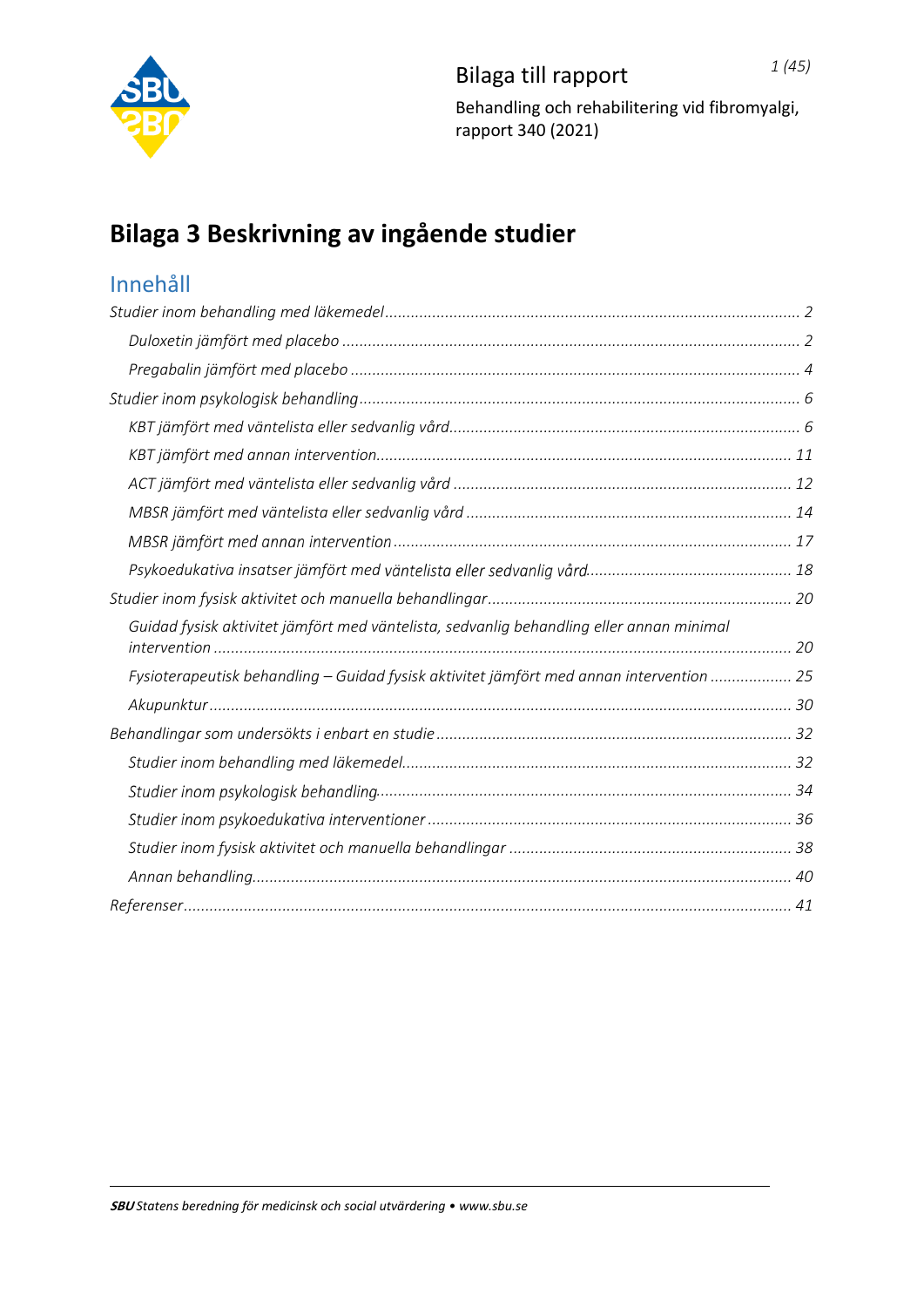# <span id="page-1-0"></span>**Studier inom behandling med läkemedel**

## <span id="page-1-1"></span>**Duloxetin jämfört med placebo**

### **Arnold 2010**

| Author                            | Arnold                                                                                              |
|-----------------------------------|-----------------------------------------------------------------------------------------------------|
| Year                              | 2010                                                                                                |
| Country                           | USA, Puerto Rico                                                                                    |
| Ref#                              | $\lceil 1 \rceil$                                                                                   |
| Study design                      | Randomized controlled trial                                                                         |
| Setting                           | 48 research centers in the United States and Puerto Rico                                            |
| Recruitment                       |                                                                                                     |
|                                   |                                                                                                     |
| Population                        | Adults w fibromyalgia according to ACR-90 and ≥ 4 on item "average pain" in BPI.                    |
|                                   |                                                                                                     |
| Inclusion criteria                | Patients were included if they were judged to be reliable and had a level of understanding that     |
|                                   | allowed them to communicate intelligibly and provide informed consent.                              |
|                                   |                                                                                                     |
| Follow up                         | 12 (placebo-controlled phase) and 24 weeks (open-label active treatment phase).                     |
| Intervention 1                    | Duloxetine 60 -120 mg                                                                               |
|                                   | 1 week titration to steady dose (60 mg/day). Dose escalation week 4 and 8 if <50% pain reduction on |
|                                   | BPI (up to 120 mg/day). Dose reduction to tolerance level if needed.                                |
| Participants (n)                  | 263<br>Completed intervention: 176/263                                                              |
| Drop-outs (n)                     |                                                                                                     |
|                                   | Participants included in analysis: 249/263<br>Placebo                                               |
| Comparison                        | 267                                                                                                 |
| Participants (n)<br>Drop-outs (n) | Completed intervention: 187/267                                                                     |
|                                   | Participants included in analysis: 258/267                                                          |
| Outcomes                          | SF-36 Subscales: 1) Mental components 2) Physical components,                                       |
|                                   | Brief Pain Inventory (BPI) 1) Severity 2) Interference,                                             |
|                                   | Beck Depression Inventory-II (BDI-11),                                                              |
|                                   | Beck Anxiety Inventory (BAI),                                                                       |
|                                   | Multidimensional Fatigue Inventory (MFI) 1) Total score och 2) 4 subscales,                         |
|                                   | Cognitive and Physical Functioning Questionnaire (CPFQ),                                            |
|                                   | Patient Global Assessment (PGI-I),                                                                  |
|                                   | Clinician Global Assessment (CGI-I)                                                                 |
| Comments                          |                                                                                                     |

#### **Arnold 2012**

| Arnold                                                                                             |
|----------------------------------------------------------------------------------------------------|
| 2012                                                                                               |
| United States, Mexico, Israel, and Argentina.                                                      |
| [2]                                                                                                |
| Randomized controlled trial                                                                        |
| 29 outpatient research centers.                                                                    |
|                                                                                                    |
|                                                                                                    |
| Women and men $\geq 18$ years of age with FM (ACR-90) and had a score $\geq 4$ on the average pain |
| severity item of the Brief Pain Inventory (BPI)-Modified Short Form.                               |
|                                                                                                    |
|                                                                                                    |
|                                                                                                    |
| 12 weeks (end of treatment period).                                                                |
| Duloxetine                                                                                         |
| Duloxetine 30 mg/d (2 capsules: 1 placebo, 1 duloxetine 30 mg), taken orally.                      |
|                                                                                                    |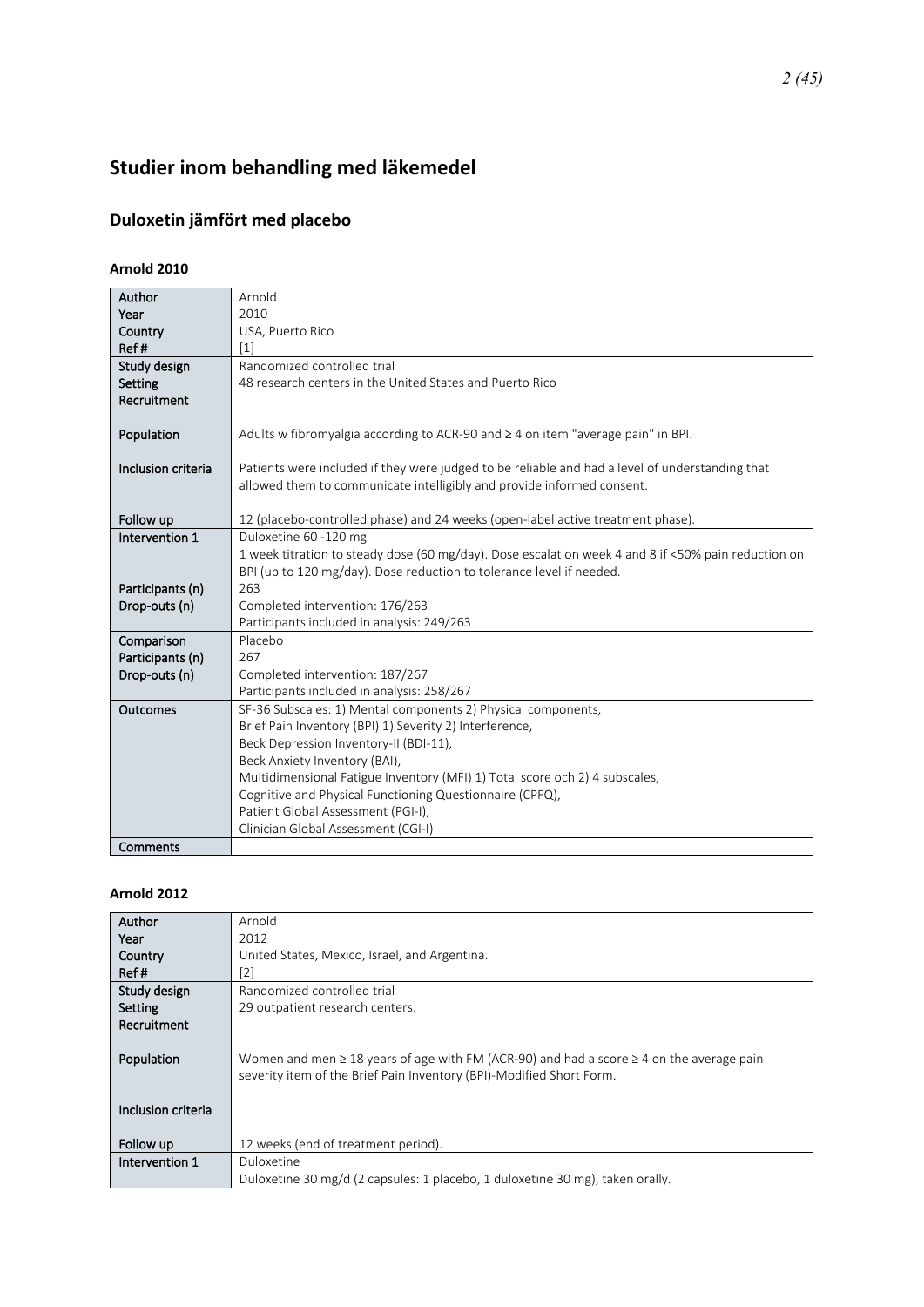| Participants (n) | 155                                                                                                   |
|------------------|-------------------------------------------------------------------------------------------------------|
| Drop-outs (n)    | Completed post-treatment: 121/155                                                                     |
| Comparison       | Placebo                                                                                               |
|                  | Placebo (2 capsules: both placebo) taken orally.                                                      |
| Participants (n) | 153                                                                                                   |
| Drop-outs (n)    | Completed post-treatment: 110/153                                                                     |
| Outcomes         | FIQ - total score,                                                                                    |
|                  | SF-36 Subscales: 1) Mental components 2) Physical components,                                         |
|                  | Brief Pain Inventory (BPI) Subscales: 1) Severity 2) Interference,                                    |
|                  | Beck Depression Inventory (BDI),                                                                      |
|                  | Beck Depression Inventory (BDI),                                                                      |
|                  | Patient Global Assessment (PGI-I)                                                                     |
| Comments         | Of the 308 patients randomized, 306 (153 in each treatment group) were included in the primary        |
|                  | efficacy analysis; 2 patients in the duloxetine 30 mg/d treatment group were lost to follow-up before |
|                  | the postbaseline BPI average pain severity was collected.                                             |

#### **Murakami 2015**

| Author             | Murakami                                                                                          |
|--------------------|---------------------------------------------------------------------------------------------------|
| Year               | 2015                                                                                              |
| Country            | Japan                                                                                             |
| Ref#               | $\lceil 3 \rceil$                                                                                 |
| Study design       | Randomized controlled trial                                                                       |
| Setting            | 42 outpatient clinics and hospitals in Japan                                                      |
| Recruitment        |                                                                                                   |
|                    |                                                                                                   |
| Population         | Fibromyalgia (ACR-1990), age 20-75 years, BPI average pain score of at least 4 at first 2 visits. |
|                    |                                                                                                   |
| Inclusion criteria |                                                                                                   |
|                    |                                                                                                   |
| Follow up          | 14 weeks (1 week of titration, 12 weeks treatment at target dose and 1 weeks taper phase.         |
| Intervention 1     | Duloxetine 60 mg                                                                                  |
|                    | Administered orally, once per day. 60 mg. Escalation phase 20 mg/d for 1 week, 40 mg for 1 week.  |
| Participants (n)   | 196                                                                                               |
| Drop-outs (n)      | Completed intervention: 166/196                                                                   |
|                    | Participants included in analysis: 191/196                                                        |
| Comparison         | Placebo                                                                                           |
|                    | Administered orally, once per day.                                                                |
| Participants (n)   | 197                                                                                               |
| Drop-outs (n)      | Completed intervention: 149/197                                                                   |
|                    | Participants included in analysis: 195/197                                                        |
| Outcomes           | FIQ - total score och subscales,                                                                  |
|                    | SF-36 8 subscales,                                                                                |
|                    | Brief Pain Inventory (BPI) 1) Severity 2) Interference and 7 subscales,                           |
|                    | Beck Depression Inventory-II (BDI-11),                                                            |
|                    | Patient Global Assessment (PGI-I),                                                                |
|                    | Clinician Global Assessment (CGI-I)                                                               |
| Comments           |                                                                                                   |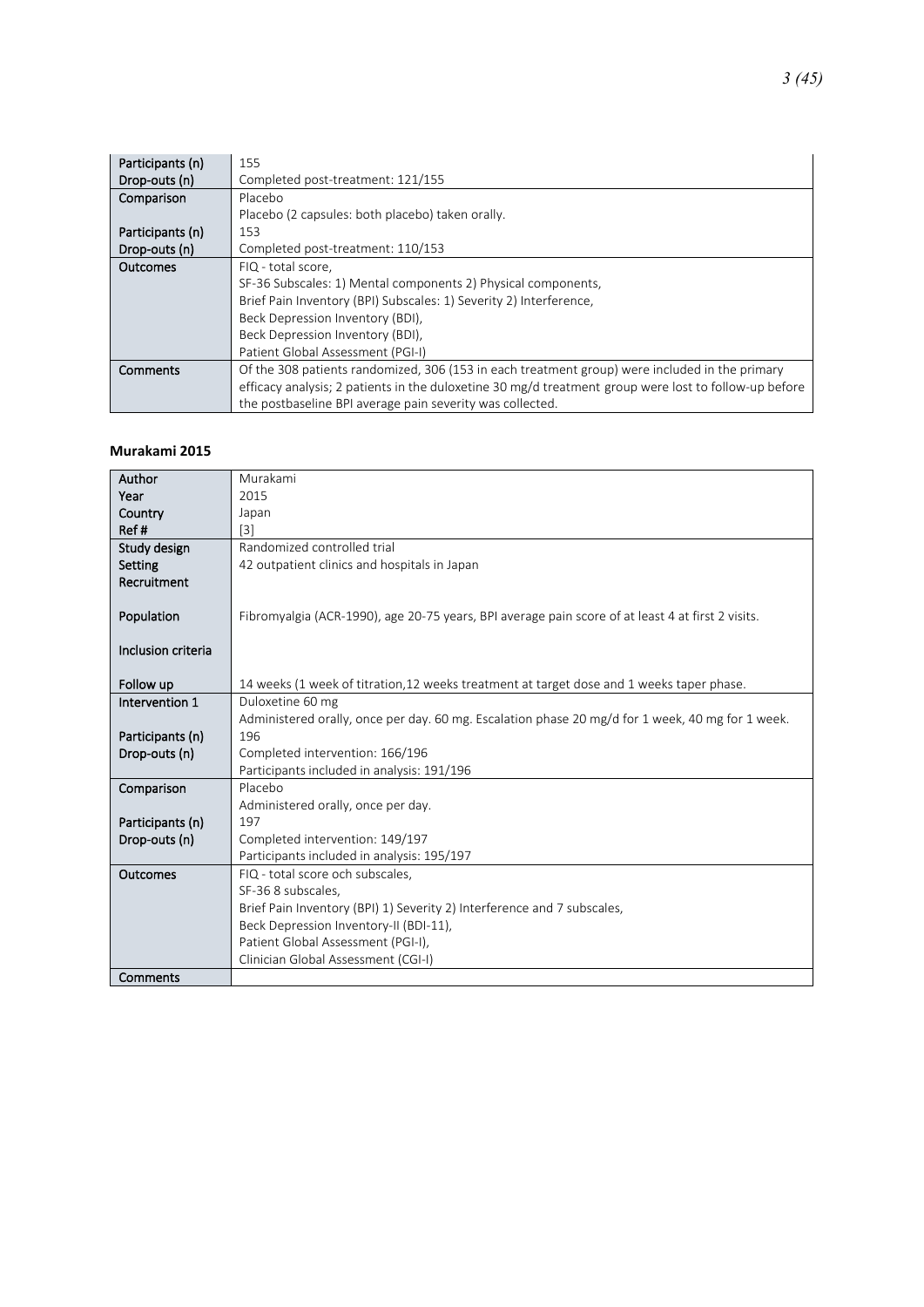### <span id="page-3-0"></span>**Pregabalin jämfört med placebo**

#### **Arnold 2008**

| Author             | Arnold                                                                                               |
|--------------------|------------------------------------------------------------------------------------------------------|
| Year               | 2008                                                                                                 |
| Country            | <b>USA</b>                                                                                           |
| Ref#               | $[4]$                                                                                                |
| Study design       | Randomized controlled trial                                                                          |
| Setting            | 84 research centers                                                                                  |
| Recruitment        | Patients were identified by physician referral or advertisement for a fibromyalgia medication trial. |
|                    |                                                                                                      |
| Population         | Patients were aged ≥18 years and had met the 1990 ACR criteria for FM. Male or female (were non      |
|                    | pregnant and nonlactating).                                                                          |
|                    |                                                                                                      |
| Inclusion criteria | Had a pain score of at least 40 mm on the 100-mm pain visual analog scale (VAS) at screening (visit  |
|                    | 1) and random assignment (visit 2).                                                                  |
|                    |                                                                                                      |
| Follow up          | Approximately 1 week after completion of the 14-week treatment phase.                                |
| Intervention 1     | Pregabalin 600 mg/d                                                                                  |
|                    | Two equal doses given orally, 600 mg/day for 12 weeks                                                |
| Participants (n)   | 188                                                                                                  |
| Drop-outs (n)      | Completed study: 133/188                                                                             |
| Intervention 2     | Pregabalin 450 mg/d                                                                                  |
|                    | Two equal doses given orally, 450 mg/day for 12 weeks                                                |
| Participants (n)   | 190                                                                                                  |
| Drop-outs (n)      | Completed study: 125/190                                                                             |
| Intervention 2     | Pregabalin 300 mg/d                                                                                  |
|                    | Two equal doses given orally, 300 mg/day for 12 weeks                                                |
| Participants (n)   | 183                                                                                                  |
| Drop-outs (n)      | Completed study: 123/183                                                                             |
| Comparison         | Placebo                                                                                              |
|                    | Twice daily for 12 weeks                                                                             |
| Participants (n)   | 184                                                                                                  |
| Drop-outs (n)      | Completed study: 125/184                                                                             |
| Outcomes           | FIQ - total score,                                                                                   |
|                    | SF-36 Subscales: 1) Mental components 2) Physical components 3) 8 subscales,                         |
|                    | $NRS - intensity$ ,                                                                                  |
|                    | Hospital Anxiety and Depression Score (HADS),                                                        |
|                    | MOS - Sleep Scale,                                                                                   |
|                    | Multidimensional Assessment of Fatigue (MAF),                                                        |
|                    | NRS - diary (quality of sleep),                                                                      |
|                    | Patient global assessment (PGI) PGI-improvement                                                      |
| Comments           | Of the 750 randomly assigned subjects, 745 took at least 1 dose of study medication and comprised    |
|                    | the ITT population. Five randomly assigned subjects withdrew before initiation of study.             |

#### **Ohta 2012**

| Author       | Ohta                                                                         |
|--------------|------------------------------------------------------------------------------|
| Year         | 2012                                                                         |
| Country      | Japan                                                                        |
| Ref#         | $[5]$                                                                        |
| Study design | Randomized controlled trial                                                  |
| Setting      | Multicenter study performed in 44 sites in Japan.                            |
| Recruitment  |                                                                              |
|              |                                                                              |
| Population   | Patients were aged $\geq$ 18 years and had met the 1990 ACR criteria for FM. |
|              |                                                                              |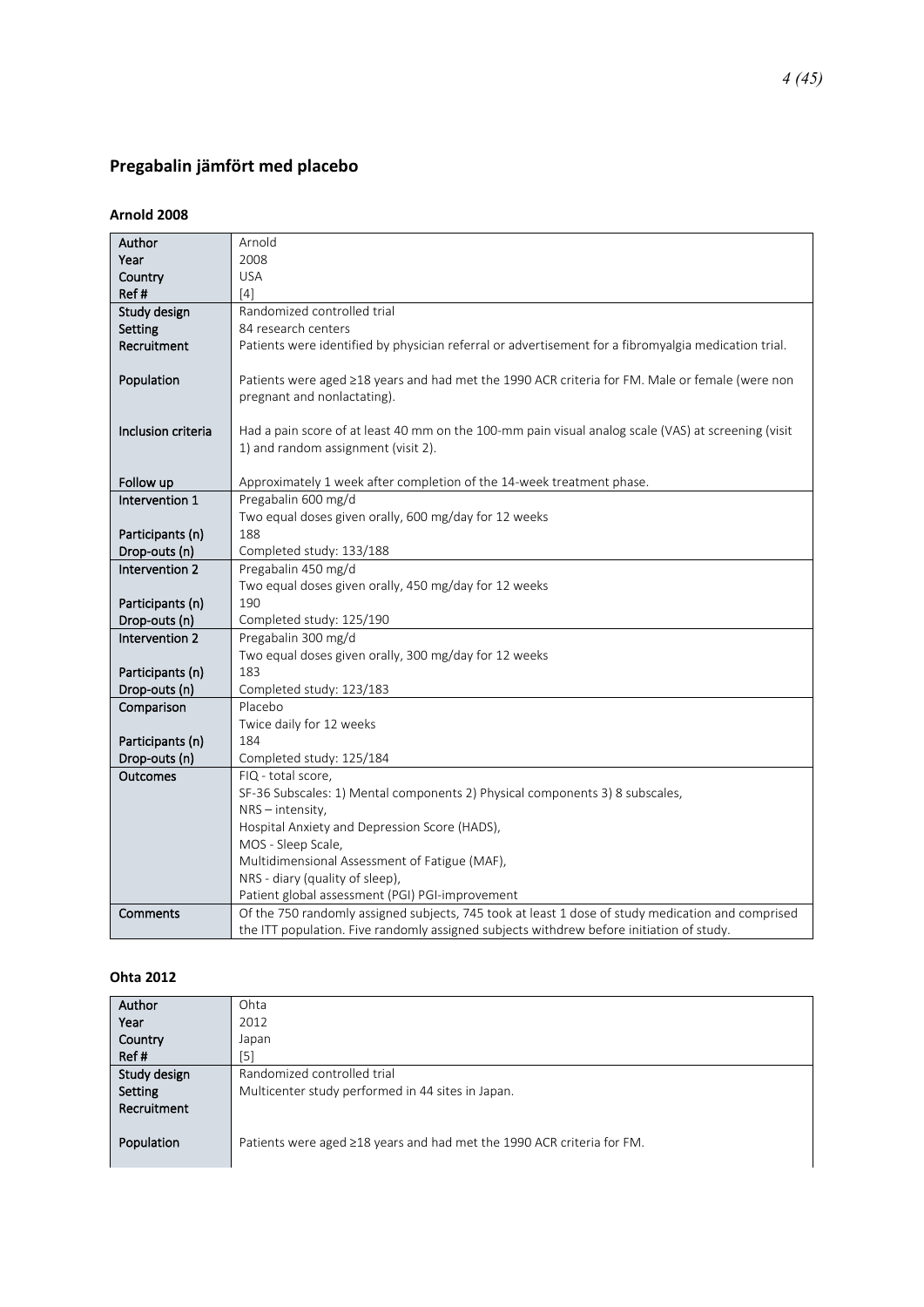| Inclusion criteria | Patients also had a score of $\geq 40$ mm on the 100 mm pain visual analogue scale (VAS) at Visit 2, and<br>had assessed and documented their pain score on at least four of the past seven days prior to Visit 2<br>while recording an average pain score of $\geq 4$ on the 11-point numeric rating scale. |
|--------------------|--------------------------------------------------------------------------------------------------------------------------------------------------------------------------------------------------------------------------------------------------------------------------------------------------------------|
| Follow up          | 15 weeks from baseline (after 12 wks fixed dose treatment phase).                                                                                                                                                                                                                                            |
| Intervention 1     | Pregabalin 300 - 450 mg/d                                                                                                                                                                                                                                                                                    |
|                    | Maintenance dose set to either 300 or 450 mg/day at visit 5. 2 times daily (morning & evening).                                                                                                                                                                                                              |
| Participants (n)   | 251                                                                                                                                                                                                                                                                                                          |
| Drop-outs (n)      | Received treatment: 250/251                                                                                                                                                                                                                                                                                  |
|                    | Completed post-treatment: 207/251                                                                                                                                                                                                                                                                            |
| Comparison         | Placebo                                                                                                                                                                                                                                                                                                      |
|                    | 2 times daily (morning & evening).                                                                                                                                                                                                                                                                           |
| Participants (n)   | 250                                                                                                                                                                                                                                                                                                          |
| Drop-outs (n)      | Received treatment: 248/250                                                                                                                                                                                                                                                                                  |
|                    | Completed post-treatment: 208/250                                                                                                                                                                                                                                                                            |
| <b>Outcomes</b>    | FIQ - total score and subscales,                                                                                                                                                                                                                                                                             |
|                    | SF-36,                                                                                                                                                                                                                                                                                                       |
|                    | $VAS - intensity$ ,                                                                                                                                                                                                                                                                                          |
|                    | MOS - Sleep Scale,                                                                                                                                                                                                                                                                                           |
| Comments           |                                                                                                                                                                                                                                                                                                              |

#### **Pauer 2011**

| Author             | Pauer                                                                                                   |
|--------------------|---------------------------------------------------------------------------------------------------------|
| Year               | 2011                                                                                                    |
| Country            | Global study performed in all parts of the world except Africa                                          |
| Ref#               | [6]                                                                                                     |
| Study design       | Randomized controlled trial                                                                             |
| <b>Setting</b>     | 73 a study centers across Europe, North and South America, Australia, Asia.                             |
| Recruitment        |                                                                                                         |
|                    |                                                                                                         |
| Population         | Adults (18 years or over) w fibromyalgia according to ACR-90 and w at least moderate pain ( $\geq 4$ on |
|                    | the 11-point NRS) or $\geq$ 40 mm on 100-mm VAS.                                                        |
|                    |                                                                                                         |
| Inclusion criteria |                                                                                                         |
|                    |                                                                                                         |
| Follow up          | End of treatment (14 weeks after treatment started).                                                    |
| Intervention 1     | Pregabalin 600 mg/d                                                                                     |
|                    | Administered daily in 2 divided doses                                                                   |
| Participants (n)   | 186                                                                                                     |
| Drop-outs (n)      | Completed study: 121/186                                                                                |
| Intervention 2     | Pregabalin 450 mg/d                                                                                     |
|                    | Administered daily in 2 divided doses                                                                   |
| Participants (n)   | 182                                                                                                     |
| Drop-outs (n)      | Completed study: 133/182                                                                                |
| Intervention 2     | Pregabalin 300 mg/d                                                                                     |
|                    | Administered daily in 2 divided doses                                                                   |
| Participants (n)   | 184                                                                                                     |
| Drop-outs (n)      | Completed study: 123/184                                                                                |
| Comparison         | Placebo                                                                                                 |
|                    | Administered daily in 2 divided doses                                                                   |
| Participants (n)   | 184                                                                                                     |
| Drop-outs (n)      | Completed study: 141/184                                                                                |
| Outcomes           | FIQ - total score,                                                                                      |
|                    | $NRS - intensity$ ,                                                                                     |
|                    | Subscales fr MOS - Sleep Scale: "sleep disturbance",                                                    |
|                    | NRS - diary $-$ sleep quality,<br>Patient global assessment (PGI) PGI-change                            |
| Comments           |                                                                                                         |
|                    |                                                                                                         |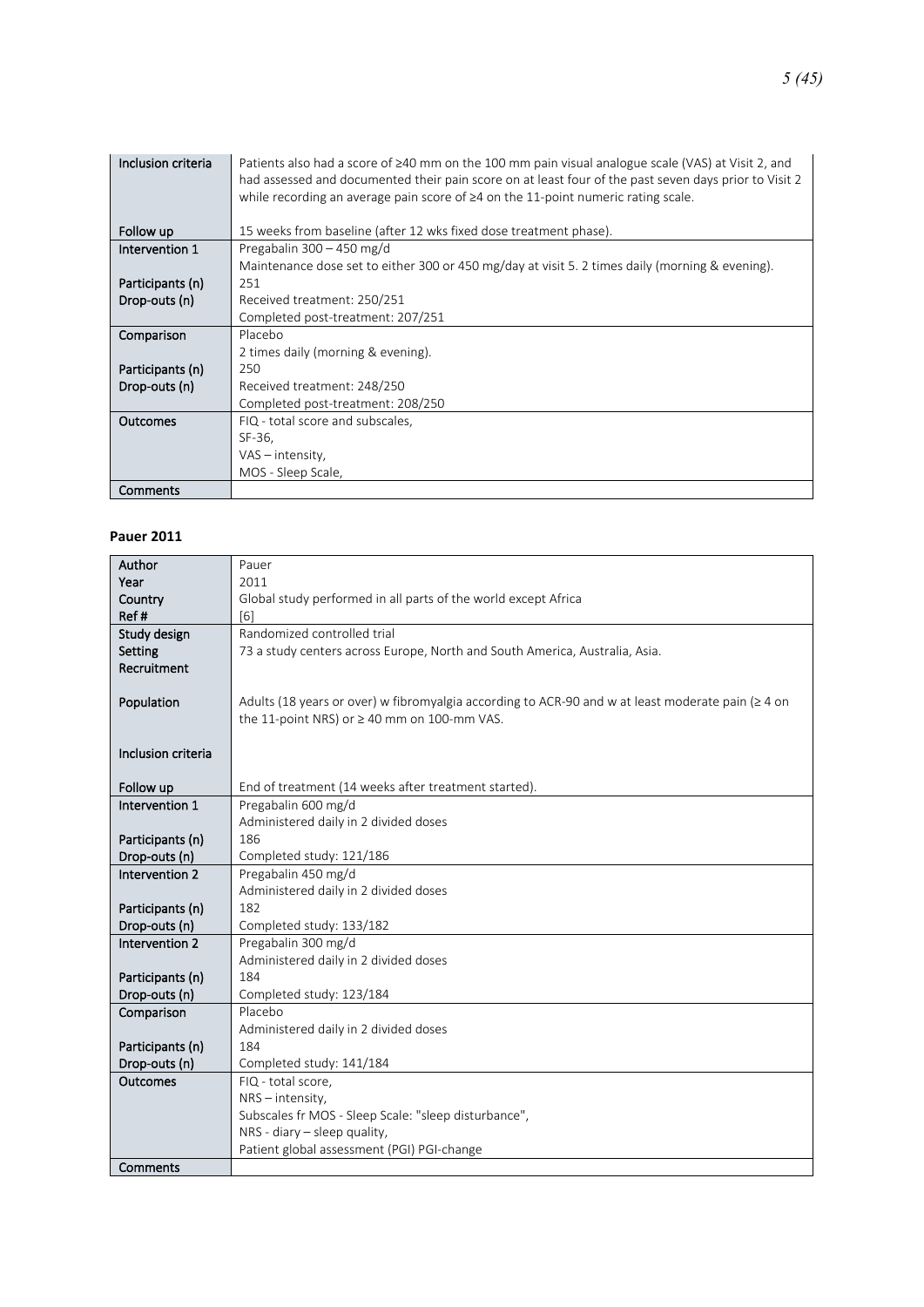# <span id="page-5-0"></span>Studier inom psykologisk behandling

## <span id="page-5-1"></span>**KBT jämfört med väntelista eller sedvanlig vård**

### **Alda 2011**

| Author             | Alda                                                                                                |
|--------------------|-----------------------------------------------------------------------------------------------------|
| Year               | 2011                                                                                                |
| Country            | Spain                                                                                               |
| Ref#               | [7]                                                                                                 |
| Study design       | Randomized controlled trial                                                                         |
| Setting            | Primary health-care centers                                                                         |
| Recruitment        | Patients were consecutively recruited by doctors working in primary carecentres until the required  |
|                    | sample size was attained, with-out a quota of patients assigned from each center.                   |
|                    |                                                                                                     |
| Population         | Adult (18 to 65 years) with fibromyalgia according to ACR-90.                                       |
|                    |                                                                                                     |
| Inclusion criteria | Able to understand and read Spanish, had undergone no psychological treatment during the pre-       |
|                    | ceding two years, were receiving no pharmacological treatment at that time or were willing to       |
|                    | discontinue it for two weeks before the start of the study.                                         |
|                    |                                                                                                     |
| Follow up          | End of treatment (9 weeks) and 6 months after start of treatment.                                   |
| Intervention 1     | CBT-pain                                                                                            |
|                    | 10 sessions during a period of 10 to 12 wks. Delivered in group.                                    |
| Participants (n)   | 57                                                                                                  |
| Drop-outs (n)      | Completed post-treatment: 56/57                                                                     |
|                    | Completed 6 month follow up: 49/57                                                                  |
| Comparison         | Waitlist control                                                                                    |
| Participants (n)   | 55                                                                                                  |
| Drop-outs (n)      | Completed post-treatment: 53/55                                                                     |
|                    | Completed 6 month follow up: 46/55                                                                  |
| Outcomes           | FIQ - total score,                                                                                  |
|                    | EQ-5D VAS,                                                                                          |
|                    | VAS - intensity,                                                                                    |
|                    | Hamilton Rating Scale for depression (HAM-D) 17-item version,                                       |
|                    | Pain Catastrophising Scale (PCS) Total score plus 4 subscales                                       |
| Comments           | ITT population included participants with baseline and data from at least one follow-up assessment. |
|                    | We assumed to be participants with post treatment follow-up, as follow-up data should be available  |
|                    | for at least this fraction of participants (CBT n= 56, waitlist n=53).                              |

#### **Castel 2012**

| Author             | Castel                                                      |
|--------------------|-------------------------------------------------------------|
| Year               | 2012                                                        |
| Country            | Spain                                                       |
| Ref#               | [8]                                                         |
| Study design       | Randomized controlled trial                                 |
| Setting            | Not stated                                                  |
| Recruitment        | Not stated                                                  |
|                    |                                                             |
| Population         | FM diagnosis (ACR-90). $18 - 65$ years or older.            |
|                    |                                                             |
| Inclusion criteria |                                                             |
|                    |                                                             |
| Follow up          | End of treatment (week 14), 3, and 6 months post treatment. |
| Intervention 1     | Multicomponent CBT                                          |
|                    | 14 sessions, 12 in group and 2 individual sessions          |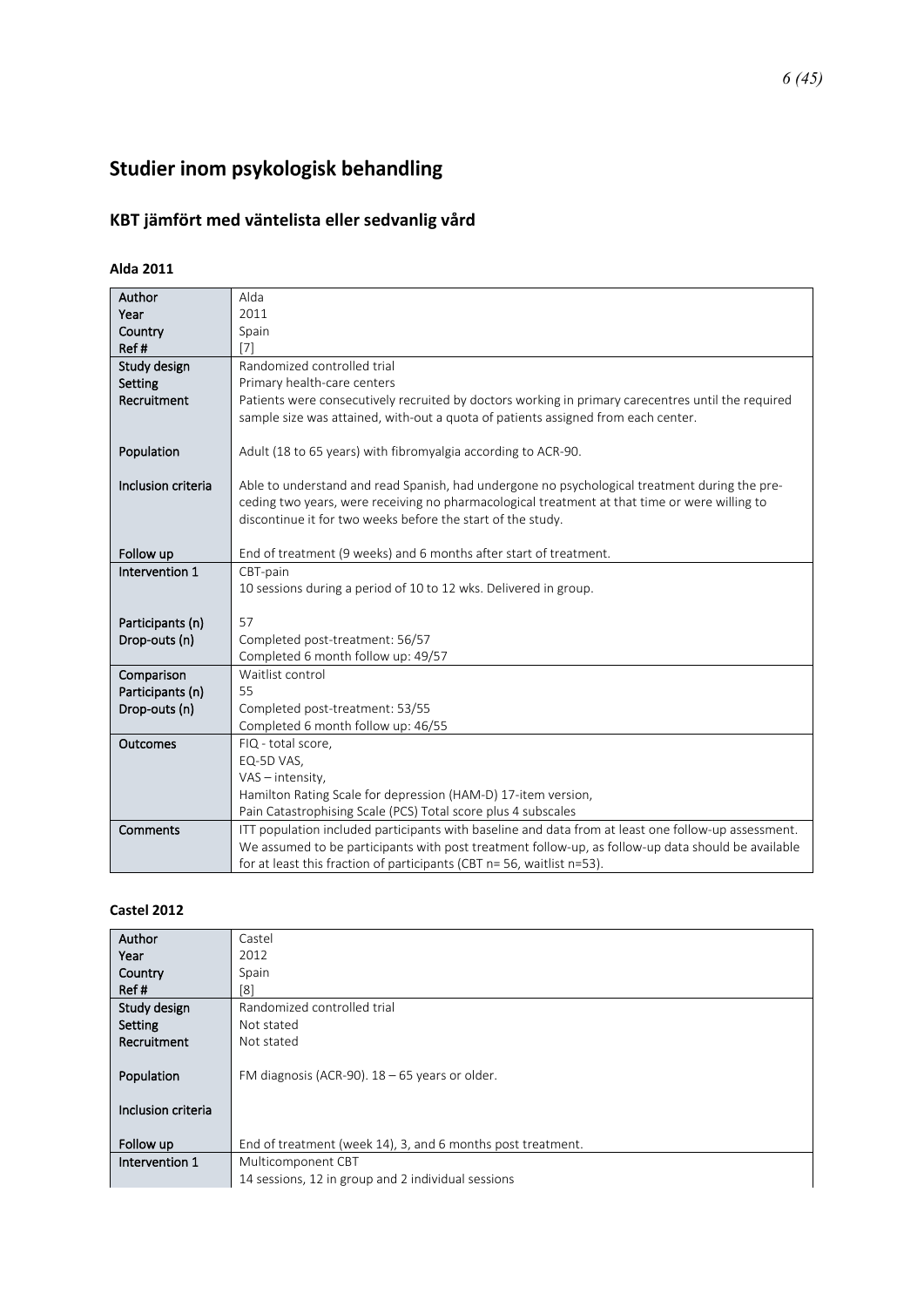| Participants (n) | 34                                                                    |
|------------------|-----------------------------------------------------------------------|
| Drop-outs (n)    | Completed post-treatment: 31/34                                       |
|                  | Completed 3 month follow up: 32/34                                    |
|                  | Completed 6 month follow up: 26/34                                    |
| Comparison       | Waitlist control                                                      |
| Participants (n) | 30                                                                    |
| Drop-outs (n)    | Completed post-treatment: 29/30                                       |
|                  | Completed 3 month follow up: 23/30                                    |
|                  | Completed 6 month follow up: 22/30                                    |
| Outcomes         | FIQ - total score.                                                    |
|                  | $NRS -$ intensity,                                                    |
|                  | Coping Strategies Questionnaire (CSQ) Subscale: Pain catastrophizing, |
|                  | MOS - Sleep Scale Subscales: 1) Quantity of sleep 2) Sleep problems,  |
| Comments         |                                                                       |

#### **Falcão 2008**

| Author             | Falcão                                                             |
|--------------------|--------------------------------------------------------------------|
| Year               | 2008                                                               |
| Country            | Brazil                                                             |
| Ref#               | $[9]$                                                              |
| Study design       | Randomized controlled trial                                        |
| Setting            | Research setting (University clinic), outpatients                  |
| Recruitment        | Patients were recruited from rheumatology outpatient clinics.      |
|                    |                                                                    |
| Population         | Adult (18-65 years) women with fibromyalgia according to ACR.      |
|                    |                                                                    |
| Inclusion criteria | Patients had not received any kind of treatment for FM.            |
|                    |                                                                    |
| Follow up          | End of treatment (10 weeks) and 3 months after end of treatment.   |
| Intervention 1     | CBT-pain                                                           |
|                    | Routine medical visits and CBT once a week for 10 weeks, in group. |
| Participants (n)   | 30                                                                 |
| Drop-outs (n)      | Completed post-treatment: 25/30                                    |
|                    | Completed 3 month follow up: 25/30                                 |
| Comparison         | Waitlist control                                                   |
|                    | Routine medical visits once a week for 10 weeks                    |
| Participants (n)   | 30                                                                 |
| Drop-outs (n)      | Completed post-treatment: 26/30                                    |
|                    | Completed 3 month follow up: 26/30                                 |
| Outcomes           | FIQ - total score,                                                 |
|                    | SF-36 8 subskalor,                                                 |
|                    | VAS - intensity,                                                   |
|                    | Beck Depression Inventory (BDI),                                   |
|                    | State-Trait Anxiety Inventory (STAI) - State,                      |
| Comments           | 9 of 60 excluded from analysis                                     |

#### **Karlsson 2015**

| Author       | Karlsson                                                      |
|--------------|---------------------------------------------------------------|
| Year         | 2015                                                          |
| Country      | Sweden                                                        |
| Ref#         | [10]                                                          |
| Study design | Randomized controlled trial                                   |
| Setting      | Primary health-care centers                                   |
| Recruitment  | Participants recruited via newspaper and local FM association |
| Population   | Adult (18 to 64 years) with fibromyalgia according to ACR-90. |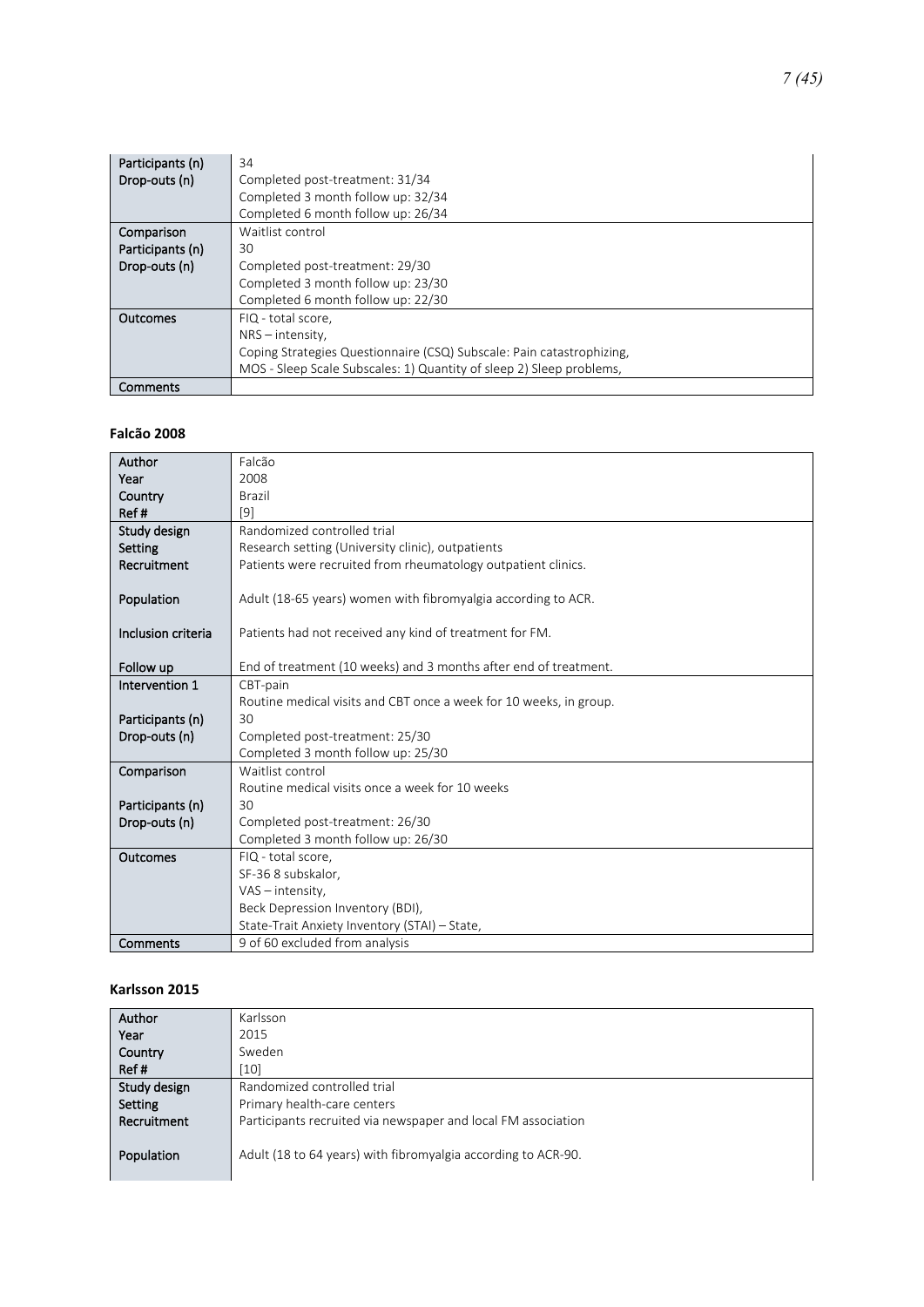| Inclusion criteria | Being Swedish speaking.                                                                                                                                |
|--------------------|--------------------------------------------------------------------------------------------------------------------------------------------------------|
| Follow up          | 6 and 12 months after start of treatment. Wait-list control group moved to open-label active<br>treatment after 6 months and followed up at 18 months. |
| Intervention 1     | CBT-pain                                                                                                                                               |
|                    | 20 weekly sessions (3 hour per session) over 5 months. Three booster sessions over the next 6                                                          |
|                    | months (total duration of the intervention: 11 months). Group delivery (5-7 women). Home                                                               |
|                    | assignments.                                                                                                                                           |
| Participants (n)   | 24                                                                                                                                                     |
| Drop-outs (n)      | Completed 6 month follow up: 23/24                                                                                                                     |
|                    | Completed 12 month follow up: 24/24                                                                                                                    |
| Comparison         | Waitlist control                                                                                                                                       |
| Participants (n)   | 24                                                                                                                                                     |
| Drop-outs (n)      | Completed 6 month follow up: 24/24                                                                                                                     |
|                    | Completed 12 month follow up: 22/24 (6 months after start of active treatment)                                                                         |
|                    | Completed 18 month follow up: 22/24                                                                                                                    |
| <b>Outcomes</b>    | West Haven-Yale Multidimensional Pain Inventory (MPI) Subscale: Pain severity                                                                          |
|                    | Montgomery-Åsberg Depression Rating Scale – self-reported (MADR-S)                                                                                     |
| Comments           |                                                                                                                                                        |

#### **McCrae 2019**

| Author             | McCrae                                                                                                |
|--------------------|-------------------------------------------------------------------------------------------------------|
| Year               | 2019                                                                                                  |
| Country            | <b>USA</b>                                                                                            |
| Ref#               | [11]                                                                                                  |
| Study design       | Randomized controlled trial                                                                           |
| Setting            | Research setting (University clinic), outpatients                                                     |
| Recruitment        | Participants were recruited from rheumatology and sleep clinics at the University of Florida and from |
|                    | the surrounding area through community advertisements.                                                |
|                    |                                                                                                       |
| Population         | FM (ACR-90) with pain for at least 6 months and chronic insomnia. 18 years or older, willing to       |
|                    | undergo randomization.                                                                                |
|                    |                                                                                                       |
| Inclusion criteria | Able to read and understand English.                                                                  |
|                    |                                                                                                       |
| Follow up          | End of treatment (8 weeks) and 6 months after start of treatment.                                     |
| Intervention 1     | CBT-pain                                                                                              |
|                    | 8 individual sessions<br>37                                                                           |
| Participants (n)   |                                                                                                       |
| Drop-outs (n)      | Received intervention: 30/37                                                                          |
|                    | Completed post-treatment: 30/37<br>Completed 6 month follow up: 27/37                                 |
| Comparison         | Waitlist control                                                                                      |
| Participants (n)   | 37                                                                                                    |
| Drop-outs (n)      | Received intervention: 37/37                                                                          |
|                    | Completed post-treatment: 28/37                                                                       |
|                    | Completed 6 month follow up: 23/37                                                                    |
| <b>Outcomes</b>    | $VAS - intensity$ ,                                                                                   |
|                    | Beck Depression Inventory (BDI),                                                                      |
|                    | Dysfunctional Beliefs and Attitudes about Sleep (DBAS) Total score (VAS 1-10),                        |
|                    | Pain Disability Index (PDI) Total score,                                                              |
| Comments           |                                                                                                       |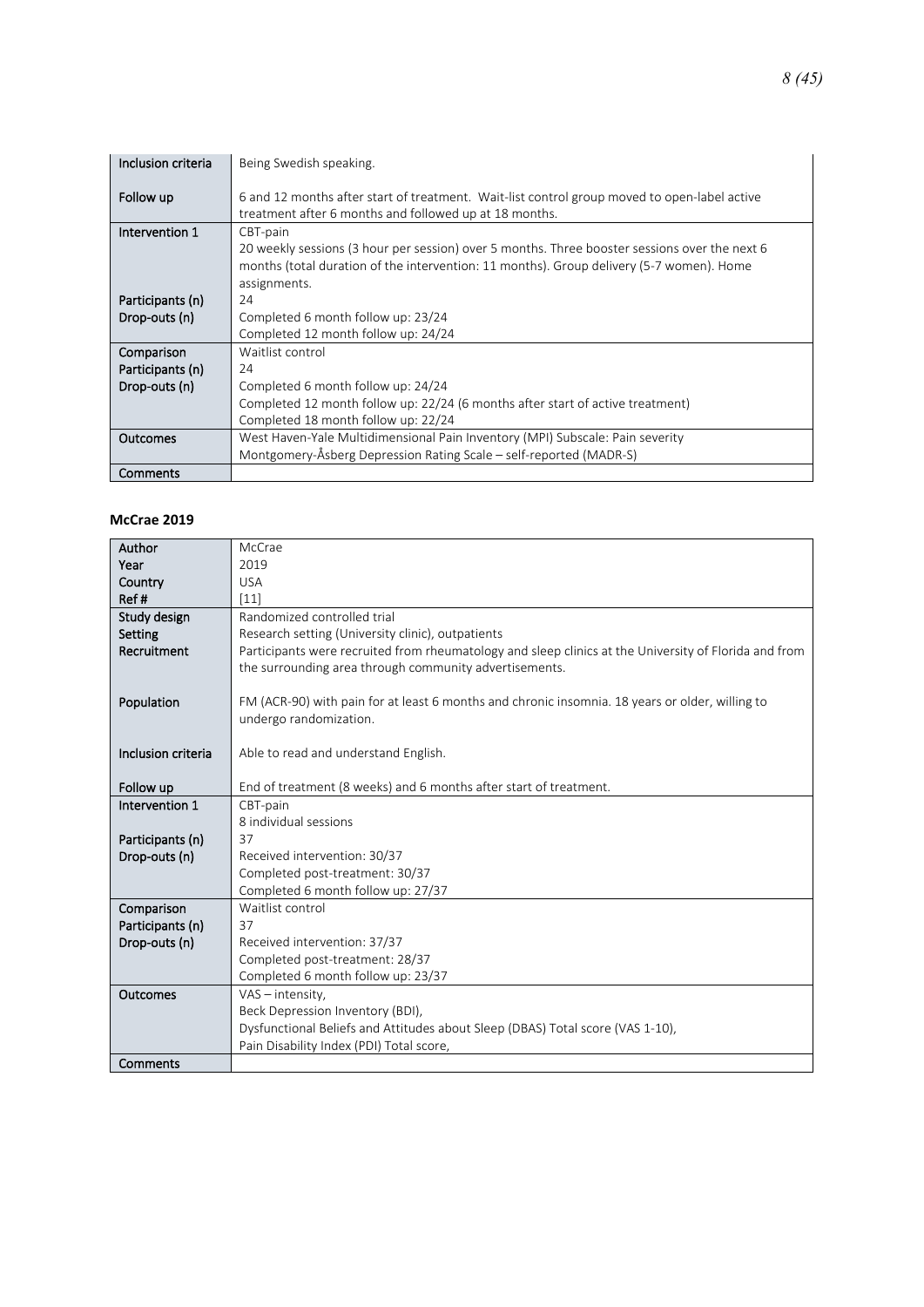**Vallejo 2015**

| Author             | Vallejo                                                                                                                                                                                             |
|--------------------|-----------------------------------------------------------------------------------------------------------------------------------------------------------------------------------------------------|
| Year               | 2015                                                                                                                                                                                                |
| Country            | Spain                                                                                                                                                                                               |
| Ref#               | $[12]$                                                                                                                                                                                              |
| Study design       | Randomized controlled trial                                                                                                                                                                         |
| Setting            | Research setting (University clinic)                                                                                                                                                                |
| Recruitment        | Patients at Rheumatology unit.                                                                                                                                                                      |
| Population         | 18 years or older with fibromyalgia according to ACR-90.,                                                                                                                                           |
| Inclusion criteria | Adequate reading comprehension and access to and ability to use a computer.                                                                                                                         |
| Follow up          | There were 2 assessment points for the WL group (i.e., baseline and post-treatment) and 5 for the<br>CBT group (i.e., baseline, post-treatment and 3 follow-up assessments at 3, 6, and 12 months). |
| Intervention 1     | CBT                                                                                                                                                                                                 |
|                    | 10 weekly sessions (120 minutes/session). Delivered in group. Homework assignments.                                                                                                                 |
| Participants (n)   | 20                                                                                                                                                                                                  |
| Drop-outs (n)      | Completed post-treatment: 20/20                                                                                                                                                                     |
|                    | Completed follow-up at 3, 6, and 12 months: 17/20                                                                                                                                                   |
| Intervention 2     | <b>iCBT</b>                                                                                                                                                                                         |
|                    | A Web application with a 10-week session structure. Individual delivery.                                                                                                                            |
| Participants (n)   | 20                                                                                                                                                                                                  |
| Drop-outs (n)      | Completed post-treatment: 20/20                                                                                                                                                                     |
|                    | Completed follow-up at 3, 6, and 12 months: 16/20                                                                                                                                                   |
| Comparison         | Waitlist control                                                                                                                                                                                    |
| Participants (n)   | 20                                                                                                                                                                                                  |
| Drop-outs (n)      | Completed post-treatment: 20/20                                                                                                                                                                     |
| Outcomes           | FIQ - total score                                                                                                                                                                                   |
|                    | Beck Depression Inventory (BDI),                                                                                                                                                                    |
|                    | Hospital Anxiety and Depression Score (HADS) Total score,                                                                                                                                           |
|                    | Pain Catastrophising Scale (PCS) 4 subscales,                                                                                                                                                       |
|                    | Chronic Pain Self-efficacy Scale (CPSS or CPSE) Total score och 3 subscales,                                                                                                                        |
|                    | Chronic Pain Coping Inventory (CPCI) Total score                                                                                                                                                    |
| Comments           |                                                                                                                                                                                                     |

#### **Woolfolk 2012**

| Author             | Woolfolk                                                                   |
|--------------------|----------------------------------------------------------------------------|
| Year               | 2012                                                                       |
| Country            | <b>USA</b>                                                                 |
| Ref#               | $[13]$                                                                     |
| Study design       | Randomized controlled trial                                                |
| Setting            | Academic medical clinic.                                                   |
| Recruitment        | Participants were referred to the study by their treating rheumatologists. |
|                    |                                                                            |
| Population         | Adult (18 to 64 years) with fibromyalgia according to ACR-90.              |
|                    |                                                                            |
| Inclusion criteria |                                                                            |
|                    |                                                                            |
| Follow up          | End of treatment (3 months) and 9 months after start of treatment.         |
| Intervention 1     | Affective CBT (ACBT) + Treatment as usual                                  |
|                    | 10 sessions over 3 months. Individual delivery.                            |
| Participants (n)   | 38                                                                         |
| Drop-outs (n)      | Completed post-treatment: 34/38                                            |
|                    | Completed 9 month follow up: 32/38                                         |
| Comparison         | Treatment as usual                                                         |
|                    | Content of TAU not given.                                                  |
| Participants (n)   | 38                                                                         |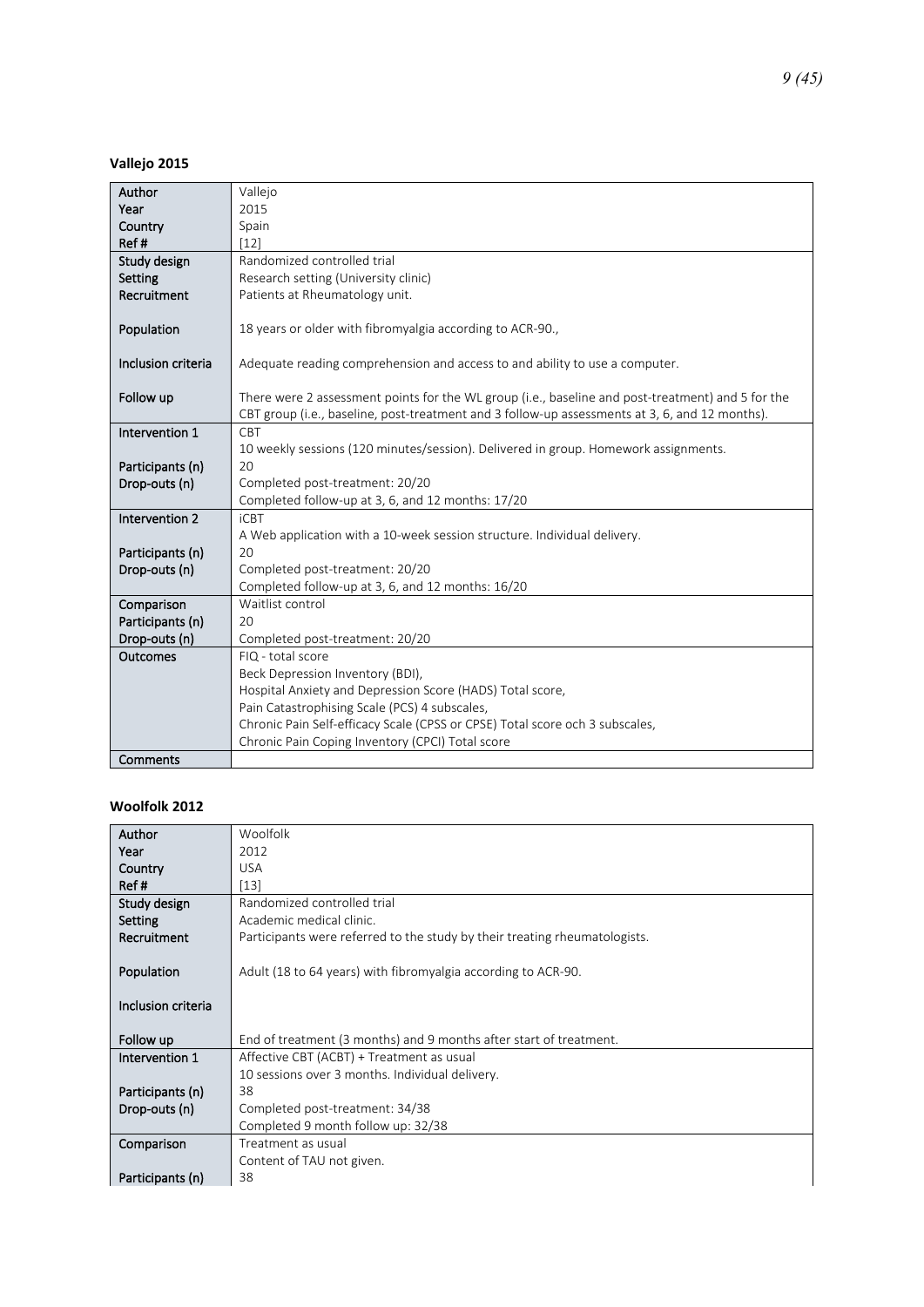| Drop-outs (n)   | Completed post-treatment: 35/38<br>Completed 9 month follow up: 32/38 |
|-----------------|-----------------------------------------------------------------------|
| <b>Outcomes</b> | SF-36 Subscale: physical function,                                    |
|                 | VAS - intensity,                                                      |
|                 | Beck Depression Inventory (BDI),                                      |
|                 | Beck Anxiety Inventory (BAI),                                         |
|                 | Chronic Pain Self-efficacy Scale (CPSS eller CPSE) Total score        |
| Comments        |                                                                       |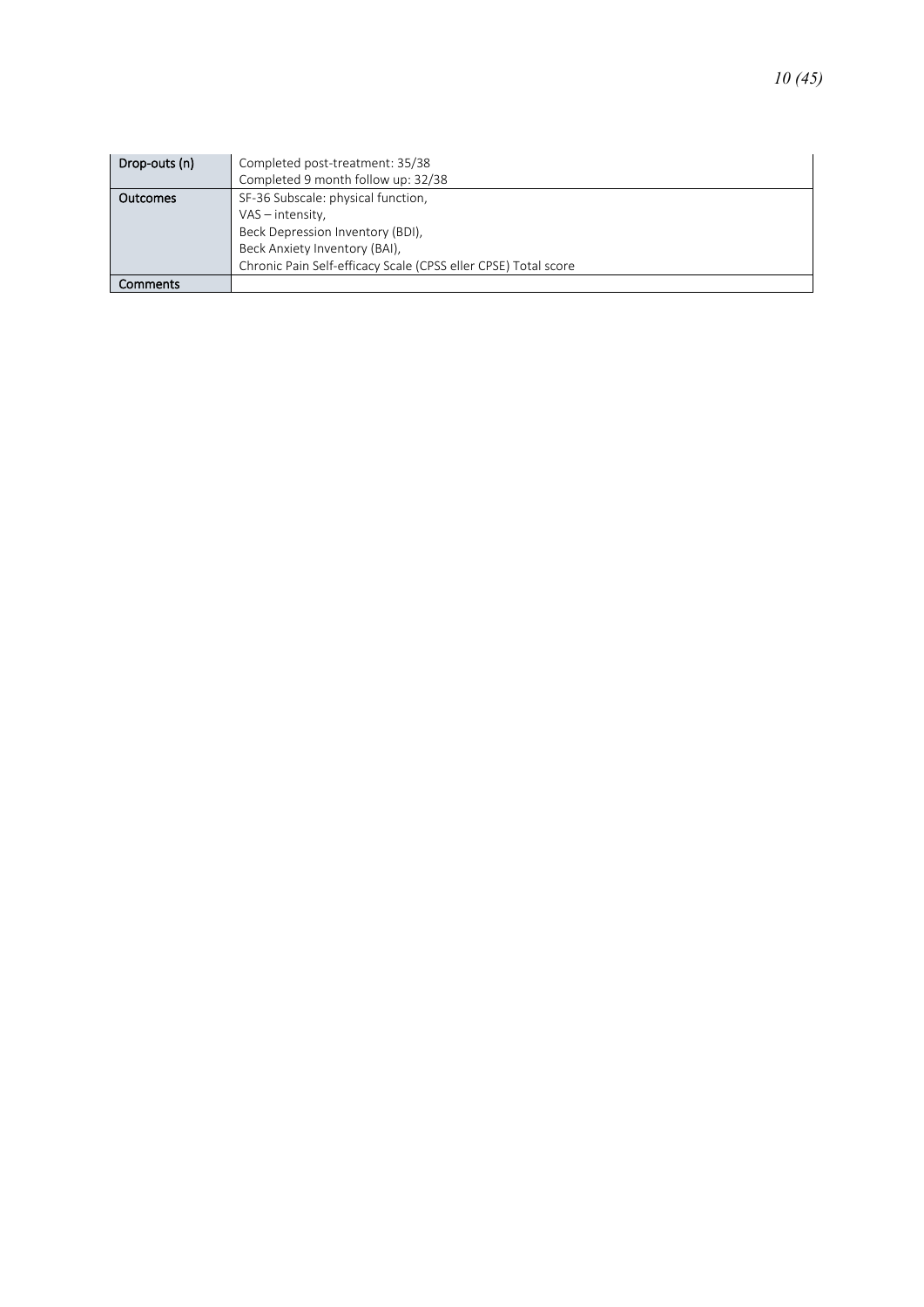### <span id="page-10-0"></span>**KBT jämfört med annan intervention**

### **Lumley 2017**

| Author                            | Lumley                                                                                                                                     |
|-----------------------------------|--------------------------------------------------------------------------------------------------------------------------------------------|
| Year                              | 2017                                                                                                                                       |
| Country                           | <b>USA</b>                                                                                                                                 |
| Ref#                              | $[14]$                                                                                                                                     |
| Study design                      | Randomized controlled trial                                                                                                                |
| Setting                           |                                                                                                                                            |
| Recruitment                       | Flyers sent to rheumatologists, advertisements in the community, announcements to FM patient<br>associations, and informational workshops. |
|                                   |                                                                                                                                            |
| Population                        | FM as defined by the 1990 or 2011 criteria of the American College of Rheumatology (ACR)                                                   |
| Inclusion criteria                |                                                                                                                                            |
|                                   |                                                                                                                                            |
| Follow up                         | Post treatment (2 weeks after last session) och 6 months post treatment.                                                                   |
| Intervention 1                    | Emotional Awareness and Expression Therapy                                                                                                 |
|                                   | Eight, 90-minute, weekly sessions.                                                                                                         |
| Participants (n)                  | 79                                                                                                                                         |
| Drop-outs (n)                     | Post treatment assessment: 74/79                                                                                                           |
|                                   | 6 months follow up: 70/79                                                                                                                  |
| Intervention 2                    | CBT                                                                                                                                        |
|                                   | Eight, 90-minute, weekly sessions.                                                                                                         |
| Participants (n)                  | 75                                                                                                                                         |
| Drop-outs (n)                     | Post treatment assessment: 69/75                                                                                                           |
|                                   | 6 months follow up: 66/75                                                                                                                  |
| Comparison                        | Fibromyalgia Education                                                                                                                     |
|                                   | Eight, 90-minute, weekly sessions.<br>76                                                                                                   |
| Participants (n)<br>Drop-outs (n) | Post treatment assessment: 73/76                                                                                                           |
|                                   | 6 months follow up: 72/76                                                                                                                  |
| Outcomes                          | FIQ-R Total score and subscales,                                                                                                           |
|                                   | SF-12 Subscale: Physical functioning,                                                                                                      |
|                                   | CES-D,                                                                                                                                     |
|                                   | The Generalized Anxiety Disorder (GAD-7) Total score,                                                                                      |
|                                   | Pittsburgh Sleep Quality Index (PSQI) Total score and subscales,                                                                           |
|                                   | Patient reported outcomes measurement information system (PROMIS) Fatigue short form                                                       |
|                                   | Multiple Ability Self-Report Questionnaire (MASQ) Total score                                                                              |
| Comments                          |                                                                                                                                            |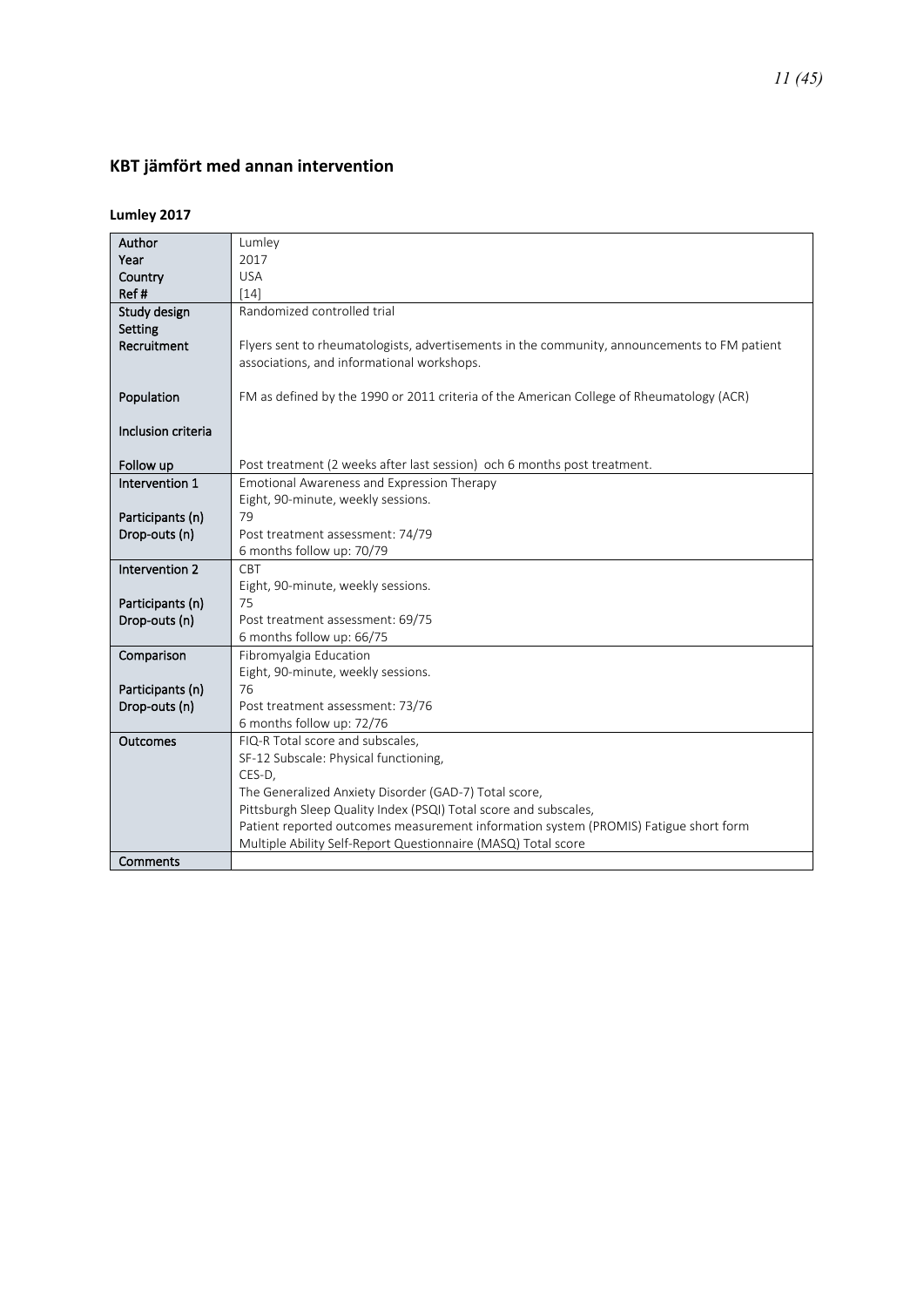## <span id="page-11-0"></span>**ACT jämfört med väntelista eller sedvanlig vård**

#### **Luciano 2014**

| Author             | Luciano                                                                                                                                            |
|--------------------|----------------------------------------------------------------------------------------------------------------------------------------------------|
| Year               | 2014                                                                                                                                               |
| Country            | Spain                                                                                                                                              |
| Ref#               | $[15]$                                                                                                                                             |
| Study design       | Randomized controlled trial                                                                                                                        |
| Setting            | Primary health care centers.                                                                                                                       |
| Recruitment        | Patients recruited from primary health care centers                                                                                                |
|                    |                                                                                                                                                    |
| Population         | Adult (18-56 years) patients with fibromyalgia according to ACR 1990.                                                                              |
|                    |                                                                                                                                                    |
| Inclusion criteria | Could speak and read Spanish fluently, with no pharmacological treatment (or agreed to discontinue                                                 |
|                    | use to participate in the study) and no previous psychological treatment during the previous year.                                                 |
| Follow up          | End of treatment (3 months) and 6 months after start of treatment                                                                                  |
|                    |                                                                                                                                                    |
| Intervention 1     | GACT (Group Acceptance and Commitment Therapy)<br>Eight 2 1/2 hour long structured sessions. Delivered in group. Home exercises assigned (15 to 30 |
|                    | minutes/day).                                                                                                                                      |
| Participants (n)   | 51                                                                                                                                                 |
| Drop-outs (n)      | Completed post-treatment: 46/51                                                                                                                    |
| Comparison         | Completed 6 month follow up: 45/51<br>Waitlist                                                                                                     |
|                    | No active treatment                                                                                                                                |
| Participants (n)   | 53                                                                                                                                                 |
| Drop-outs (n)      | Completed post-treatment: 50/53                                                                                                                    |
|                    | Completed 6 month follow up: 47/53                                                                                                                 |
| Outcomes           | FIQ Total score,                                                                                                                                   |
|                    | EQ-5D,<br>VAS - intensity,                                                                                                                         |
|                    | Hospital Anxiety and Depression Score (HADS) Subscales: 1) Depression 2) Anxiety,                                                                  |
|                    | Pain Catastrophising Scale (PCS) Total score,                                                                                                      |
|                    |                                                                                                                                                    |
| <b>Comments</b>    | The Chronic Pain Acceptance Questionnaire (CPAQ) Total score                                                                                       |

### **Simister 2018**

| Author       | Simister                                                                |
|--------------|-------------------------------------------------------------------------|
| Year         | 2018                                                                    |
| Country      | Canada                                                                  |
| Ref#         | $[16]$                                                                  |
| Study design | Randomized controlled trial                                             |
| Setting      | Web-based intervention                                                  |
| Recruitment  | Recruitment via local clinics, patient organisations and advertisement. |
|              |                                                                         |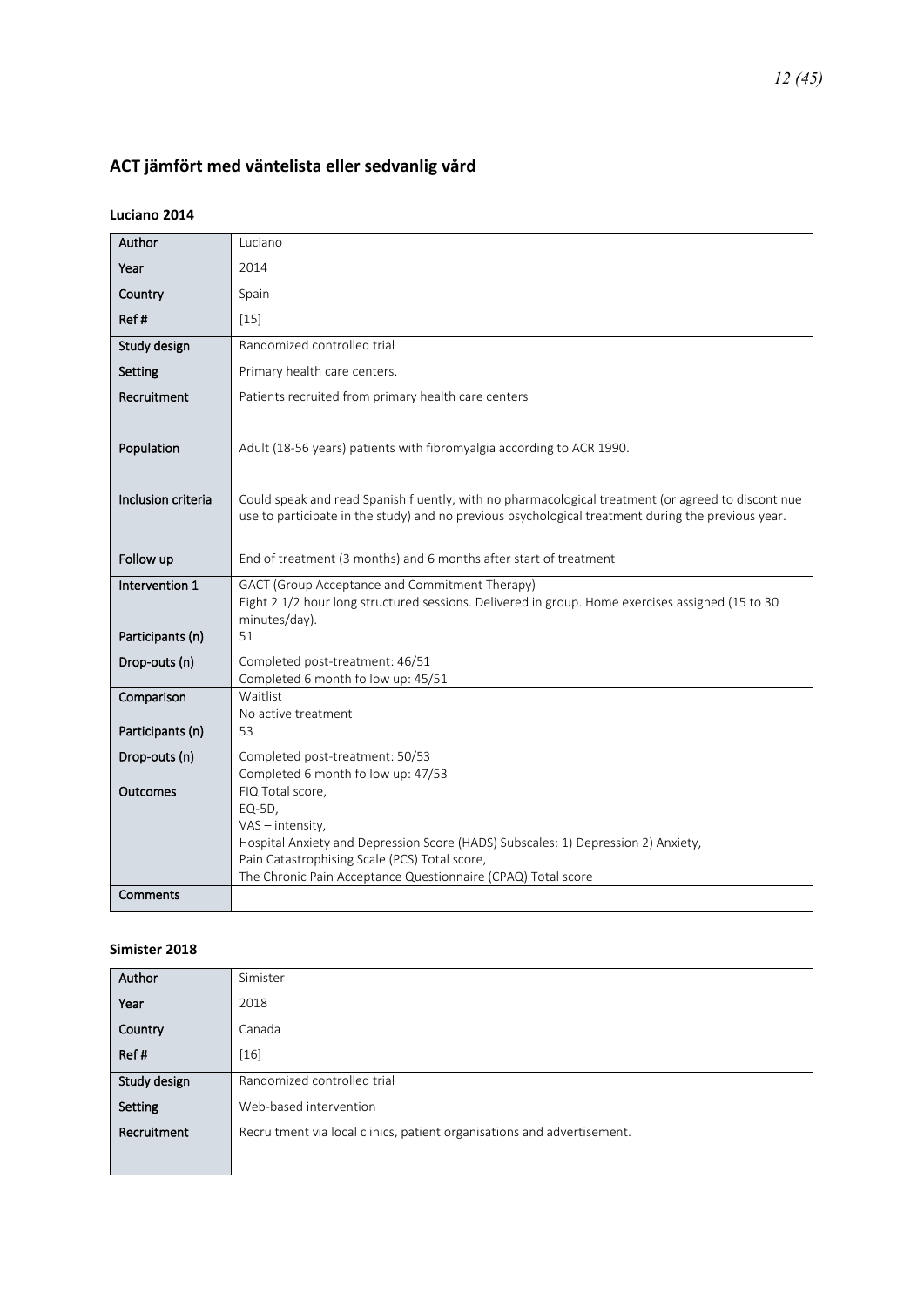| Population         | Age 18 years and older, formal diagnosis of FM, and self-reported pain intensity rating of at least 4 of<br>10 on the basis of a Oto 10 rating scale (0 representing no pain). |
|--------------------|--------------------------------------------------------------------------------------------------------------------------------------------------------------------------------|
| Inclusion criteria | Participants were also screened using the diagnostic criteria according to Wolfe to ensure they met<br>criteria for FM.                                                        |
| Follow up          | End of treatment (2 months) and 5 months after start of treatment                                                                                                              |
| Intervention 1     | Online ACT-program plus Treatment as usual<br>Distance delivery (internet-online) to be completed within 2 months. ACT consisted of 7 modules                                  |
|                    | patients were encouraged to complete 1/wk. Individual delivery. Home assignments.                                                                                              |
| Participants (n)   | 33                                                                                                                                                                             |
| Drop-outs (n)      | Completed post-treatment: 27/33                                                                                                                                                |
|                    | Completed 6 month follow up: 25/33                                                                                                                                             |
| Comparison         | Treatment as usual                                                                                                                                                             |
|                    | Continued current treatment regime.                                                                                                                                            |
| Participants (n)   | 34                                                                                                                                                                             |
| Drop-outs (n)      | Completed post-treatment: 31/34                                                                                                                                                |
|                    | Completed 6 month follow up: 25/34                                                                                                                                             |
| Outcomes           | FIQ-R Total score.                                                                                                                                                             |
|                    | McGill Pain questionnaire (MPG) Short form (SF-MPQ),                                                                                                                           |
|                    | CES-D Depression,                                                                                                                                                              |
|                    | Pittsburgh Sleep Quality Index (PSQI),                                                                                                                                         |
|                    | CPAQ-R Total score                                                                                                                                                             |
| Comments           |                                                                                                                                                                                |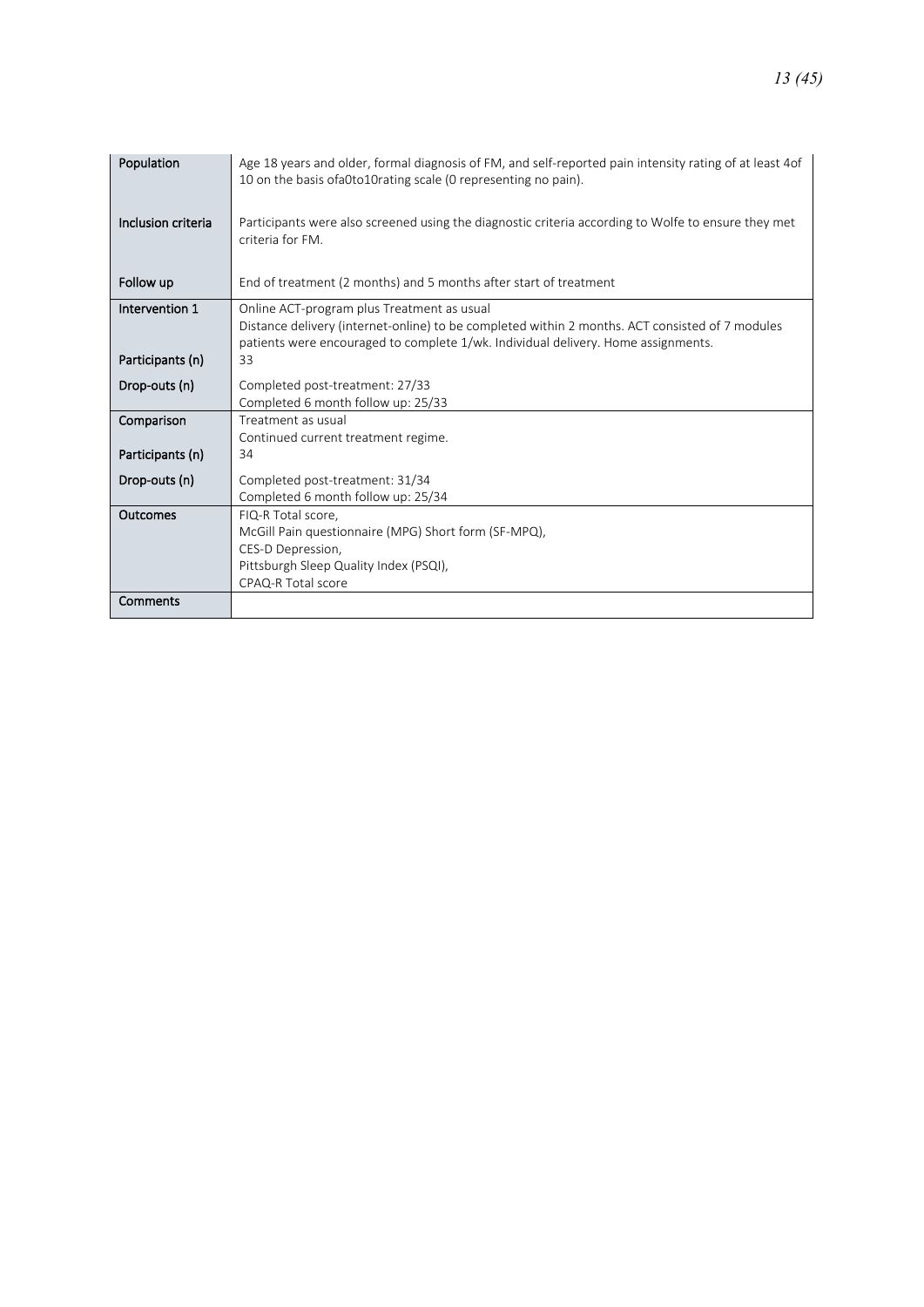# <span id="page-13-0"></span>**MBSR jämfört med väntelista eller sedvanlig vård**

### **Cejudo 2019**

| Author             | Cejudo                                                                                              |
|--------------------|-----------------------------------------------------------------------------------------------------|
| Year               | 2019                                                                                                |
| Country            | Spain                                                                                               |
| Ref#               | [17]                                                                                                |
| Study design       | Randomized controlled trial                                                                         |
| Setting            | Not stated                                                                                          |
| Recruitment        | Volunteers from the Association of Relatives and Affected by Fibromyalgia of the province of Ciudad |
|                    | Real.                                                                                               |
|                    |                                                                                                     |
| Population         | Adult (>18 years) women with fibromyalgia (ACR).                                                    |
|                    |                                                                                                     |
| Inclusion criteria | commit to the daily practice of mindfulness, and not be currently receiving mindfulness training    |
|                    |                                                                                                     |
| Follow up          | End of treatment (20 weeks), and 6 months post-treatment.                                           |
| Intervention 1     | MBI (Mindfulness based intervention)                                                                |
|                    | 1-hour group session once per week for 20 weeks.                                                    |
| Participants (n)   | 59                                                                                                  |
| Drop-outs (n)      | Follow up at 20 weeks (end of treatment): 53/59                                                     |
|                    | Follow up at 6 months post treatment: 52/59                                                         |
| Comparison         | Wait list                                                                                           |
|                    | The treatment of the Control Group was focused on psychoeducation and included information on       |
|                    | common symptoms in FM and advice on self-care.                                                      |
| Participants (n)   | 58                                                                                                  |
| Drop-outs (n)      | Follow up at 20 weeks (end of treatment): 51/58                                                     |
|                    | Follow up at 6 months post treatment: 49/58                                                         |
| Outcomes           | Satisfaction w life Scale (SWLS) - går att väga samman med EQ-5D                                    |
| Comments           |                                                                                                     |

#### **Schmidt 2011**

| Author             | Schmidt                                                                                                |
|--------------------|--------------------------------------------------------------------------------------------------------|
| Year               | 2011                                                                                                   |
| Country            | Germany                                                                                                |
| Ref#               | [18]                                                                                                   |
| Study design       | Randomized controlled trial                                                                            |
| Setting            | University hospital.                                                                                   |
| Recruitment        | Patient recruitment through patient self-help groups, media and medical practitioners at a pain clinic |
|                    | located within a university hospital.                                                                  |
|                    |                                                                                                        |
| Population         | Women 18–70 years of age who currently had fibromyalgia (ACR).                                         |
|                    |                                                                                                        |
| Inclusion criteria | Command of the German language and motivation to participate.                                          |
|                    |                                                                                                        |
| Follow up          | End of treatment (8 wks). Weeks three and seven after end of treatment.                                |
| Intervention 1     | Mindfulness based stress reduction (MBSR)                                                              |
|                    | 8 wks duration. 7 (2.5 hr long) sessions and 1 all-day session on a weekend. Delivered in groups of    |
|                    | 12.                                                                                                    |
| Participants (n)   | 59                                                                                                     |
| Drop-outs (n)      | Received intervention: 53/59                                                                           |
|                    | Follow up at 3 weeks post treatment: 45/59                                                             |
|                    | Follow up at 7 weeks post treatment: 47/59                                                             |
| Intervention 2     | Active control                                                                                         |
|                    | 8 wks duration. Delivered similar to MBSR in time. Delivered in groups.                                |
| Participants (n)   | 59                                                                                                     |
| Drop-outs (n)      | Received intervention: 56/59                                                                           |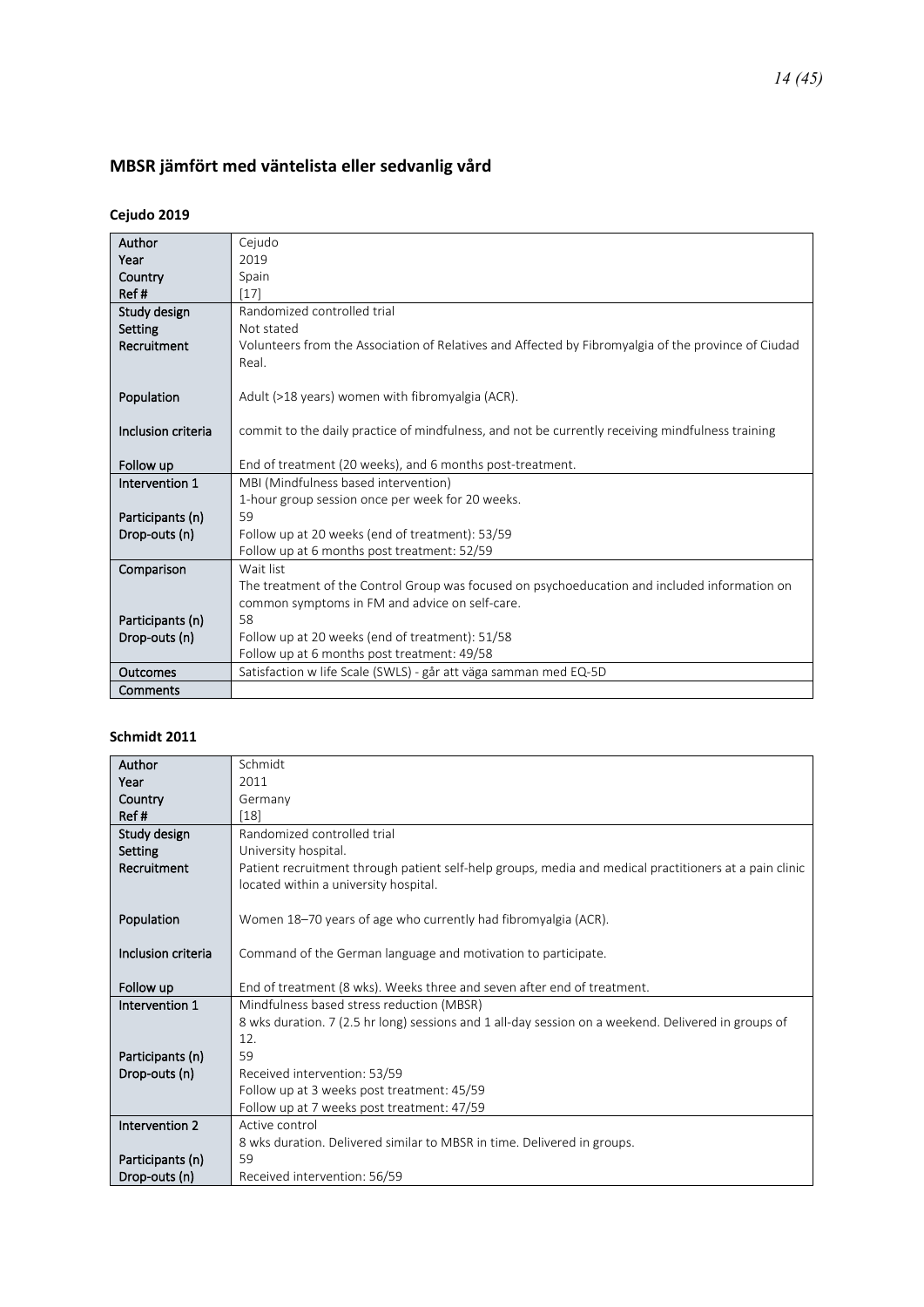|                  | Follow up at 3 weeks post treatment: 51/59                          |
|------------------|---------------------------------------------------------------------|
|                  | Follow up at 7 weeks post treatment: 49/59                          |
| Comparison       | Wait list                                                           |
| Participants (n) | 59                                                                  |
| Drop-outs (n)    | Follow up at 3 weeks post treatment: 52/59                          |
|                  | Follow up at 73 weeks post treatment: 56/59                         |
| <b>Outcomes</b>  | FIQ - total score.                                                  |
|                  | Quality of Life Profile for the Chronically ill (PLC) Total score,  |
|                  | Pain Perception Scale (PPS) Subscales (sensory and affective pain), |
|                  | CES-D.                                                              |
|                  | State Trait Anxiety Inventory (STAI) Subscale: Trait,               |
|                  | Pittsburgh Sleep Quality Index (PSQI) Total score,                  |
|                  | Giessen Complaint Questionnaire (GCQ)                               |
| Comments         |                                                                     |

#### **Sephton 2007**

| Author             | Sephton                                                                                 |
|--------------------|-----------------------------------------------------------------------------------------|
| Year               | 2007                                                                                    |
| Country            | <b>USA</b>                                                                              |
| Ref#               | $[19]$                                                                                  |
| Study design       | Randomized controlled trial                                                             |
| Setting            | University                                                                              |
| Recruitment        | Patients recruited through notices in newspapers and TV.                                |
|                    |                                                                                         |
| Population         | Adult (>18 years) women with fibromyalgia (ACR).                                        |
|                    |                                                                                         |
| Inclusion criteria | Able to attend a group that met weekly.                                                 |
|                    |                                                                                         |
| Follow up          | 8 wks (end of treatment), and 2 months post-treatment.                                  |
| Intervention 1     | Mindfulness-based stress reduction MBSR)                                                |
|                    | 8 weekly 2.5 hour long sessions. Group delivery. Home assignments (ca 30-45 minutes/day |
|                    | encouraged).                                                                            |
| Participants (n)   | 51                                                                                      |
| Drop-outs (n)      | Received intervention: 42/51                                                            |
|                    | Follow up at 2 months post treatment: 41/51                                             |
|                    | Participants included in analysis: 51/51                                                |
| Comparison         | Wait list                                                                               |
| Participants (n)   | 40                                                                                      |
| Drop-outs (n)      | Follow up at 2 months post treatment: 27/40                                             |
|                    | Participants included in analysis: 39/40                                                |
| Outcomes           | Beck Depression Inventory (BDI) Total score and cognitive and somatic subscales         |
|                    |                                                                                         |
| Comments           |                                                                                         |

#### **Perez-Aranda 2019**

| Author             | Perez-Aranda                                                                      |
|--------------------|-----------------------------------------------------------------------------------|
| Year               | 2019                                                                              |
| Country            | Spain                                                                             |
| Ref#               | 201                                                                               |
| Study design       | Randomized controlled trial                                                       |
| Setting            | Rheumatology Clinic                                                               |
| Recruitment        | Recruitment from a rheumatology clinic.                                           |
|                    |                                                                                   |
| Population         | Patients 18–65 years of age who currently have fibromyalgia (ACR).                |
|                    |                                                                                   |
| Inclusion criteria | Able to understand Spanish language and provided informed consent to participate. |
|                    |                                                                                   |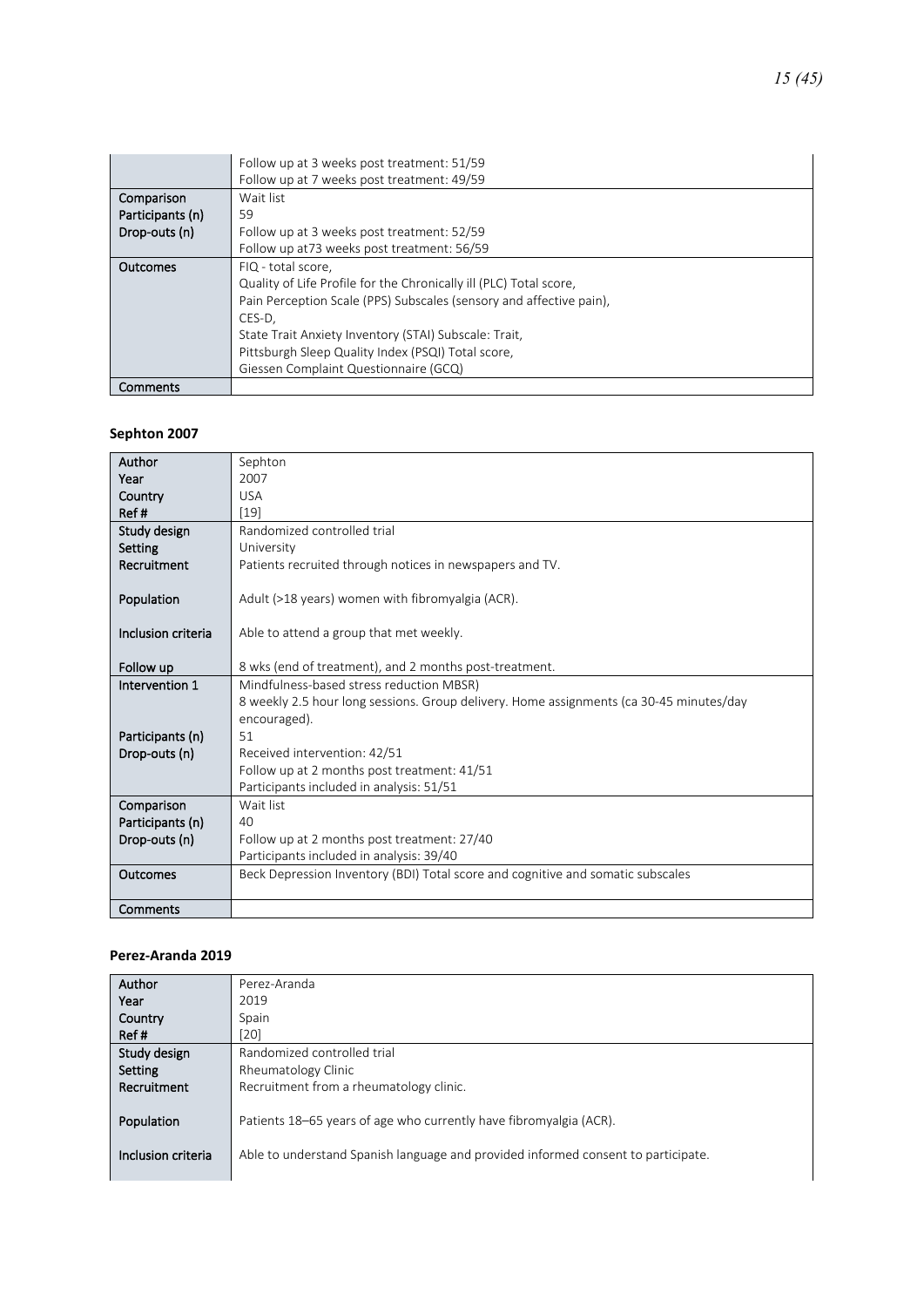| Follow up        | 2 months (end of treatment) and 12 months (10 months after end of treatment)                    |
|------------------|-------------------------------------------------------------------------------------------------|
| Intervention 1   | Mindfulness-based stress reduction (MBSR) + TAU                                                 |
|                  | Treatment period: 8 wks. Two-hour long sessions, 1 per week plus a half day (6 h) long retreat. |
|                  | Delivered in group (ca 15 patients/group).                                                      |
| Participants (n) | 75                                                                                              |
| Drop-outs (n)    | Follow up at end of treatment: 68/75                                                            |
|                  | Follow up at 2 months post treatment: 44/75                                                     |
| Comparison       | TAU (Wait list)                                                                                 |
|                  | No active treatment                                                                             |
| Participants (n) | 75                                                                                              |
| Drop-outs (n)    | Follow up at end of treatment: 68/75                                                            |
|                  | Follow up at 2 months post treatment: 43/75                                                     |
| Outcomes         | FIQ-R - total score (100)                                                                       |
|                  | EQ-5D-5L and EQ-VAS,                                                                            |
|                  | Hospital Anxiety and Depression Score (HADS) Subscale: Depression                               |
|                  | Perceived Stress Scale (PSS 10) Total score                                                     |
|                  | Pain Catastrophising Scale (PCS) Total score                                                    |
|                  | Multidimensional Inventory of Subjective Cognitive Impairment (MISCI)                           |
|                  | PGI-C Förändring                                                                                |
|                  | PSI-C Item: function                                                                            |
| Comments         |                                                                                                 |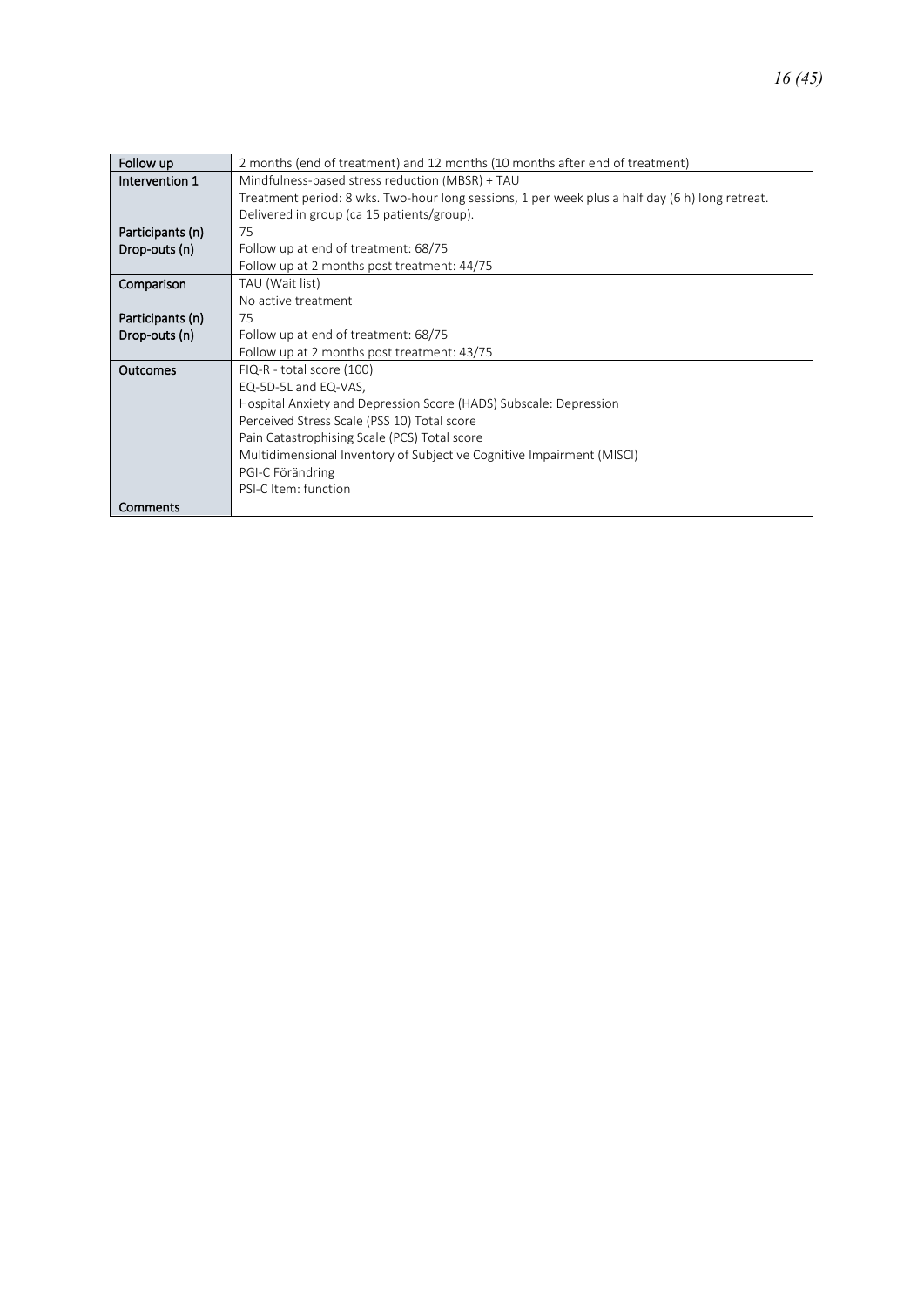## <span id="page-16-0"></span>MBSR jämfört med annan intervention

#### **VanGordon 2017**

| Author             | VanGordon                                                                                            |
|--------------------|------------------------------------------------------------------------------------------------------|
| Year               | 2017                                                                                                 |
| Country            | <b>UK</b>                                                                                            |
| Ref#               | [21]                                                                                                 |
| Study design       | Randomized controlled trial                                                                          |
| Setting            | Multiple sites. Separate training rooms utilized by a meditation centre and GP surgery               |
| Recruitment        | Talks at FMS self-help groups, posters in GP surgeries, and emails sent to members of FMS support    |
|                    | groups.                                                                                              |
|                    |                                                                                                      |
| Population         | Male and female aged between 18 and 65 years, being able to read and write using the English         |
|                    | language with a current diagnosis of FMS (as confirmed by a letter from a general practitioner [GP], |
|                    | rheumatologist, or hospital pain consultant).                                                        |
| Inclusion criteria | Not currently undergoing formal psychotherapy, no changes in psychopharmacology type or dosage       |
|                    | 1-month prior to intervention (although stable prescription medication was permitted), and not       |
|                    | currently practicing mindfulness or meditation.                                                      |
|                    |                                                                                                      |
| Follow up          | 8 wks and 6 months                                                                                   |
| Intervention 1     | <b>Meditation Awareness training</b>                                                                 |
|                    | 8 (2 hr long) workshops over 8 wks. Delivered in group.                                              |
| Participants (n)   | 74                                                                                                   |
| Drop-outs (n)      | Completed post intervention assessment: 54/74                                                        |
|                    | Completed 6 months follow-up assessment: 45/74                                                       |
| Intervention 2     | Cognitive behavioural theory for groups                                                              |
|                    | 8 (2 hr long) workshops over 8 wks. Delivered in group.                                              |
| Participants (n)   | 74                                                                                                   |
| Drop-outs (n)      | Completed post intervention assessment: 52/74                                                        |
|                    | Completed 6 months follow-up assessment: 40/74                                                       |
| Outcomes           | FIQ-R - total score,                                                                                 |
|                    | McGill Pain questionnaire (MPQ), Short Form (SF-MPQ),                                                |
|                    | Depression, Anxiety, and Stress Scale (DASS),                                                        |
|                    | NRS - Sleep quality,                                                                                 |
| Comments           |                                                                                                      |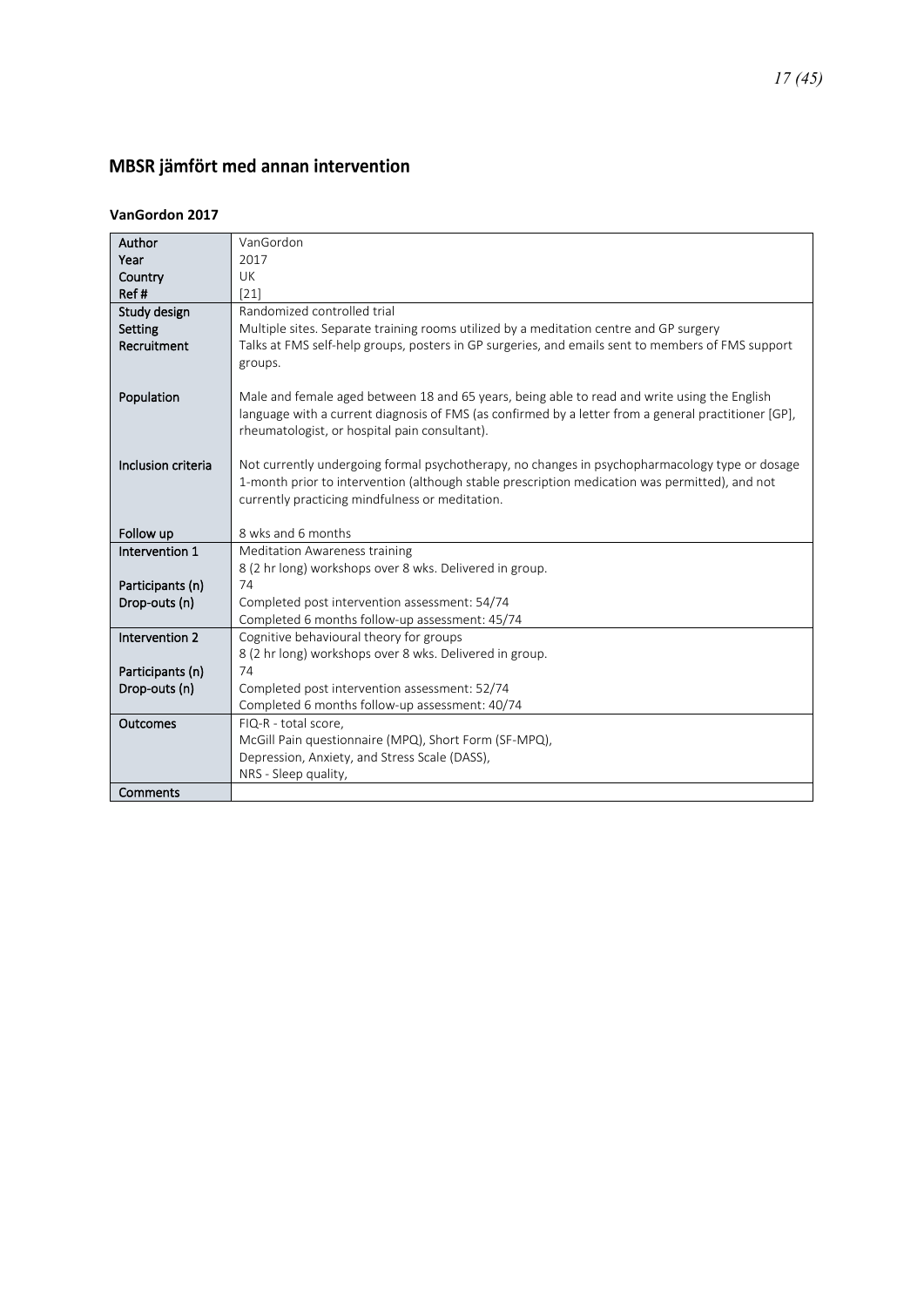## <span id="page-17-0"></span>**Psykoedukativa insatser jämfört med**

#### **Barrenengoa-Cuadra 2021**

| Author             | Barrenengoa-Cuadra                                                                                   |
|--------------------|------------------------------------------------------------------------------------------------------|
| Year               | 2021                                                                                                 |
| Country            | Spain                                                                                                |
| Ref#               | $[22]$                                                                                               |
| Study design       | Randomized controlled trial                                                                          |
| Setting            | Primary care setting.                                                                                |
| Recruitment        | Databases of patients with FM included in the waiting lists for appointments in five primary health  |
|                    | care centres.                                                                                        |
|                    |                                                                                                      |
| Population         | Male and female patients aged 18 years or older who had been previously diagnosed with FM by         |
|                    | their attending physician in any health care setting.                                                |
|                    |                                                                                                      |
| Inclusion criteria |                                                                                                      |
|                    |                                                                                                      |
| Follow up          | After treatment (1 month) and follow-up visits at 6 and 12 months.                                   |
| Intervention 1     | Intervention group                                                                                   |
|                    | The intervention consisted of six 2-hr weekly classes aught by a multidisciplinary team of two or    |
|                    | three experienced therapists trained in teaching educational interventions to patients with FM,      |
|                    | followed by a seventh reinforcement class a month later                                              |
| Participants (n)   | 70                                                                                                   |
| Drop-outs (n)      | Completed 1 month follow up: 70/70                                                                   |
|                    | Completed 12 month follow up:68/70                                                                   |
| Comparison         | Treatment as usual                                                                                   |
|                    | The usual treatment for patients with FM is mainly pharmacological and adjusted to the               |
|                    | symptomatic profile of each individual patient, mostly including antidepressants, antiepileptics and |
|                    | opioid and nonopioid analgesics-.                                                                    |
| Participants (n)   | 70                                                                                                   |
| Drop-outs (n)      | Completed 1 month follow up: 69/70                                                                   |
|                    | Completed 12 month follow up: 67/70                                                                  |
| Outcomes           | FIQ - total score,                                                                                   |
|                    | Brief Pain Inventory: 1) BPI - subscale: severity 2) BPI - subscale: interference,                   |
|                    | HADS: depression,                                                                                    |
|                    | HADS - anxiety,                                                                                      |
|                    | Pain Catastrophising Scale (PCS),                                                                    |
|                    | Healthy Assessment Questionnaire (HAQ)                                                               |
| Comments           |                                                                                                      |

#### **Luciano 2011**

| Author             | Luciano                                                                                    |
|--------------------|--------------------------------------------------------------------------------------------|
| Year               | 2011                                                                                       |
| Country            | Spain                                                                                      |
| Ref#               | [23, 24]                                                                                   |
| Study design       | Randomized controlled trial                                                                |
| Setting            | general practices                                                                          |
| Recruitment        | Patients recruited through general practitioners office                                    |
|                    |                                                                                            |
| Population         | Patients aged between 18 and 75 years contactable by telephone, and who met the diagnostic |
|                    | criteria of FM established by the ACR.                                                     |
|                    |                                                                                            |
| Inclusion criteria |                                                                                            |
|                    |                                                                                            |
| Follow up          | At end of treatment (2 months.)                                                            |
| Intervention 1     | Psychoeducational program + TAU                                                            |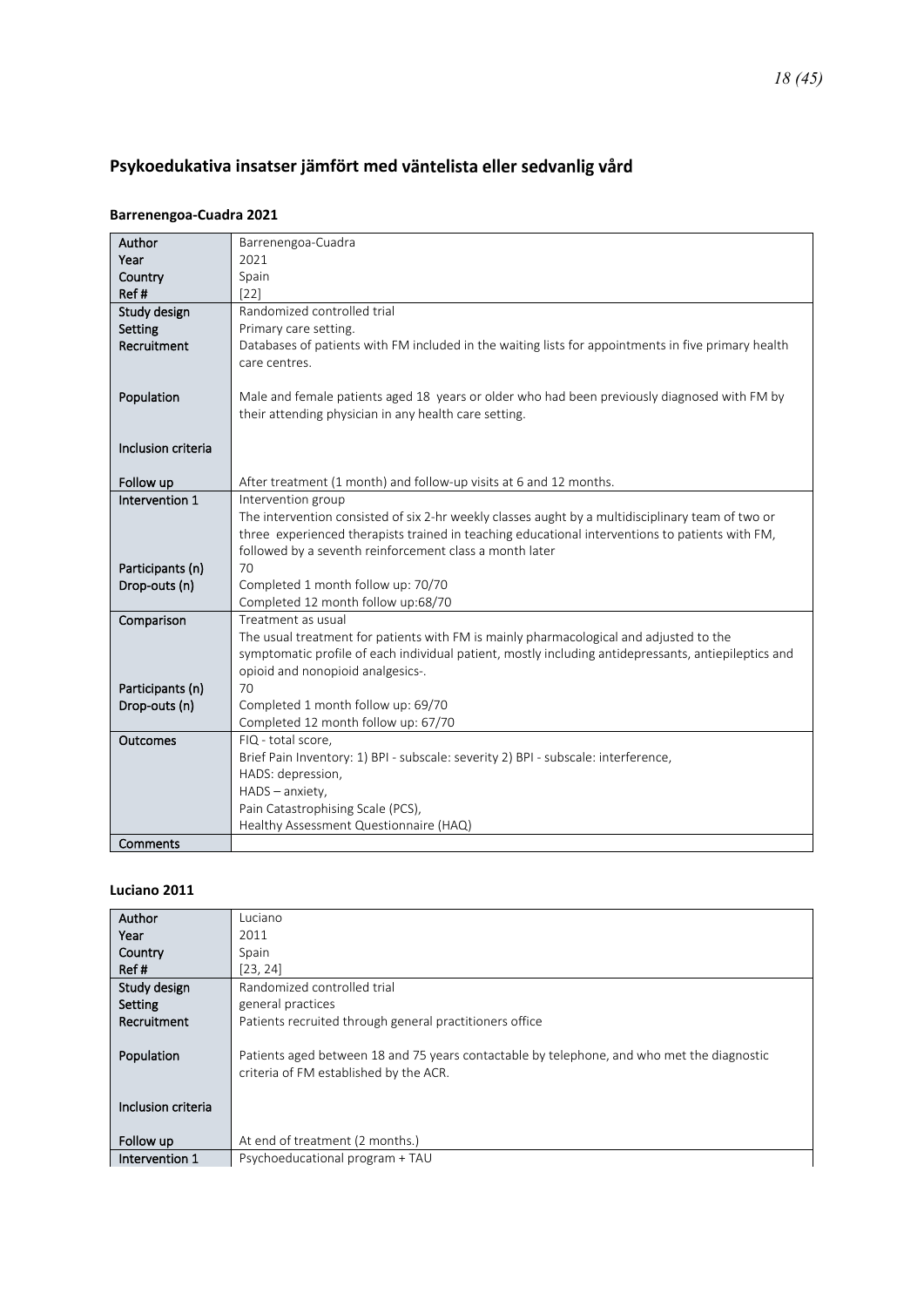|                  | Nine 2-hour sessions delivered over a 2-month period (1 afternoon session per week). 5 educative<br>sessions and 4 autogenic training sessions. |
|------------------|-------------------------------------------------------------------------------------------------------------------------------------------------|
|                  |                                                                                                                                                 |
| Participants (n) | 108                                                                                                                                             |
| Drop-outs (n)    | Followed up at post-treatment: 92/108                                                                                                           |
| Comparison       | Treatment as Usual                                                                                                                              |
|                  | In general practice, the treatment provided is mainly pharmacologic and is adjusted to the                                                      |
|                  | symptomatic profile of the patient. In addition, counselling about aerobic exercise adjusted to                                                 |
|                  | patients' physical limitations is usually provided.                                                                                             |
| Participants (n) | 108                                                                                                                                             |
| Drop-outs (n)    | Followed up at post-treatment: 93/108                                                                                                           |
| Outcomes         | FIQ - total score and FIQ - 7 subscales,                                                                                                        |
| Comments         |                                                                                                                                                 |

#### **Musekamp 2019**

| Author             | Musekamp                                                                                             |
|--------------------|------------------------------------------------------------------------------------------------------|
| Year               | 2019                                                                                                 |
| Country            | Germany                                                                                              |
| Ref#               | $[25]$                                                                                               |
| Study design       | Randomized controlled trial                                                                          |
| Setting            | Inpatient rehabilitation centres.                                                                    |
| Recruitment        | Patients recruited through fliers, advertisements and presentations at fibromyalgia support groups   |
|                    |                                                                                                      |
| Population         | Eligible for participation were adult patients with FMS (ICD-10: M79.7), evaluated by the physicians |
|                    | at admission.                                                                                        |
| Inclusion criteria |                                                                                                      |
|                    |                                                                                                      |
| Follow up          | At end of treatment (6 weeks post randomization), follow up at 6 and 12 months.                      |
| Intervention 1     | Intervention Group                                                                                   |
|                    | Six sessions of 90 min each plus one optional preparing session. Topics were diagnosis and           |
|                    | treatment of FMS, coping strategies for pain and stress and promotion of physical activity.          |
| Participants (n)   | 295                                                                                                  |
| Drop-outs (n)      | Received allocated intervention: 281                                                                 |
|                    | Folloup up end of treatment: 252/281                                                                 |
|                    | Follow up at 6 months: 224/281                                                                       |
|                    | Follow up at 12 months: 201/281                                                                      |
| Comparison         | Treatment as utual                                                                                   |
|                    | Information about FMS and coping with pain. In contrast to the intervention condition, usual care    |
|                    | education did not consider the updated evdence on FMS and was less self-management oriented.         |
| Participants (n)   | 316                                                                                                  |
| Drop-outs (n)      | Received allocated intervention: 302                                                                 |
|                    | Folloup up end of treatment: 265/302                                                                 |
|                    | Follow up at 6 months: 244/302                                                                       |
|                    | Follow up at 12 months: 222/302                                                                      |
| <b>Outcomes</b>    | FIQ - health impairment,                                                                             |
|                    | Patient Health Questionnaire (PHQ) HQ 4, subscales: 1) Depression, 2) Anxiety                        |
| Comments           |                                                                                                      |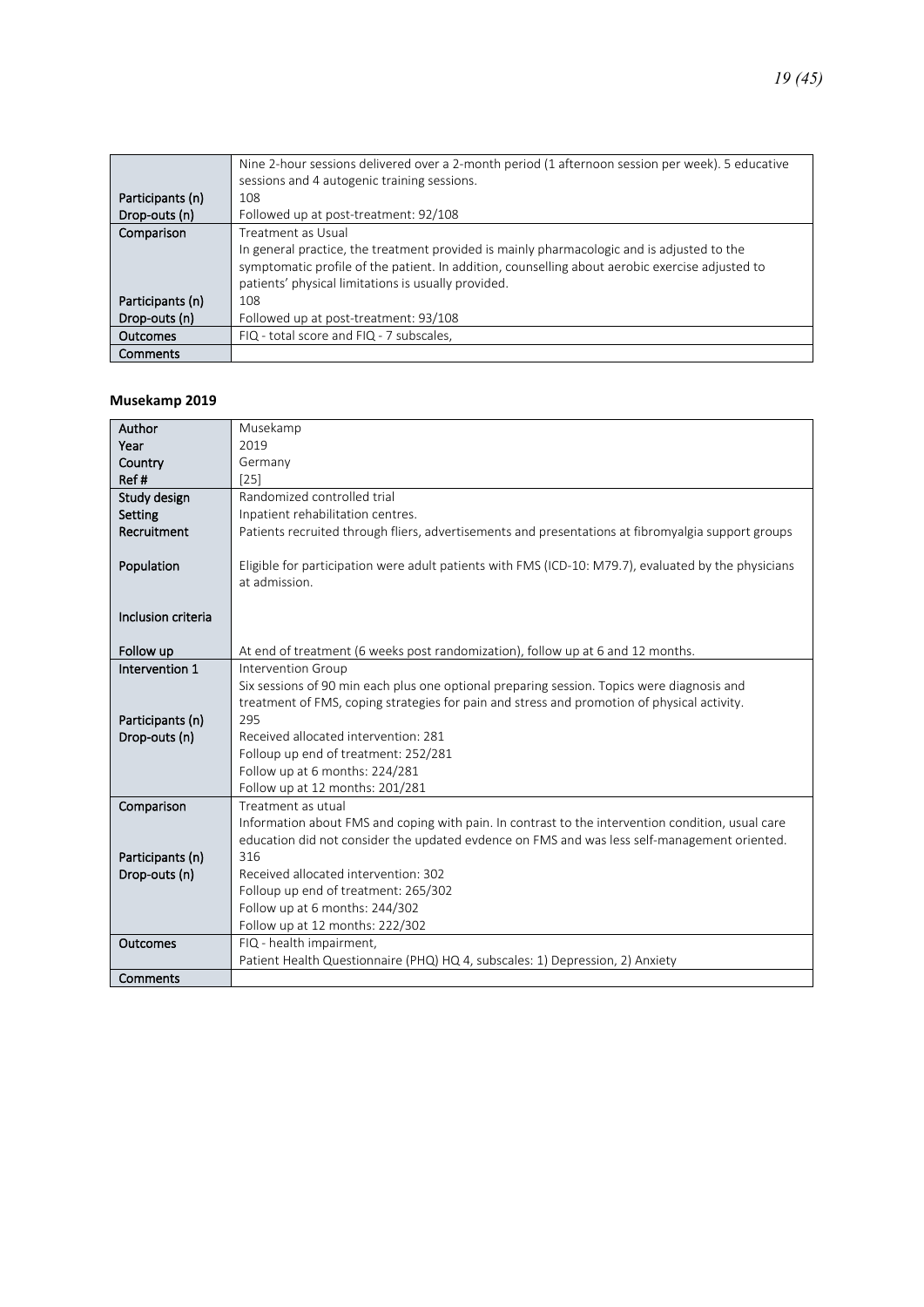## <span id="page-19-1"></span><span id="page-19-0"></span>**Studier inom fysisk aktivitet och manuella behandlingar**

### **Guidad fysisk aktivitet jämfört med väntelista, sedvanlig behandling eller annan minimal intervention**

#### **Baptista 2012**

| Author             | <b>Baptista</b>                                                                                     |
|--------------------|-----------------------------------------------------------------------------------------------------|
| Year               | 2012                                                                                                |
| Country            | Brazil                                                                                              |
| Ref#               | [26]                                                                                                |
| Study design       | Randomized controlled trial                                                                         |
| Setting            | Not stated                                                                                          |
| Recruitment        | Patients were selected from the Rheumatology outpatient clinic                                      |
|                    |                                                                                                     |
| Population         | Diagnosis of fibromyalgia based on the criteria of the American College of Rheumatology (1); female |
|                    | gender; age between 18 and 65 years.                                                                |
|                    |                                                                                                     |
| Inclusion criteria |                                                                                                     |
|                    |                                                                                                     |
| Follow up          | At 16 weeks (T16) and 32 weeks (T32) following the initial evaluation.                              |
| Intervention 1     | Dance                                                                                               |
|                    | One-hour belly dance classes twice a week for 16 weeks. Maximum of eight students per class.        |
| Participants (n)   | 40                                                                                                  |
| Drop-outs (n)      | Completed 16 weeks follow up: 39/40                                                                 |
|                    | Completed 32 weeks follow up: 38/40                                                                 |
| Comparison         | Control                                                                                             |
| Participants (n)   | 40                                                                                                  |
| Drop-outs (n)      | Completed 16 weeks follow up: 39/40                                                                 |
|                    | Completed 32 weeks follow up: 37/40                                                                 |
| Outcomes           | FIQ - total score,                                                                                  |
|                    | SF-36 8 subscales,                                                                                  |
|                    | VAS - intensity,                                                                                    |
|                    | Beck Depression Inventory-II (BDI-II),                                                              |
|                    | State-Trait Anxiety Inventory (STAI) "Part 1 and 2" - state and trait.                              |
| Comments           |                                                                                                     |

#### **Carson 2010**

| Author             | Carson                                                                                         |
|--------------------|------------------------------------------------------------------------------------------------|
| Year               | 2010                                                                                           |
| Country            | <b>USA</b>                                                                                     |
| Ref#               | [27, 28]                                                                                       |
| Study design       | Randomized controlled trial                                                                    |
| Setting            | Exercise studio at university school of nursing.                                               |
| Recruitment        | The participants were all patients referred to a university tertiary care center.              |
|                    |                                                                                                |
| Population         | Diagnosis of FM (ACR-90) for at least 1 year, female, stable pharmacologic and/or non-         |
|                    | pharmacologic treatment for FM for at least 3 months.                                          |
| Inclusion criteria |                                                                                                |
| Follow up          | Post treatment (8 weeks) and after 3 months (only intervention group).                         |
| Intervention 1     | Yoga of awareness                                                                              |
|                    | Eight once-per-week 120 min group classes (7–12 patients per group). 40 min stretching, 25 min |
|                    | mindfulness, 10 min breathing techniques, 20 min how to apply yoga for coping, 25 min group    |
|                    | discussions.                                                                                   |
| Participants (n)   | 25                                                                                             |
| Drop-outs (n)      | Received treatment: 22/25                                                                      |
|                    | Follow up post treatment: 22/25                                                                |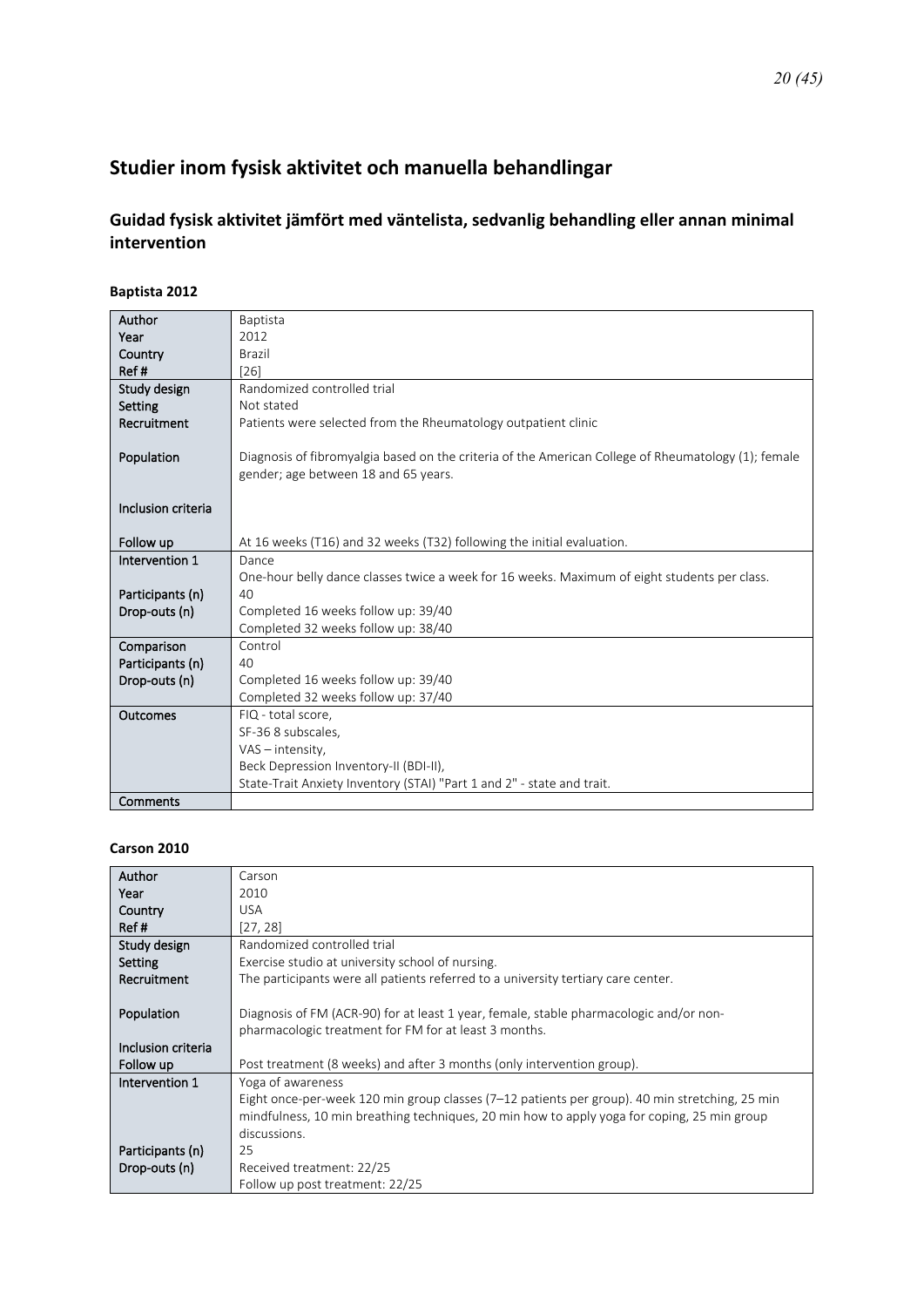|                  | Follow up 3 months post treatment: 21/25                                                         |
|------------------|--------------------------------------------------------------------------------------------------|
| Comparison       | Wait list                                                                                        |
|                  | Routine medical care for FM. After the post-treatment assessment, these patients were invited to |
|                  | participate in the yoga program.                                                                 |
| Participants (n) | 28                                                                                               |
| Drop-outs (n)    | Follow up post treatment: 26/28                                                                  |
| Outcomes         | FIQ-R - total score and 9 Subscales, Diary: Pain, Diary: Emotional distress, Diary: Fatigue,     |
|                  | PGI-I Overall improvement,                                                                       |
|                  | The Chronic Pain Acceptance Questionnaire (CPAQ) Total score och subscales: 1) Activity          |
|                  | engagement 2) Pain willingness,                                                                  |
|                  | Coping Strategies Questionnaire (CSQ) Subscale: 1) Pain catastrophizing                          |
|                  | Vanderbilt Multidimensional Pain Coping Inventory (VMPCI) 10 subscales - adaptive resp           |
|                  | maladaptive coping                                                                               |
| Comments         |                                                                                                  |

#### **DaCosta 2005**

| Author             | DaCosta                                                                                           |
|--------------------|---------------------------------------------------------------------------------------------------|
| Year               | 2005                                                                                              |
| Country            | Canada                                                                                            |
| Ref#               | $[29]$                                                                                            |
| Study design       | Randomized controlled trial                                                                       |
| Setting            | Not stated.                                                                                       |
| Recruitment        | From hospital or community rheumatologists, directly or through letters of invitation and through |
|                    | newspaper advertisements.                                                                         |
|                    |                                                                                                   |
| Population         | Adult women w fibromyalgia                                                                        |
|                    |                                                                                                   |
| Inclusion criteria |                                                                                                   |
|                    |                                                                                                   |
| Follow up          | 12 wks (post-treatment), 6 and 12 months from study entry.                                        |
| Intervention 1     | Home based exercise program                                                                       |
|                    | The patient met with a phsyiotherapist for 4 sessions over the 12 wks for help and instruction on |
|                    | aerobic exercise. Patients were provided w a heart rate monitor and were asked to complete an FM  |
|                    | symptom measure and to record exercise activity weekly during the 12-week intervention phase and  |
|                    | monthly thereafter.                                                                               |
| Participants (n)   | 39                                                                                                |
| Drop-outs (n)      | Completed Baseline questionnaires: 39/39                                                          |
|                    | Completed post intervention (3 months): 33/39                                                     |
|                    | Completed 6 months follow up: 33/39                                                               |
|                    | Completed 12 months follow up: 28/39                                                              |
| Comparison         | Treatment as usual                                                                                |
|                    | Participants were asked to complete an FM symptom measure and to record exercise activity weekly  |
|                    | during the 12-week intervention phase and monthly thereafter.                                     |
| Participants (n)   | 41                                                                                                |
| Drop-outs (n)      | Completed Baseline questionnaires: 40/41                                                          |
|                    | Completed post intervention (3 months): 36/41                                                     |
|                    | Completed 6 months follow up: 36/41                                                               |
|                    | Completed 12 months follow up: 33/41                                                              |
| <b>Outcomes</b>    | FIQ - total score,                                                                                |
|                    | VAS - intensity 1 Upper body 2) Lower body                                                        |
|                    | The Symptom Checklist-90-Revised (SCL-90-R)                                                       |
| Comments           |                                                                                                   |

#### **Fontaine 2010**

| Author  | Fonataine  |
|---------|------------|
| Year    | 2010       |
| Country | <b>USA</b> |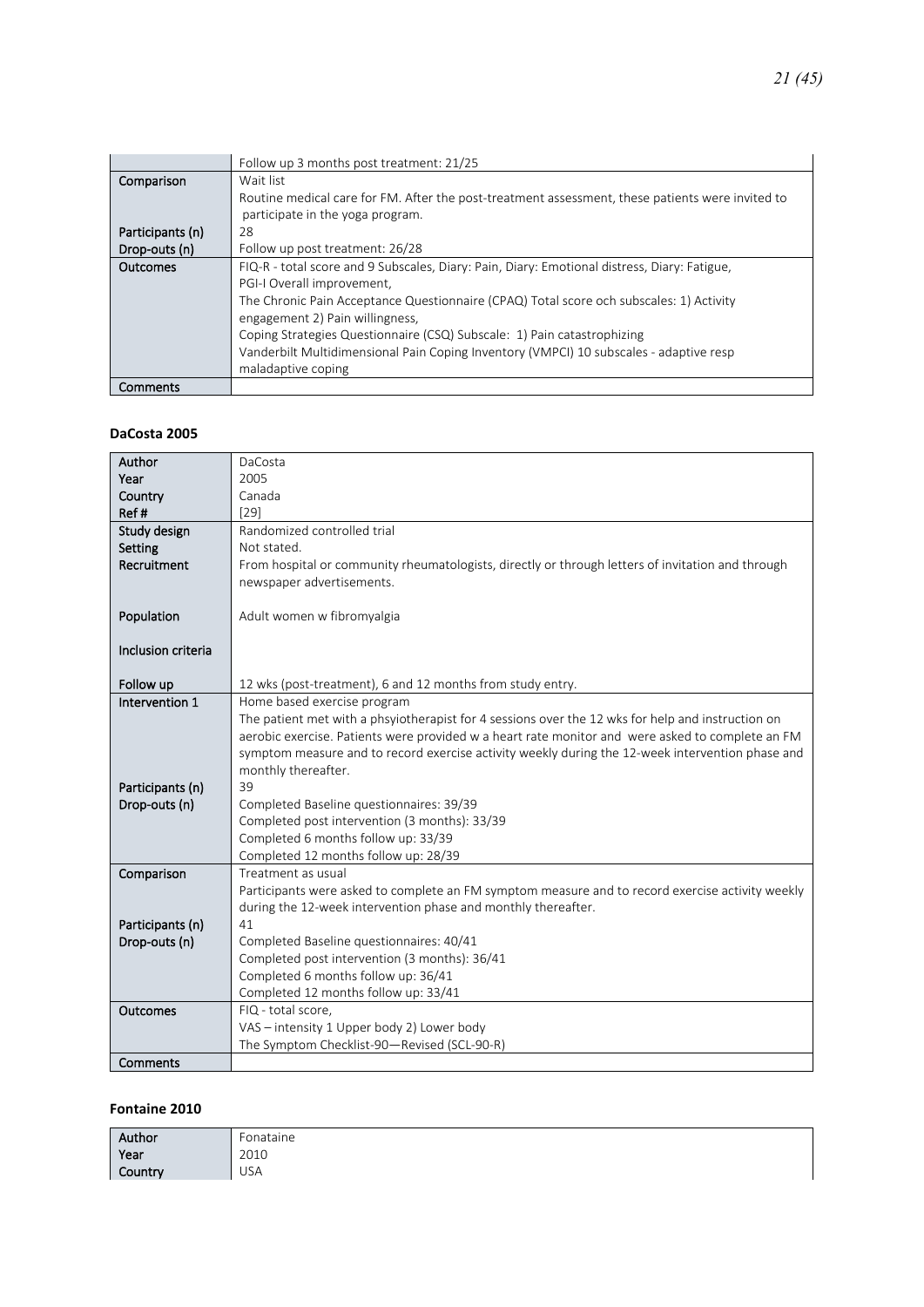| Ref#               | [30, 31]                                                                                               |
|--------------------|--------------------------------------------------------------------------------------------------------|
| Study design       | Randomized controlled trial                                                                            |
| Setting            |                                                                                                        |
| Recruitment        | Participants were recruited from the Arthritis Center and Rheumatology clinics, by advertisements in   |
|                    | the Arthritis newsletter, newspaper advertisements, and via clinical trial recruitment websites.       |
|                    |                                                                                                        |
| Population         | Adults aged 18 years or older who met American College of Rheumatology diagnostic criteria for FM.     |
| Inclusion criteria | At enrolment, participants were not meeting the US Surgeon General's 1996 recommendation for           |
|                    | physical activity for the previous six months (that is, not engaging in either moderate-intensity      |
|                    | physical activity for ≥ 30 minutes on ≥ five days per week or vigorous physical activity ≥ three times |
|                    | per week for ≥ 20 minutes each time during the previous month).                                        |
|                    |                                                                                                        |
| Follow up          | Post intervention (12 weeks), 6 months and 12 months.                                                  |
| Intervention 1     | Lifestyle physical activity                                                                            |
|                    | Sex 60-minute group sessions over 12 weeks. First week prescribed 15 minutes, above usual level, of    |
|                    | accumulated moderate-intensity LPA five to seven days a week and asked to increase the daily           |
|                    | duration of LPA by five minutes each week.                                                             |
| Participants (n)   | 46                                                                                                     |
| Drop-outs (n)      | Completed intervention: 40/46<br>Completed 6 and 12 months follow up: 30/46                            |
| Intervention 2     | Fibromyalgia education                                                                                 |
| Participants (n)   | Three 90-120-minute meetings once per month for 12 weeks. Education, Q&A, Social support. n.           |
|                    | The final session of FME presented information on exercise and physical activity, but no specific      |
|                    | recommendations or prescription concerning exercise was given.                                         |
| Drop-outs (n)      | 38                                                                                                     |
|                    | Completed intervention: 33/38                                                                          |
|                    | Completed 6 and 12 months follow up: 23/38                                                             |
| Comparison         | Not applicable                                                                                         |
|                    |                                                                                                        |
| Outcomes           | FIQ - total score,                                                                                     |
|                    | VAS - intensity,                                                                                       |
|                    | CES-D,                                                                                                 |
|                    | Fatigue Severity Scale (FSS),                                                                          |
| Comments           | For 6- and 12-months n analyzed = 53.                                                                  |

#### **Haak 2008**

| <b>Author</b>      | Haak                                                                                                   |
|--------------------|--------------------------------------------------------------------------------------------------------|
| Year               | 2008                                                                                                   |
| Country            | Sweden                                                                                                 |
| Ref#               | [32]                                                                                                   |
| Study design       | Randomized controlled trial                                                                            |
| Setting            |                                                                                                        |
| Recruitment        | The subjects were recruited from the local press, Patient's Association for Fibromyalgia, national     |
|                    | care                                                                                                   |
|                    | centres (primary care, physiotherapists, family doctors) and the Swedish National Insurance Scheme.    |
|                    |                                                                                                        |
| Population         | Female, at least 18 years old with fibromyalgia diagnosis since at least 6 months                      |
|                    |                                                                                                        |
| Inclusion criteria |                                                                                                        |
|                    |                                                                                                        |
| Follow up          | Post treatment. 4 months follow up (only intervention)                                                 |
| Intervention 1     | Qigong                                                                                                 |
|                    | 9 group sessions during 7 weeks for a total of 11.5 hours                                              |
| Participants (n)   | 29                                                                                                     |
| Drop-outs (n)      | Follow up post treatment: 28/29                                                                        |
|                    | Follow up 4 months post treatment: 28/29                                                               |
| Comparison         | Wait list                                                                                              |
|                    | Waiting list for 7 weeks, thereafter gigong 9 group sessions during 7 weeks for a total of 11.5 hours. |
|                    |                                                                                                        |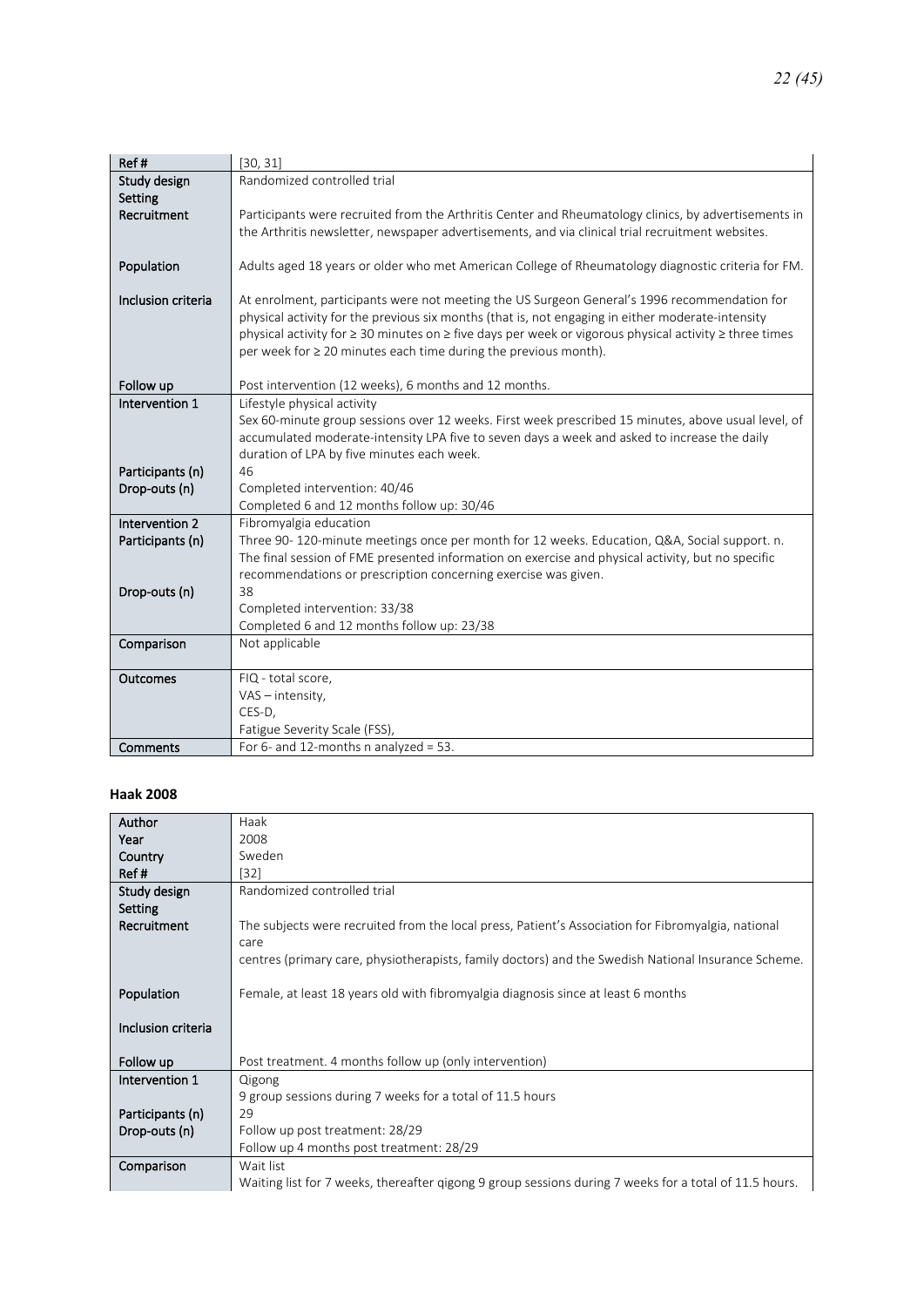| Participants (n) | 28                                                                                                     |
|------------------|--------------------------------------------------------------------------------------------------------|
| Drop-outs (n)    | Follow up post treatment: 28/28                                                                        |
| Outcomes         | The World Health Organization Quality of Life BREF (WHOQOL-BREF)                                       |
|                  | Total score och subscales: 1) Psychological health, 2) Physical health,                                |
|                  | Diary 1) pain intensity 2) Inconvenience due to pain 3) Ability to control, Visual Numerological Scale |
|                  | $(VNS)$ .                                                                                              |
|                  | Beck Depression Inventory (BDI),                                                                       |
|                  | State-Trait Anxiety Inventory (STAI) - state,                                                          |
|                  | Diary: Sleep quality, Visual Numerological Scale (VNS),                                                |
|                  | Diary: 1) Restoration after sleep, 2) Energy level, 3) Ability to concentrate, Visual Numerological    |
|                  | Scale (VNS)                                                                                            |
| Comments         |                                                                                                        |

#### **Mannerkorpi 2010**

| Author                            | Mannerkorpi                                                                                           |  |
|-----------------------------------|-------------------------------------------------------------------------------------------------------|--|
| Year                              | 2010                                                                                                  |  |
| Country                           | Sweden                                                                                                |  |
| Ref#                              | $[33]$                                                                                                |  |
| Study design                      | Randomized controlled trial                                                                           |  |
| Setting                           |                                                                                                       |  |
| Recruitment                       | Newspaper advertisements, at health care centres or from participation in an earlier study.           |  |
|                                   |                                                                                                       |  |
| Population                        | Women aged 20 to 60 years with fibromyalgia, defined by the ACR 1990 criteria [2]: a history of long- |  |
|                                   | lasting generalized pain and pain in at least 11 of 18 tender points examined by manual palpation.    |  |
| Inclusion criteria                | Ablility to manage a bicycle test at 50 watts or more, and interest in exercising outdoors twice a    |  |
|                                   | week                                                                                                  |  |
|                                   | for 15 weeks.                                                                                         |  |
|                                   |                                                                                                       |  |
| Follow up                         | 16 weeks (post 15-week intervention) and 6 months.                                                    |  |
| Intervention 1                    | Nordic walking group                                                                                  |  |
|                                   | Supervised exercise sessions twice a week for 15 weeks. The target was to achieve 20 minutes of       |  |
|                                   | moderate-to-high intensity exercise.                                                                  |  |
| Participants (n)                  | 34                                                                                                    |  |
| Drop-outs (n)                     | Received intervention: 29/34                                                                          |  |
|                                   | Post treatment analysis: 29/34                                                                        |  |
|                                   | Long time follow up analysis:28/34                                                                    |  |
| Intervention 2                    | Low intensive walking group                                                                           |  |
|                                   | Supervised exercise sessions once a week for 15 weeks. Walked at a low intensity level.<br>33         |  |
| Participants (n)<br>Drop-outs (n) | Received intervention: 28/33                                                                          |  |
|                                   | Post treatment analysis: 29/33                                                                        |  |
|                                   | Long time follow up analysis:26/33                                                                    |  |
| Comparison                        | Not applicable.                                                                                       |  |
|                                   |                                                                                                       |  |
| Outcomes                          | FIQ - total score Subscale: pain,                                                                     |  |
|                                   | Multidimensional Fatigue Inventory (MFI) Subscales: 1) General fatigue 2) Physical fatigue 3)         |  |
|                                   | Reduced activity 4) Redcuced motivation 5) Mental fatigue                                             |  |
| Comments                          |                                                                                                       |  |

#### **Paulucci 2016**

| Author       | Paolucci                                        |
|--------------|-------------------------------------------------|
| Year         | 2016                                            |
| Country      | Italy                                           |
| Ref#         | [34]                                            |
| Study design |                                                 |
| Setting      | At a physical medicine and rehabilitation unit. |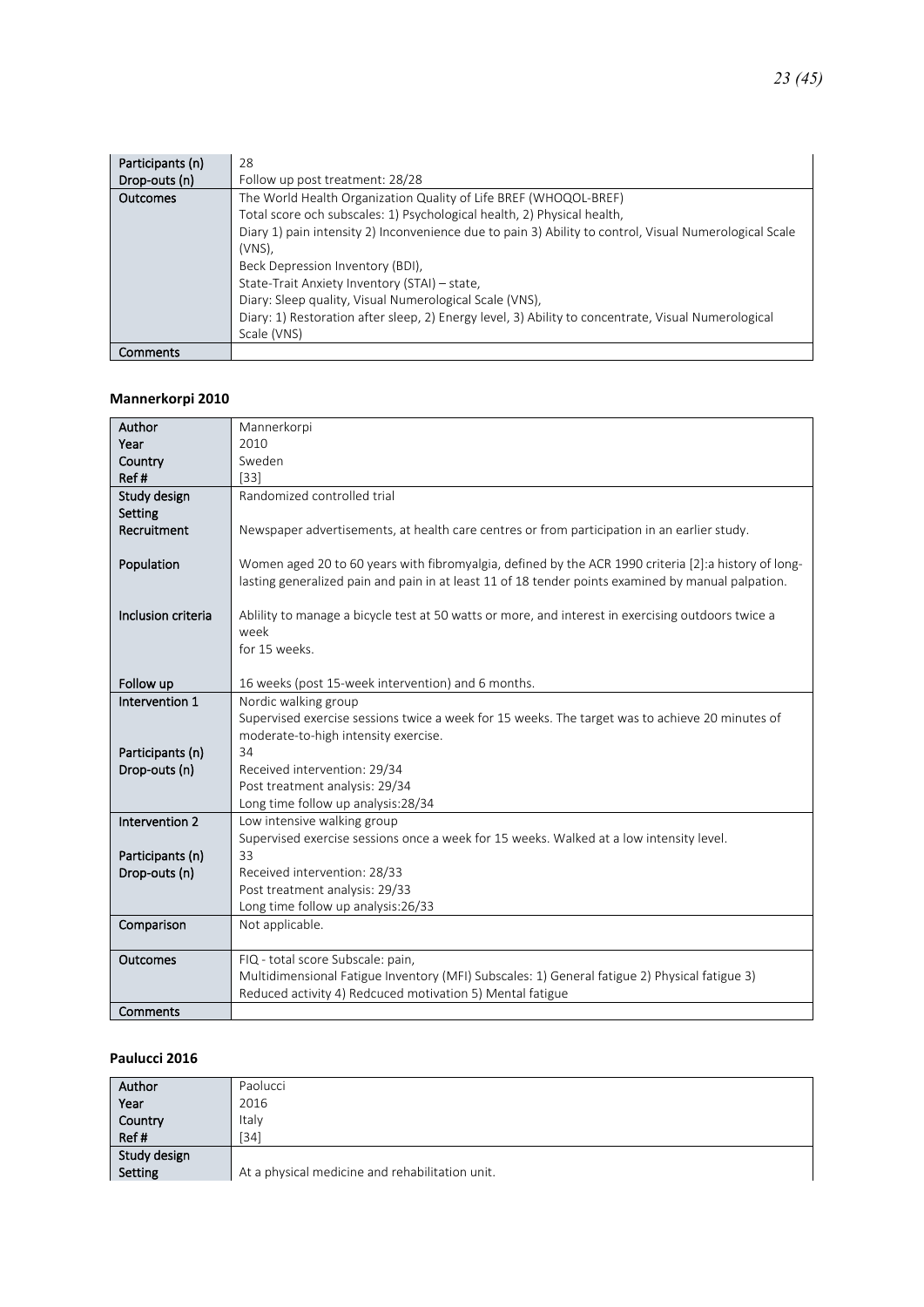| Recruitment        |                                                                                                                                                                              |
|--------------------|------------------------------------------------------------------------------------------------------------------------------------------------------------------------------|
| Population         | FM (ACR 1990 and 2010), diagnosis established by the patient's rheumatologist. Age 18-60 years. A<br>score of >5 on the visual analog scale (VAS), in the last three months. |
| Inclusion criteria | Tenderness of at least 2 of the 4 tender points on the back; and baseline condition of sedentary<br>lifestyle with no or irregular physical activity.                        |
| Follow up          | At 5 weeks and 12 weeks following the initial evaluation.                                                                                                                    |
| Intervention 1     | <b>Physical Exercises</b>                                                                                                                                                    |
| Participants (n)   | 21                                                                                                                                                                           |
| Drop-outs (n)      | Follow up 5 weeks: 19/21                                                                                                                                                     |
|                    | Follow up 12 weeks: 18/21                                                                                                                                                    |
| Intervention 2     | Perceptual surfaces                                                                                                                                                          |
| Participants (n)   | 20                                                                                                                                                                           |
| Drop-outs (n)      | Follow up 5 weeks:19/20                                                                                                                                                      |
|                    | Follow up 12 weeks: 18/20                                                                                                                                                    |
| Comparison         | Control group                                                                                                                                                                |
| Participants (n)   | 21                                                                                                                                                                           |
| Drop-outs (n)      | Follow up 5 weeks:20/21                                                                                                                                                      |
|                    | Follow up 12 weeks: 18/21                                                                                                                                                    |
| Outcomes           | FIQ - total score and The Fibromyalgia Assessment Status (FAS) - total score,                                                                                                |
|                    | Health Assessment Questionnaire (HAQ) - total score                                                                                                                          |
| Comments           |                                                                                                                                                                              |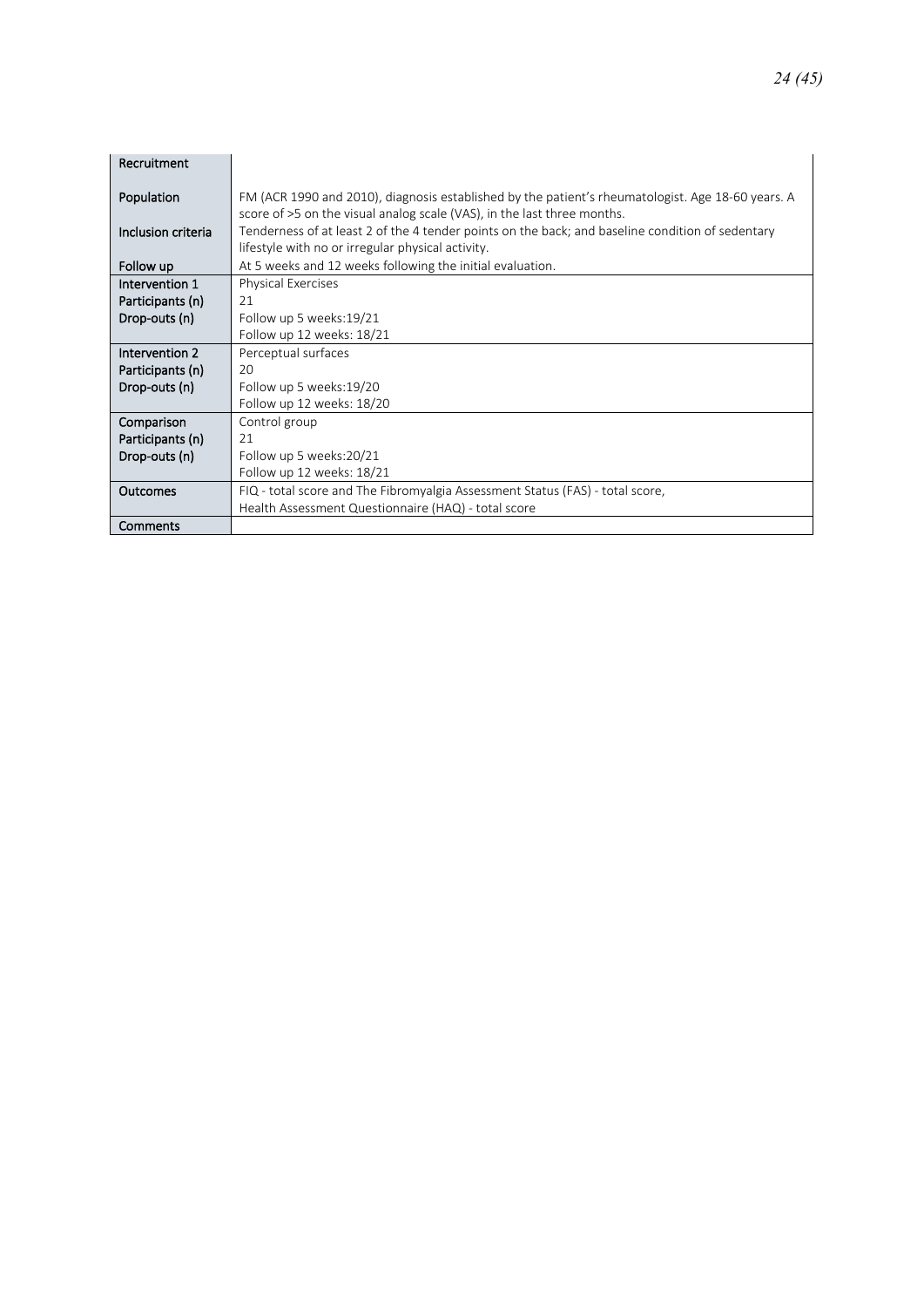## <span id="page-24-0"></span>**Fysioterapeutisk behandling – Guidad fysisk aktivitet jämfört med annan intervention**

#### **Altan 2009**

| Author             | Altan                                                                                            |
|--------------------|--------------------------------------------------------------------------------------------------|
| Year               | 2009                                                                                             |
| Country            | Turkey                                                                                           |
| Ref#               | $[35]$                                                                                           |
| Study design       | Randomized controlled trial.                                                                     |
| Setting            | Physical medicine and rehabilitation department.                                                 |
| Recruitment        | Patients at rheumatology clinic.                                                                 |
|                    |                                                                                                  |
| Population         | Women who had a diagnosis of fibromyalgia syndrome (FMS) according to the ACR.                   |
|                    |                                                                                                  |
| Inclusion criteria |                                                                                                  |
|                    |                                                                                                  |
| Follow up          | End of treatment (12 weeks) and 12 weeks after end of treatment (24 weeks).                      |
| Intervention 1     | Pilates exercise program                                                                         |
|                    | 1 hour 3 times a week for 12 weeks. The exercise program follows the basic principles of the     |
|                    | Pilates method.                                                                                  |
| Participants (n)   | 25                                                                                               |
| Drop-outs (n)      | Completed treatment, 12 weeks: 25/25                                                             |
|                    | Follow up 24 weeks: Not stated                                                                   |
| Comparison         | Control group                                                                                    |
|                    | Home exercise/relaxation program and instructions to do this 1 hour 3 times a week for 12 weeks. |
| Participants (n)   | 25                                                                                               |
| Drop-outs (n)      | Completed treatment, 12 weeks: 25/25                                                             |
|                    | Follow up 24 weeks: Not stated                                                                   |
| Outcomes           | FIQ - total score,                                                                               |
|                    | Nottingham Health Profile (NHP): Subscales combined in a summated score,                         |
|                    | VAS - intensity past wk,                                                                         |
|                    |                                                                                                  |
| Comments           |                                                                                                  |

#### **Calandre 2009**

| Author             | Calandre                                                                                          |
|--------------------|---------------------------------------------------------------------------------------------------|
| Year               | 2009                                                                                              |
| Country            | Spain                                                                                             |
| Ref#               | [36]                                                                                              |
| Study design       | Radomized controlled trial                                                                        |
| Setting            |                                                                                                   |
| Recruitment        | Patients at pain unit or rehabilitation at university hospital.                                   |
|                    |                                                                                                   |
| Population         | Patients were included if they were aged 18 years or older, had a diagnosis of fibromyalgia       |
|                    | according to the current ACR criteria, and provided written informed consent to participate.      |
|                    |                                                                                                   |
| Inclusion criteria |                                                                                                   |
|                    |                                                                                                   |
| Follow up          | End of treatment (6 weeks), 1 month and 3 months post treatment.                                  |
| Intervention 1     | Tai Chi                                                                                           |
|                    | 18 physiotherapy sessions of 60 minutes of duration performed 3 times a week during 6 weeks.      |
|                    | Training was done in a pool with water heated at 36ºC of temperature. Patients were taught the 16 |
|                    | movements of Tai Chi.                                                                             |
| Participants (n)   | 42                                                                                                |
| Drop-outs (n)      | Completed trial (6 weeks): 32/42                                                                  |
|                    | 1 month follow up: 30/42                                                                          |
|                    | 3 month follow up: 29/42                                                                          |
| Intervention 2     | Stretching                                                                                        |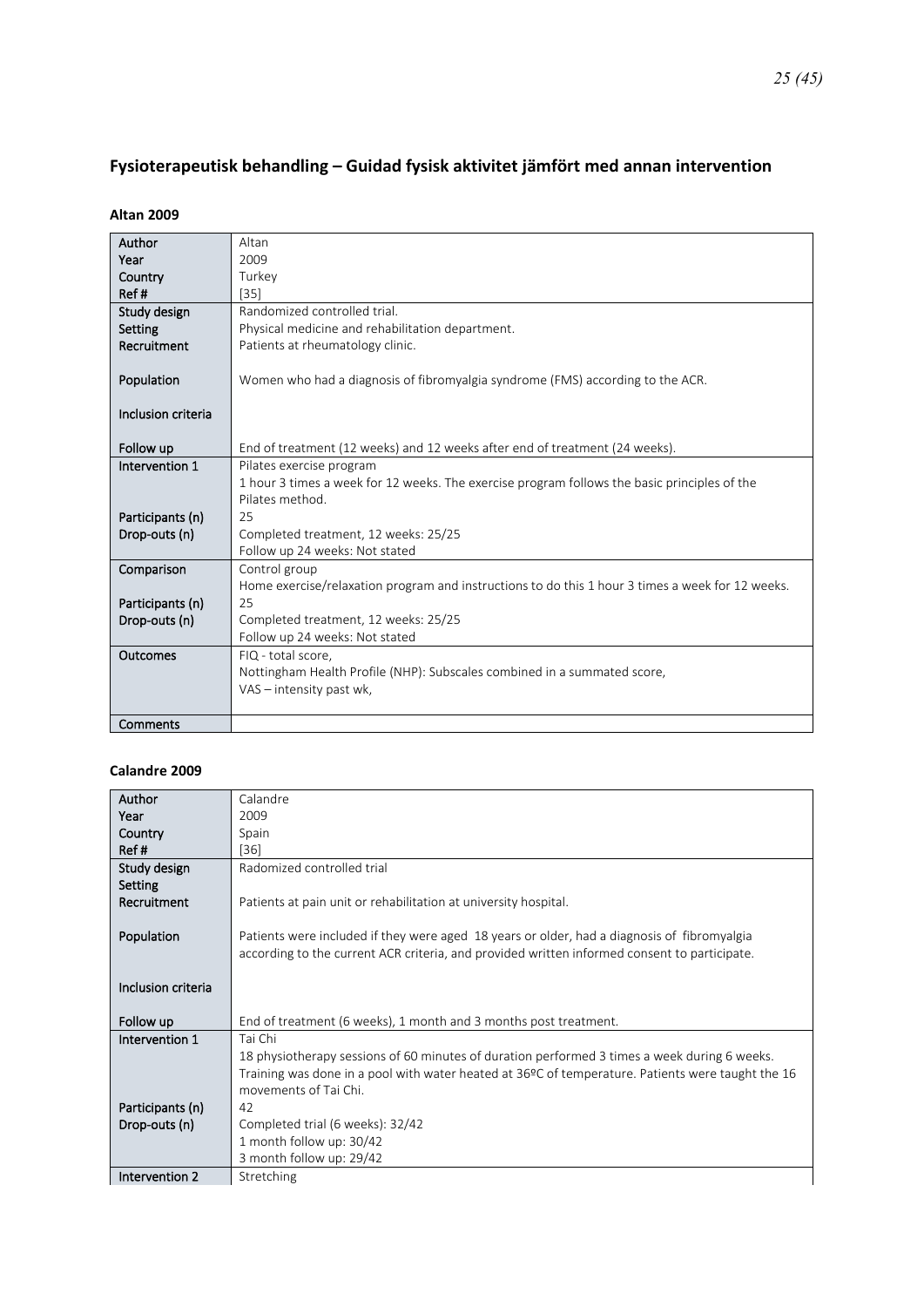|                  | 18 physiotherapy sessions of 60 minutes of duration performed 3 times a week during 6 weeks.<br>Training was done in a pool with water heated at 36°C of temperature. Stretching was done with<br>facilitating objects. |
|------------------|-------------------------------------------------------------------------------------------------------------------------------------------------------------------------------------------------------------------------|
| Participants (n) | 39                                                                                                                                                                                                                      |
| Drop-outs (n)    | Completed trial (6 weeks): 34/39                                                                                                                                                                                        |
|                  | 1 month follow up: 32/39                                                                                                                                                                                                |
|                  | 3 month follow up: 28/39                                                                                                                                                                                                |
| Outcomes         | FIQ - total score Subscales: 7 subscales,                                                                                                                                                                               |
|                  | SF-36 Subscales: 1) Physical components 2) Mental components,                                                                                                                                                           |
|                  | Beck Depression Inventory (BDI) Total score and subscales: 1) Affective component 2) Somatic                                                                                                                            |
|                  | component,                                                                                                                                                                                                              |
|                  | State-Trait Anxiety Inventory (STAI) Subscales: 1) State 2) Trait,                                                                                                                                                      |
|                  | Pittsburgh Sleep Quality Index (PSQI) - total score Subscales (7 subscales),                                                                                                                                            |
|                  |                                                                                                                                                                                                                         |
| Comments         |                                                                                                                                                                                                                         |

#### **Kayo 2012**

| Author             | Kayo                                                                                                                            |
|--------------------|---------------------------------------------------------------------------------------------------------------------------------|
| Year               | 2012                                                                                                                            |
| Country            | <b>Brazil</b>                                                                                                                   |
| Ref#               | $[37]$                                                                                                                          |
| Study design       | Randomized controlled trial                                                                                                     |
| Setting            |                                                                                                                                 |
| Recruitment        | Patients at a Rheumatology Services at a Specialty Outpatient Clinic                                                            |
|                    |                                                                                                                                 |
| Population         | 30–55 years of age, diagnosed with fibromyalgia according ACR 1990 criteria.                                                    |
|                    |                                                                                                                                 |
| Inclusion criteria | Women who agreed to participate in an exercise program 3 times per week for 16 weeks, and to                                    |
|                    | discontinue medication for Fibromyalgia 4 weeks before the start of the study (washout period), and                             |
|                    | who had at least 4 years of schooling.                                                                                          |
|                    |                                                                                                                                 |
| Follow up          | End of treatment (16 weeks) and follow up 12 weeks after treatment ended (28 weeks).                                            |
| Intervention 1     | Walking program                                                                                                                 |
|                    | Physical activity, walking, for about 60 min, 3 times per week for 16 weeks.                                                    |
|                    |                                                                                                                                 |
| Participants (n)   | 30                                                                                                                              |
| Drop-outs (n)      | Completed treatment (16 weeks): 28/30                                                                                           |
| Intervention 2     | Follow up (28 weeks): 23/30                                                                                                     |
|                    | Muscle-strengthening exercises<br>Physical activity, 11 free active exercises, for about 60 min, 3 times per week for 16 weeks. |
|                    |                                                                                                                                 |
| Participants (n)   | 30                                                                                                                              |
| Drop-outs (n)      | Completed treatment (16 weeks): 23/30                                                                                           |
|                    | Follow up (28 weeks): 22/30                                                                                                     |
| Comparison         | Control Group                                                                                                                   |
| Participants (n)   | 30                                                                                                                              |
| Drop-outs (n)      | Completed treatment (16 weeks): 28/30                                                                                           |
|                    | Follow up (28 weeks): 23/30                                                                                                     |
| Outcomes           | FIQ - total score,                                                                                                              |
|                    | SF-36 Subscale: Bodily pain,                                                                                                    |
|                    | VAS - intensity,                                                                                                                |
| Comments           |                                                                                                                                 |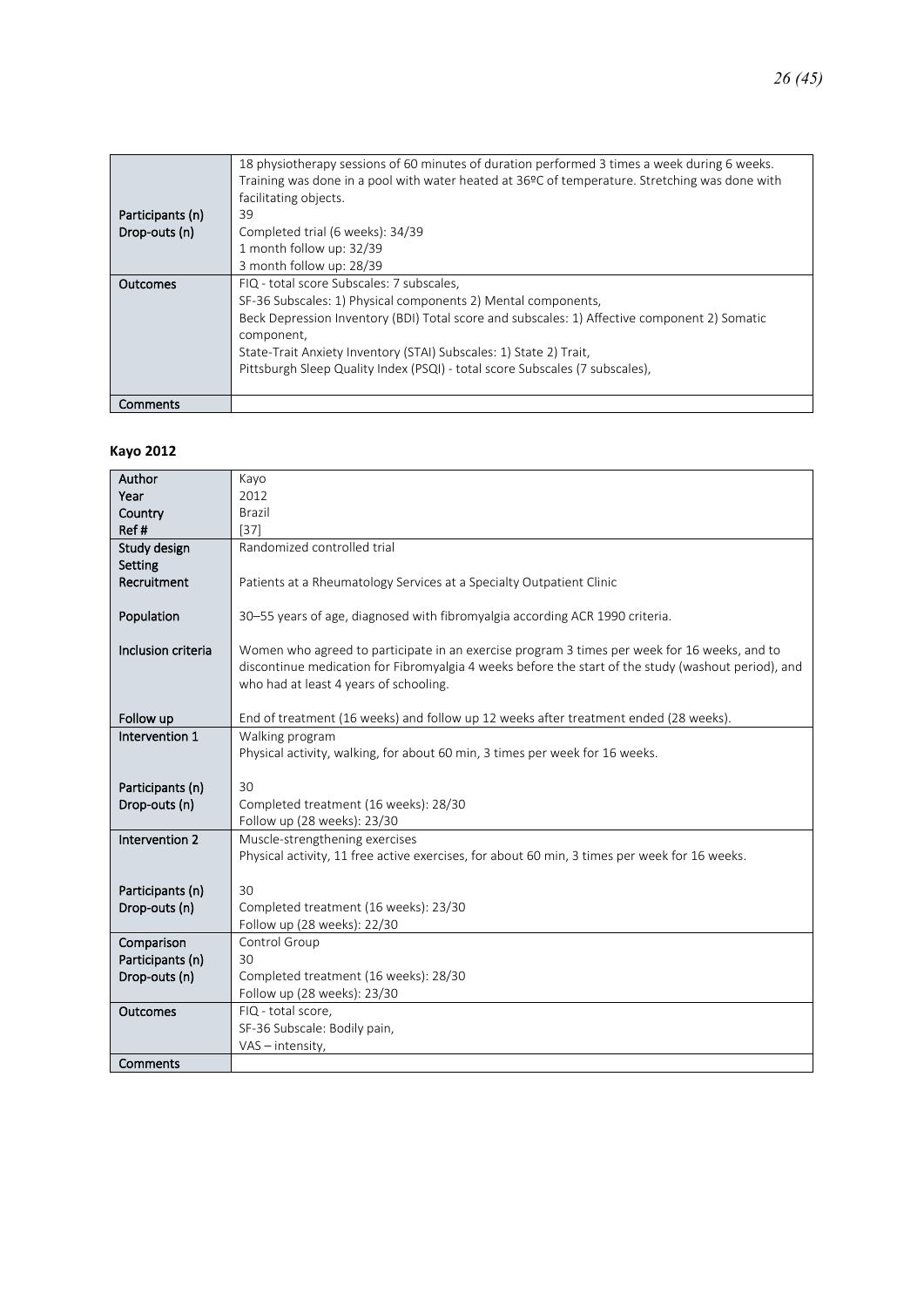#### **Richards 2002**

| Author             | Richards                                                                                                           |
|--------------------|--------------------------------------------------------------------------------------------------------------------|
| Year               | 2002                                                                                                               |
| Country            | UK                                                                                                                 |
| Ref#               | $[38]$                                                                                                             |
| Study design       | Randomised controlled trial                                                                                        |
| Setting            | Group based classes took place at a "healthy living centre."                                                       |
| Recruitment        | Hospital rheumatology outpatients                                                                                  |
|                    |                                                                                                                    |
| Population         | Men and women aged 18-70 years who had fibromyalgia according to ACR1990 and were able to<br>give informed consent |
|                    |                                                                                                                    |
| Inclusion criteria |                                                                                                                    |
|                    |                                                                                                                    |
| Follow up          | End of treatment (3 months), follow up at 6 months and 12 months.                                                  |
| Intervention 1     | Exercise                                                                                                           |
|                    | 1-hour long classes of up to 18 individuals twice weekly for 12 weeks. Individualised aerobic exercise             |
|                    | programme, mostly walking on treadmills and cycling on exercise bicycles.                                          |
| Participants (n)   | 69                                                                                                                 |
| Drop-outs (n)      | End of treatment (3 months): 57/69                                                                                 |
|                    | Follow up 6 months: Not stated                                                                                     |
|                    | Follow up 12 months: Not stated                                                                                    |
| Comparison         | Relaxation                                                                                                         |
|                    | 1-hour long classes of up to 18 individuals twice weekly for 12 weeks. Upper and lower limb                        |
|                    | stretches and relaxation techniques.<br>67                                                                         |
| Participants (n)   |                                                                                                                    |
| Drop-outs (n)      | End of treatment (3 months): 55/67<br>Follow up 6 months: Not stated                                               |
|                    | Follow up 12 months: Not stated                                                                                    |
| Outcomes           | FIQ - total score,                                                                                                 |
|                    |                                                                                                                    |
| Comments           | Analysed data on an intention to treat basis. Any missing follow up data was replaced with the last                |
|                    | know value even if this was the baseline value.                                                                    |

#### **Wang 2010**

| Author             | Wang                                                                                         |
|--------------------|----------------------------------------------------------------------------------------------|
| Year               | 2010                                                                                         |
| Country            | <b>United States</b>                                                                         |
| Ref#               | [39]                                                                                         |
| Study design       | Randomized controlled trial                                                                  |
| Setting            | Tertiary care academic hospital.                                                             |
| Recruitment        | Not stated.                                                                                  |
|                    |                                                                                              |
| Population         | 21 years of age or older and fulfilled the ACR 1990 diagnostic criteria for fibromyalgia.    |
|                    |                                                                                              |
| Inclusion criteria |                                                                                              |
|                    |                                                                                              |
| Follow up          | End of treatment (12 weeks) and follow up 24 weeks.                                          |
| Intervention 1     | Tai chi                                                                                      |
|                    | 60 minutes each and took place twice a week for 12 weeks, classical Yang style of tai chi.   |
| Participants (n)   | 33                                                                                           |
| Drop-outs (n)      | Completed 12 weeks evaluation: 32/33                                                         |
|                    | Completed 24 weeks evaluation: 30/32                                                         |
| Comparison         | Control intervention                                                                         |
|                    | 60 minutes each and took place twice a week for 12 weeks, wellness education and stretching. |
| Participants (n)   | 33                                                                                           |
| Drop-outs (n)      | Completed 12 weeks evaluation: 29/33                                                         |
|                    |                                                                                              |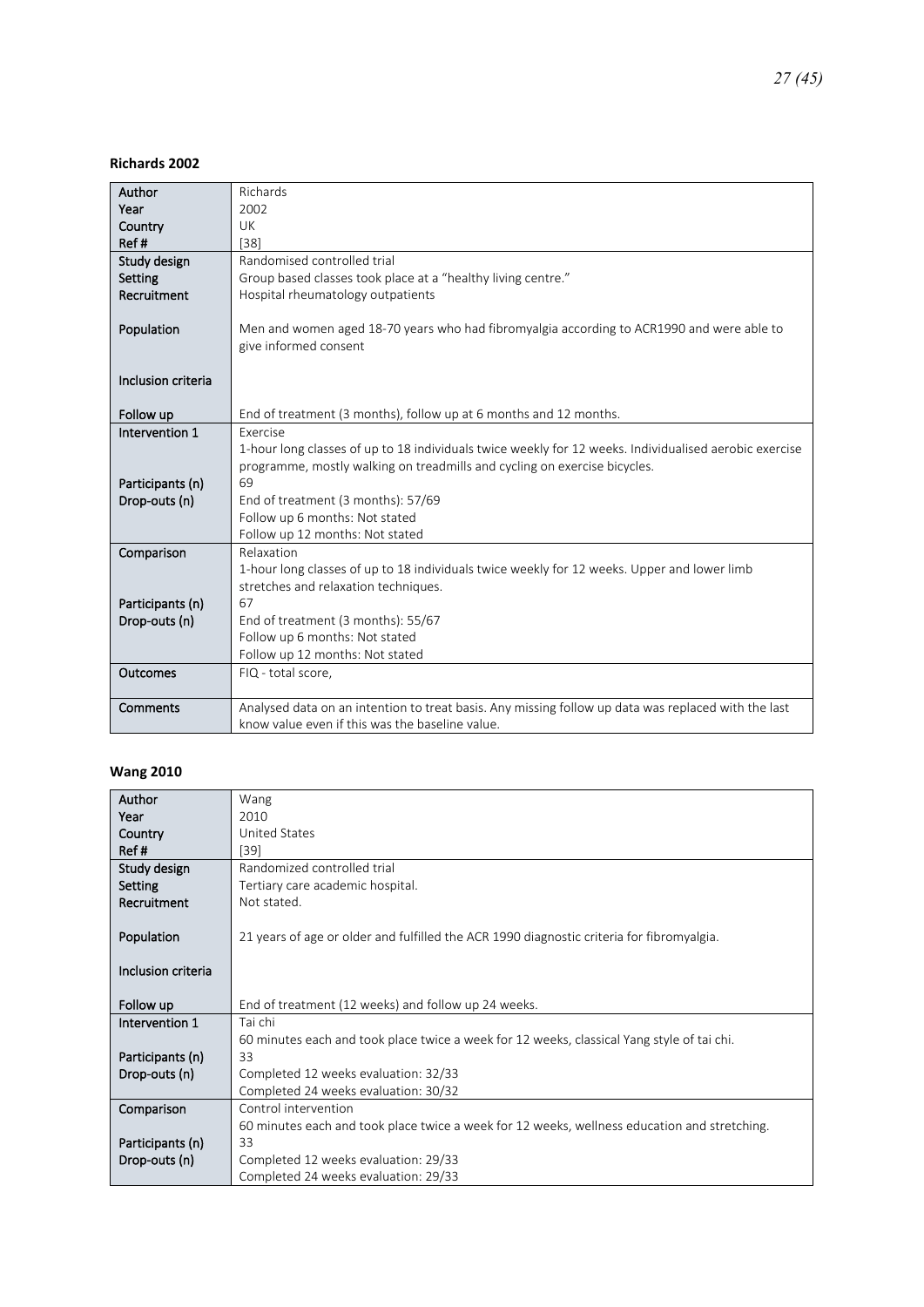| <b>Outcomes</b> | FIQ - total score,                                            |
|-----------------|---------------------------------------------------------------|
|                 | SF-36 Subscales: 1) Physical components 2) Mental components, |
|                 | "Patient's global assessment",                                |
|                 | CES-D.                                                        |
|                 | Pittsburgh Sleep Quality Index (PSQI) - total score,          |
|                 | Chronic Pain Self-efficacy Scale (CPSS) - total score,        |
| Comments        |                                                               |

#### **Wang 2018**

| Author             | Wang                                                                                                   |
|--------------------|--------------------------------------------------------------------------------------------------------|
| Year               | 2018                                                                                                   |
| Country            | United States                                                                                          |
| Ref#               | [40]                                                                                                   |
| Study design       | Randomized comparative trial                                                                           |
| Setting            | Urban tertiary care academic hospital                                                                  |
| Recruitment        | Advertisements and enrolment through clinic.                                                           |
|                    |                                                                                                        |
| Population         | 21 years or older and fulfilled the ACR 1990 and 2010 preliminary diagnostic criteria for fibromyalgia |
|                    |                                                                                                        |
| Inclusion criteria |                                                                                                        |
|                    |                                                                                                        |
| Follow up          | 12, 24, and 52 weeks.                                                                                  |
| Intervention 1     | Tai chi                                                                                                |
|                    | 1 session* 12 weeks. Each session 60 min. Warm-up and a review of tai chi principles, meditative       |
|                    | movements, breathing techniques, and various relaxation methods.                                       |
| Participants (n)   | 39                                                                                                     |
| Drop-outs (n)      | Completed week 12: 29/39                                                                               |
|                    | Completed week 24: 28/39                                                                               |
| Intervention 2     | Completed week 52: 25/39<br>Tai chi                                                                    |
|                    | 2 session * 12 weeks. Each session 60 min. Warm-up and a review of tai chi principles, meditative      |
|                    | movements, breathing techniques, and various relaxation methods.                                       |
| Participants (n)   | 37                                                                                                     |
| Drop-outs (n)      | Completed week 12: 31/37                                                                               |
|                    | Completed week 24: 30/37                                                                               |
|                    | Completed week 52: 26/37                                                                               |
| Intervention 3     | Tai chi                                                                                                |
|                    | 1 session * 24 weeks. Each session 60 min. Warm-up and a review of tai chi principles, meditative      |
|                    | movements, breathing techniques, and various relaxation methods.                                       |
| Participants (n)   | 39                                                                                                     |
| Drop-outs (n)      | Completed week 12: 36/39                                                                               |
|                    | Completed week 24: 34/39                                                                               |
|                    | Completed week 52: 29/39                                                                               |
| Intervention 4     | Tai chi                                                                                                |
|                    | 2 session * 24 weeks. Each session 60 min. Warm-up and a review of tai chi principles, meditative      |
|                    | movements, breathing techniques, and various relaxation methods.                                       |
| Participants (n)   | 36                                                                                                     |
| Drop-outs (n)      | Completed week 12: 29/36                                                                               |
|                    | Completed week 24: 32/36                                                                               |
|                    | Completed week 52: 25/36                                                                               |
| Intervention 5     | Aearobic exercise                                                                                      |
|                    | 2 session * 24 weeks. Each session 60 min. Active warm-up including low intensity movements and        |
|                    | dynamic stretching; choreographed aerobic training, progressing gradually from low to moderate         |
|                    | intensity; and a cool-down involving low intensity movements, and dynamic and static stretching.       |
| Participants (n)   | 75                                                                                                     |
| Drop-outs (n)      | Completed week 12: 58/75                                                                               |
|                    | Completed week 24: 57/75                                                                               |
|                    | Completed week 52: 53/75                                                                               |
| Outcomes           | FiQ-R - total score,                                                                                   |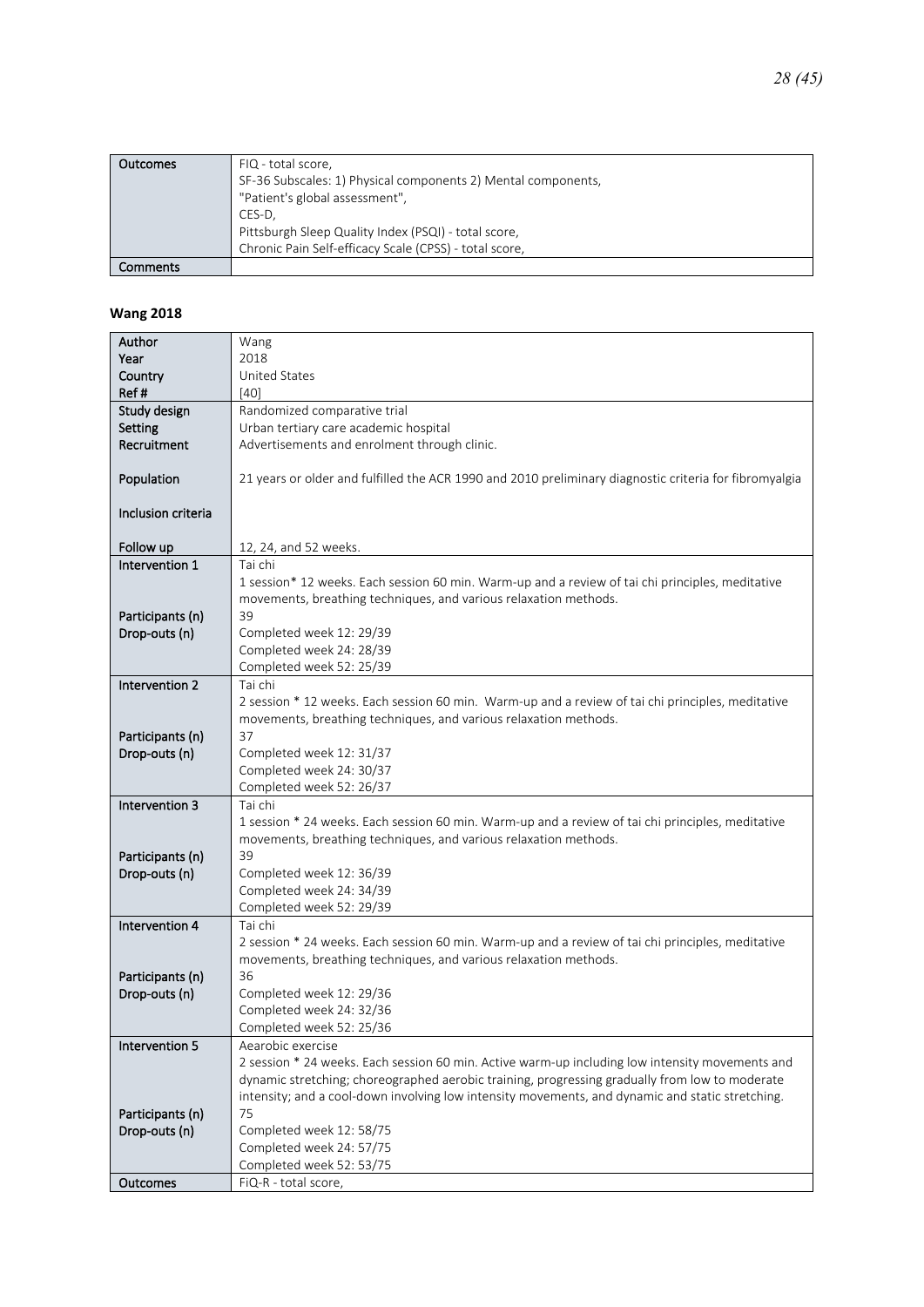|          | SF-36 Subscales: 1) Physical components 2) Mental components,      |
|----------|--------------------------------------------------------------------|
|          | Beck Depression Inventory-II (BDI-II),                             |
|          | Hospital Anxiety and Depression Scale (HADS) Subscale: Depression, |
|          | Hospital Anxiety and Depression Scale (HADS) Subscale: Anxiety,    |
|          | Pittsburgh Sleep Quality Index (PSQI) - total score,               |
|          | Health Assessment Questionnaire (HAQ) - total score,               |
|          | Patient's global assessment,                                       |
|          | Arthritis Self-Efficacy Scale (ASES) - total score,                |
|          | Coping Strategies Questionnaire (CSQ) - total score                |
| Comments |                                                                    |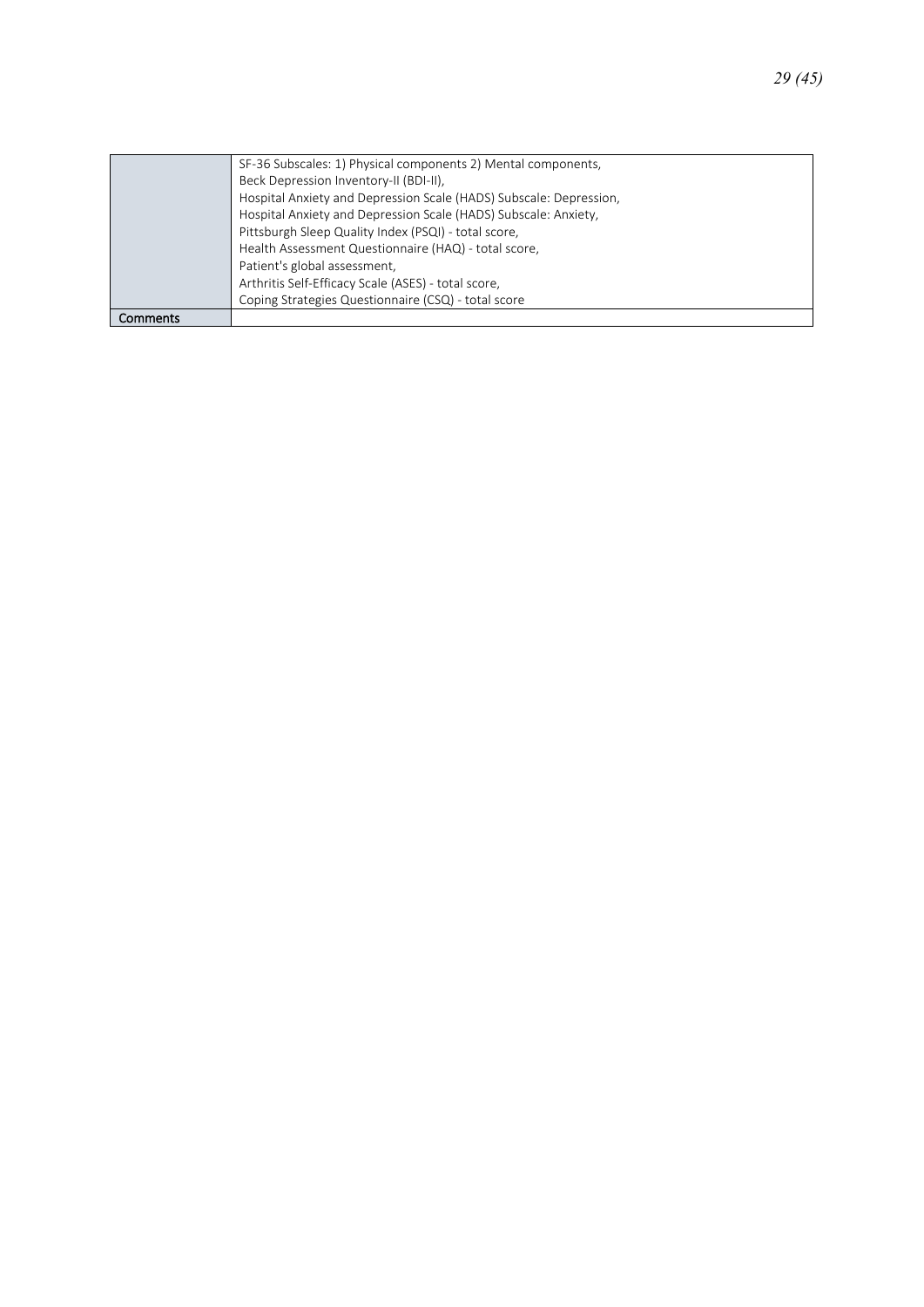### <span id="page-29-0"></span>**Akupunktur**

#### **Assefi 2005**

| Author             | Assefi                                                                                                    |
|--------------------|-----------------------------------------------------------------------------------------------------------|
| Year               | 2005                                                                                                      |
| Country            | <b>USA</b>                                                                                                |
| Ref#               | [41]                                                                                                      |
| Study design       | Randomized controlled trial                                                                               |
| Setting            | 8 private acupuncture practices                                                                           |
| Recruitment        |                                                                                                           |
|                    |                                                                                                           |
| Population         | Adults 18 years of age or older. Fibromyalgia diagnosed by a physician. Pre-randomization global          |
|                    | pain score of 4 or greater on a visual analogue scale.                                                    |
|                    |                                                                                                           |
| Inclusion criteria |                                                                                                           |
|                    |                                                                                                           |
| Follow up          | After 1, 4, 8, and 12 weeks of acupuncture treatment; and 3 and 6 months after completion of<br>treatment |
| Intervention 1     | Directed acupuncture for fibromyalgia                                                                     |
|                    | twice weekly for 12 weeks (24 treatments)                                                                 |
| Participants (n)   | 25                                                                                                        |
| Drop-outs (n)      | Completed study: 23/25                                                                                    |
| Comparison 1       | Sham acupuncture for unrelated condition (control 1)                                                      |
|                    | twice weekly for 12 weeks (24 treatments)                                                                 |
| Participants (n)   | 24                                                                                                        |
| Drop-outs (n)      | Completed study: 22/24                                                                                    |
|                    |                                                                                                           |
| Comparison 2       | Sham needling (control 2)                                                                                 |
|                    | twice weekly for 12 weeks (24 treatments)                                                                 |
| Participants (n)   | 24                                                                                                        |
| Drop-outs (n)      | Completed study: 22/24                                                                                    |
| Comparison 3       | Simulated acupuncture (control 3)                                                                         |
|                    | twice weekly for 12 weeks (24 treatments)                                                                 |
| Participants (n)   | 23                                                                                                        |
| Drop-outs (n)      | Completed study: 19/23                                                                                    |
| <b>Outcomes</b>    | SF-36 Subscales: 1) Physical components 2) Mental components,                                             |
|                    | VAS - intensity,                                                                                          |
|                    | VAS: 1) Fatigue 2) sleep quality                                                                          |
| Comments           | Completed study means completed                                                                           |
|                    | Approximately participant drop out 13%, but not clearly stated in article.                                |

#### **Targino 2008**

| Author             | Targino                                                                                                             |
|--------------------|---------------------------------------------------------------------------------------------------------------------|
| Year               | 2008                                                                                                                |
| Country            | Brazil                                                                                                              |
| Ref#               | $[42]$                                                                                                              |
| Study design       | Randomized controlled trial                                                                                         |
| Setting            | Not stated.                                                                                                         |
| Recruitment        | By physicians from hospital.                                                                                        |
| Population         | Female. Diagnosed according to the 1990 American College of Rheumatology (ACR) criteria. 20 to 70<br>years. VAS >4. |
| Inclusion criteria | Use antidepressant medicine.                                                                                        |
| Follow up          | Post treatment (3 months after baseline). 6, 12 and 24 months after baseline.                                       |
| Intervention 1     | Acupuncture + standard care                                                                                         |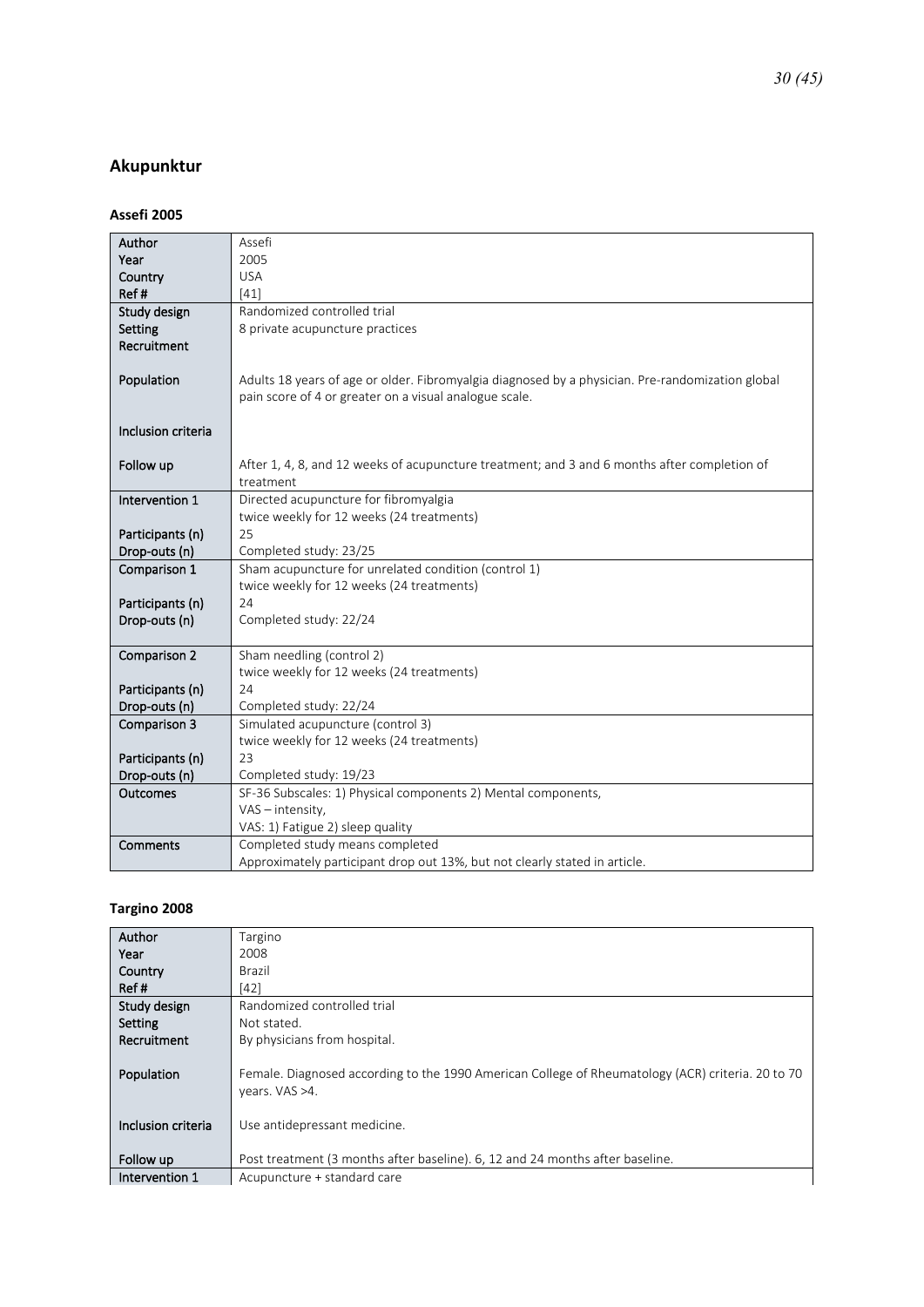|                  | Twenty 20-minute sessions twice weekly for 10 weeks. Acupuncture points employed were: Ex-HN-3        |
|------------------|-------------------------------------------------------------------------------------------------------|
|                  | and bilateral LR3, LI4, PC6, GB34 and SP6 points. Chi sensation was sought. 12.5–75 mg of tricyclic   |
|                  | antidepressants per day, oral instruction to walk for 30 min twice a week, to perform mental          |
|                  | relaxation exercises for another 30 min. They were also told to perform twice-weekly stretching       |
|                  | exercises.                                                                                            |
| Participants (n) | 34                                                                                                    |
| Drop-outs (n)    | Follow up 3 months: 34/34                                                                             |
|                  |                                                                                                       |
|                  | Follow up 6 months: 34/34                                                                             |
|                  | Follow up 12 months: 34/34                                                                            |
|                  | Follow up 24 months: 32/34                                                                            |
| Comparison       | Standard care                                                                                         |
|                  | 12.5–75 mg of tricyclic antidepressants per day, oral instruction to walk for 30 min twice a week, to |
|                  | perform mental relaxation exercises for another 30 min. They were also told to perform twice-         |
|                  | weekly stretching exercises.                                                                          |
| Participants (n) | 24                                                                                                    |
| Drop-outs (n)    | Follow up 3 months: 24/24                                                                             |
|                  | Follow up 6 months: 24/24                                                                             |
|                  | Follow up 12 months: 24/24                                                                            |
|                  | Follow up 24 months: 23/24                                                                            |
| Outcomes         | SF-36 Subscales: 8 subscales,                                                                         |
|                  | $VAS - intensity$ ,                                                                                   |
| Comments         |                                                                                                       |

#### **Vas 2016**

| Author             | Vas                                                                                       |
|--------------------|-------------------------------------------------------------------------------------------|
| Year               | 2016                                                                                      |
| Country            | Spain                                                                                     |
| Ref#               | $[43]$                                                                                    |
| Study design       | Randomized controlled trial                                                               |
| Setting            | Three primary care centers                                                                |
| Recruitment        | Referred by general practitioner.                                                         |
|                    |                                                                                           |
| Population         | Adults (17 years of age or more) w a diagnosis in Fibromyalgia according to ACR criteria. |
|                    |                                                                                           |
| Inclusion criteria |                                                                                           |
|                    |                                                                                           |
| Follow up          | End of treatment (10 weeks), 6 months and 12 months.                                      |
| Intervention 1     | Acupuncture                                                                               |
|                    | Individualised treatment based on diagnostics using Traditional Chinese Medicine.         |
| Participants (n)   | 82                                                                                        |
| Drop-outs (n)      | Follow up 10 weeks: 78/82                                                                 |
|                    | Follow up 6 months: 75/82                                                                 |
|                    | Follow up 12 months: 73/82                                                                |
| Comparison         | Sham intervention                                                                         |
|                    | Simulated acupuncture on dorsal and lumbar regions.                                       |
| Participants (n)   | 82                                                                                        |
| Drop-outs (n)      | Follow up 10 weeks:81/82                                                                  |
|                    | Follow up 6 months: 80/82                                                                 |
|                    | Follow up 12 months: 80/82                                                                |
| Outcomes           | FIQ - total score,                                                                        |
|                    | SF-36 (SF-12) Subscales: 1) Mental components, 2) Physical components,                    |
|                    | VAS - intensity,                                                                          |
|                    | Hamilton Rating Scale for depression (HAM-D)                                              |
| Comments           |                                                                                           |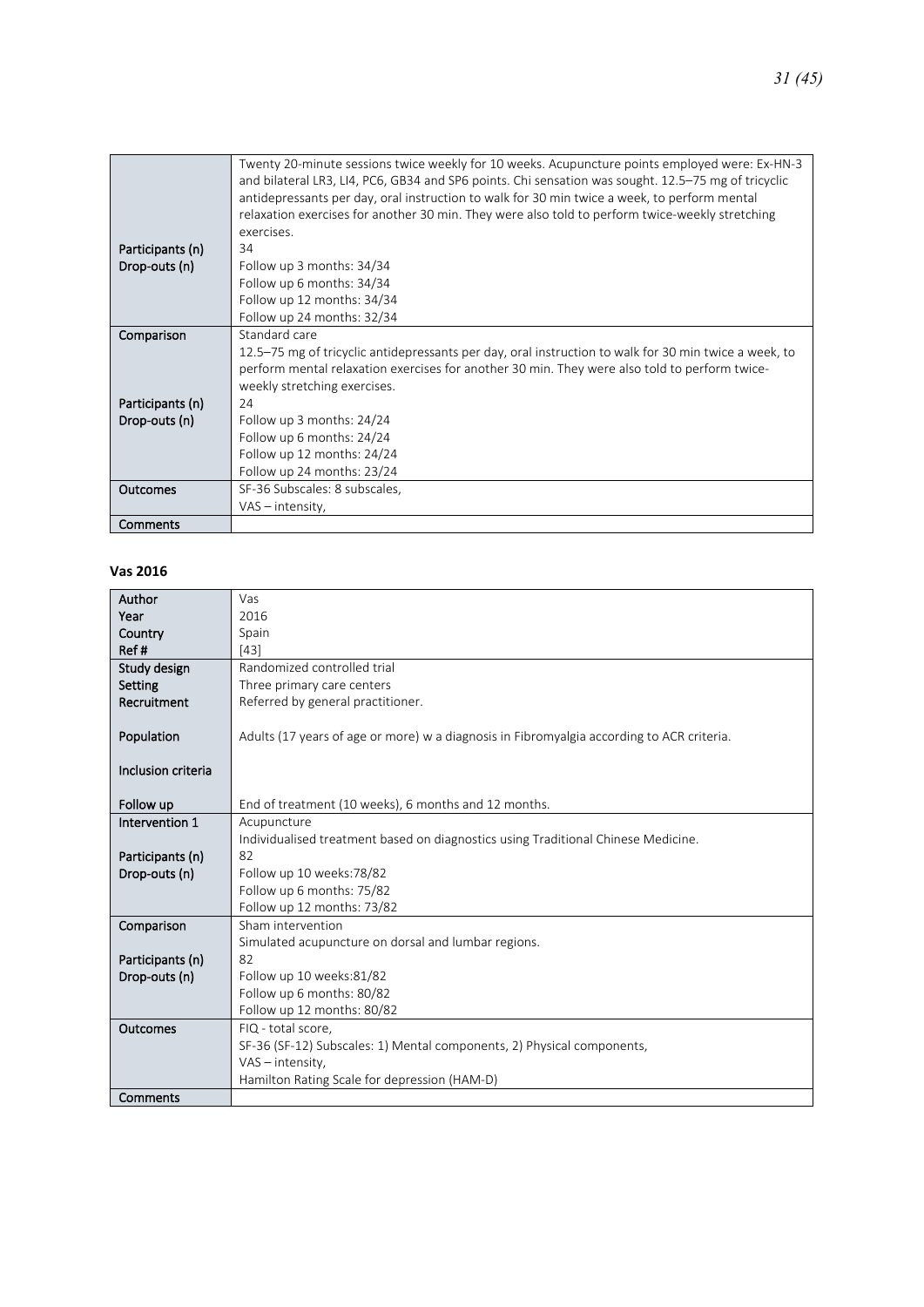# <span id="page-31-0"></span>**Behandlingar som undersökts i enbart en studie**

## <span id="page-31-1"></span>**Studier inom behandling med läkemedel**

#### **Arnold 2007**

| Author             | Arnold                                                                                                |
|--------------------|-------------------------------------------------------------------------------------------------------|
| Year               | 2007                                                                                                  |
| Country            | <b>USA</b>                                                                                            |
| Ref#               | $[44]$                                                                                                |
| Study design       | Randomized controlled trial                                                                           |
| Setting            | 3 outpatient research centres                                                                         |
| Recruitment        | Patients were identified by physician referral or response to an advertisement for a fibromyalgia     |
|                    | medication trial.                                                                                     |
|                    |                                                                                                       |
| Population         | Female or male patients, 18 year or older and met ACR90 diagnostic criteria Patients were required    |
|                    | to score $\geq 4$ onthe average pain severity item of the Brief Pain Inventory (BPI) at screening and |
|                    | randomization.                                                                                        |
|                    |                                                                                                       |
| Inclusion criteria | Exclusion criteria (selected): Patients with other rheumatic or medical disorders that contributed to |
|                    | the symptoms of fibromyalgia were excluded. Patients patients who, in the opinion of the              |
|                    | investigator, were treatment refractory, patients prior treatment with gabapentin or pregabalin       |
|                    |                                                                                                       |
| Follow up          | Post treatment (12 weeks of treatment phase).                                                         |
| Intervention 1     | Gabapentin titrated up to 2,400 mg/day during first 6 weeks of treatment phase. The dose was          |
|                    | reduced to 1,200 mg/day for patients who could not tolerate target dose.                              |
| Participants (n)   | 75                                                                                                    |
| Drop-outs (n)      | 18/75                                                                                                 |
| Comparison         | Placebo                                                                                               |
| Participants (n)   | 75                                                                                                    |
| Drop-outs (n)      | 13/72                                                                                                 |
| Outcomes           | BPI, pain severity and pain interference scores                                                       |
|                    | FIQ total score (range 0-80)                                                                          |
|                    | Clinical Global Impression of Severity (range 1-7)                                                    |
|                    | MOS sleep measure                                                                                     |
|                    | <b>MADRAS</b>                                                                                         |
|                    | SF-36 (8 subscales)                                                                                   |
|                    | Adverse events                                                                                        |
| Comments           | Study medication dose was stable for the last 4 weeks of the therapy phase.                           |

#### **Miki 2016**

| Author             | Miki                                                                                                        |
|--------------------|-------------------------------------------------------------------------------------------------------------|
| Year               | 2016                                                                                                        |
| Country            | Japan                                                                                                       |
| Ref#               | [45]                                                                                                        |
| Study design       | Randomized controlled trial                                                                                 |
| Setting            | Tertiary care hospitals                                                                                     |
| Recruitment        | Not stated                                                                                                  |
| Population         | Male or female patients aged between 20 and 64 years who met the ACR90 diagnostic criteria for<br><b>FM</b> |
| Inclusion criteria |                                                                                                             |
| Follow up          | Post treatment (12 weeks).                                                                                  |
| Intervention 1     | Mirtazapine                                                                                                 |
| Participants (n)   | 215                                                                                                         |
|                    |                                                                                                             |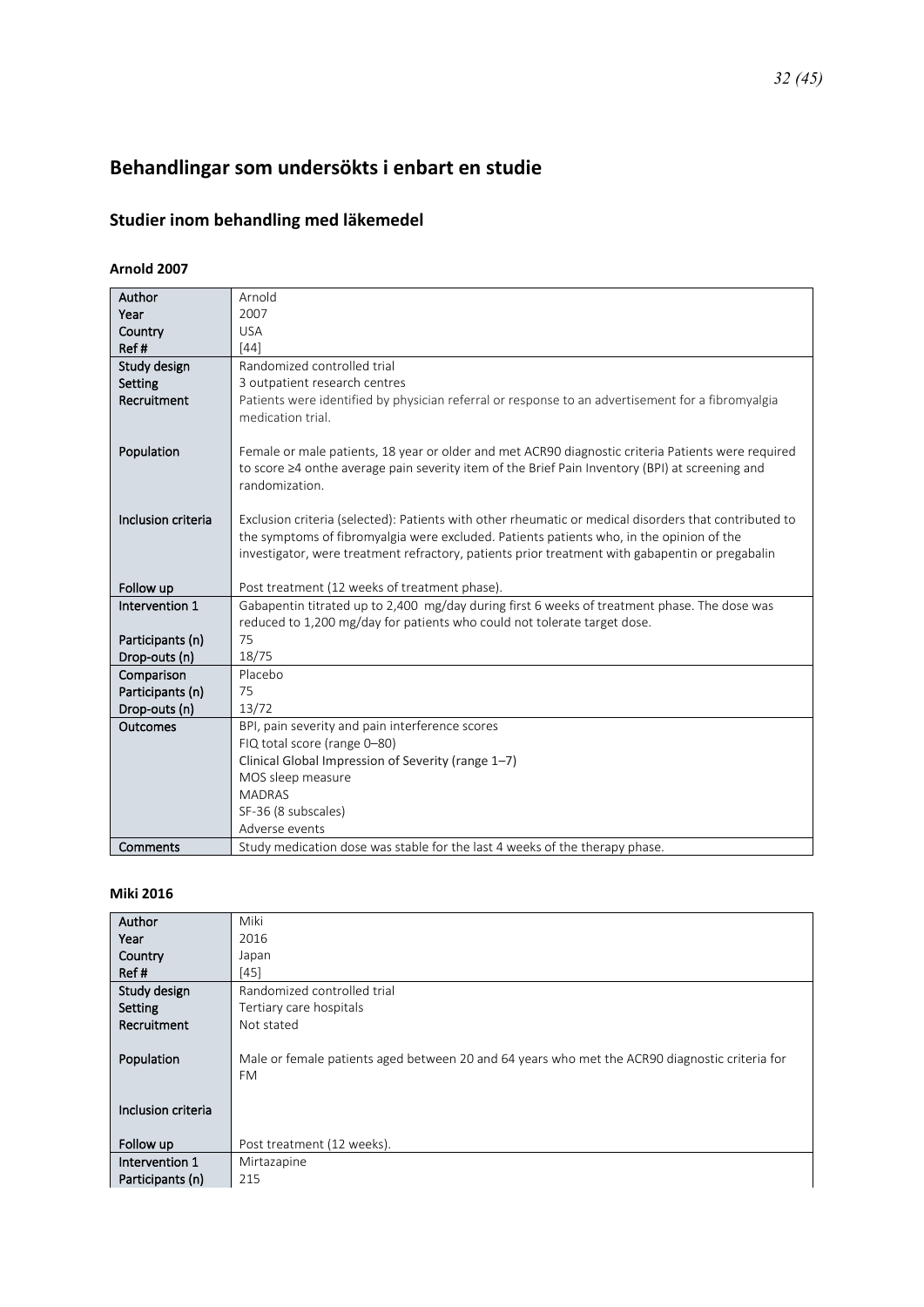| Drop-outs (n)    | Analyzed: 211/215                                                                           |
|------------------|---------------------------------------------------------------------------------------------|
|                  | Lost to follow up: 3/215                                                                    |
|                  | Discontinued intervention: 23/215                                                           |
| Comparison       | Placebo                                                                                     |
| Participants (n) | 215                                                                                         |
| Drop-outs (n)    | Analyzed: 211/215                                                                           |
|                  | Lost to follow up: 2/215                                                                    |
|                  | Discontinued intervention: 23/215                                                           |
| Outcomes         | SF-36 Subscales: 1) Mental components 2) Physical components 3) Role/social components 4) 8 |
|                  | subscales                                                                                   |
|                  | NRS - Intensity                                                                             |
| Comments         |                                                                                             |

#### **Ramzy 2017**

| Author             | Ramzy                                                                                            |
|--------------------|--------------------------------------------------------------------------------------------------|
| Year               | 2017                                                                                             |
| Country            | Egypt                                                                                            |
| Ref#               | $[46]$                                                                                           |
| Study design       | Randomized controlled trial                                                                      |
| Setting            | Not stated                                                                                       |
| Recruitment        | Not stated                                                                                       |
|                    |                                                                                                  |
| Population         | Subjects included 75 adult women (> 18 and < 70 years of age) who were previously diagnosed with |
|                    | fibromyalgia according to the standard 2010 criteria of the ACR3 (Appendix 1) and who were       |
|                    | available for the entire 6 months of the study protocol.                                         |
|                    |                                                                                                  |
| Inclusion criteria |                                                                                                  |
|                    |                                                                                                  |
| Follow up          | bimonthly for 6 consecutive months                                                               |
| Intervention 1     | Amitriptyline                                                                                    |
|                    | Pregabalin 75 mg/dag och Amitriptylin 25 mg/dag                                                  |
| Participants (n)   | 24                                                                                               |
| Drop-outs (n)      | End of study: 24/24                                                                              |
| Intervention 2     | Venlafaxine                                                                                      |
|                    | Pregabalin 75 mg/dag och Venlafaxin 75 mg/dag                                                    |
| Participants (n)   | 25                                                                                               |
| Drop-outs (n)      | End of study: 25/25                                                                              |
| Intervention 3     | Paroxetine                                                                                       |
|                    | Pregabalin 75 mg/dag och Paroxetin 25 mg/dag                                                     |
| Participants (n)   | 26                                                                                               |
| Drop-outs (n)      | End of study: 26/26                                                                              |
| <b>Outcomes</b>    | Somatic Symptoms Scale-8 (SSS-8) Subscale: severity,                                             |
|                    | CES-D                                                                                            |
| Comments           |                                                                                                  |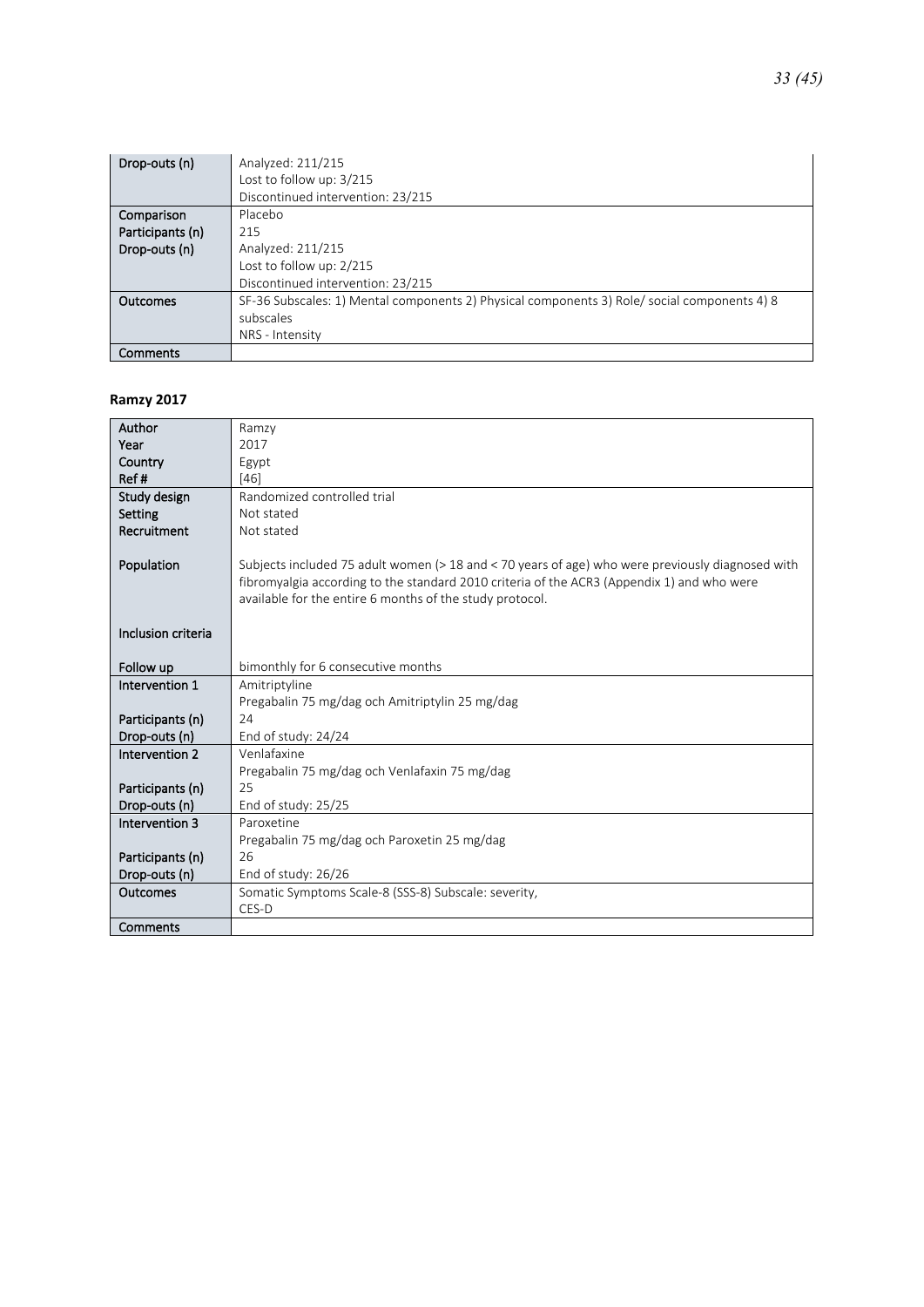## <span id="page-33-0"></span>Studier inom psykologisk behandling

#### **Broderick 2005**

| Author             | <b>Broderick</b>                                                                                     |
|--------------------|------------------------------------------------------------------------------------------------------|
| Year               | 2005                                                                                                 |
| Country            |                                                                                                      |
| Ref#               | $[47]$                                                                                               |
| Study design       | Randomized controlled trial.                                                                         |
| Setting            |                                                                                                      |
| Recruitment        | Notices in local newspapers and an academic hospital and by contacting patients in laboratory        |
|                    | database.                                                                                            |
|                    |                                                                                                      |
| Population         | Women older than 21 years of age with a Fibromyalgia diagnosis by a physician.                       |
|                    |                                                                                                      |
| Inclusion criteria |                                                                                                      |
|                    |                                                                                                      |
| Follow up          | End of treatment (3 weeks), follow up at 4 months and 10 months.                                     |
| Intervention 1     | <b>Emotional Disclosure</b>                                                                          |
|                    | Three 20-minute writing sessions in the laboratory with approximately 1-week intervals. Retelling of |
|                    | an important current or past traumatic event with emotional expression and cognitive reappraisal.    |
| Participants (n)   | 31                                                                                                   |
| Drop-outs (n)      | Post treatment: 29/31                                                                                |
|                    | 4 months follow up: 28/31                                                                            |
|                    | 10 months follow up: 26/31                                                                           |
| Intervention 2     | Neutral writing                                                                                      |
|                    | Three 20-minute writing sessions in the laboratory with approximately 1-week intervals. Write about  |
|                    | day-to-day activities in relation to the time invested.                                              |
| Participants (n)   | 32                                                                                                   |
| Drop-outs (n)      | Post treatment: 26/32                                                                                |
|                    | 4 months follow up: 26/32                                                                            |
|                    | 10 months follow up: 26/32                                                                           |
| Comparison         | Treatment as usual                                                                                   |
| Participants (n)   | 29                                                                                                   |
| Drop-outs (n)      | Post treatment: 29/29                                                                                |
|                    | 4 months follow up: 29/29                                                                            |
|                    | 10 months follow up: 28/29                                                                           |
| <b>Outcomes</b>    | FIQ Subscale: Physical function,                                                                     |
|                    | The Quality of Life Scale (QoL) Total score,                                                         |
|                    | Brief Pain Inventory (BPI) Subscale: Interference,                                                   |
|                    | McGill Pain questionnaire (MPQ) Total score and subscales,                                           |
|                    | Beck Depression Inventory-II (BDI-II),                                                               |
|                    | Anxiety Trait and State (STAI),                                                                      |
|                    | MOS - Sleep Scale Subscales: 1) Energy 2) Fatigue.                                                   |
| Comments           |                                                                                                      |

#### **Martinez 2014**

| Author       | Martinez                                                                      |
|--------------|-------------------------------------------------------------------------------|
| Year         | 2014                                                                          |
| Country      | Spain                                                                         |
| Ref#         | [48]                                                                          |
| Study design | Randomized controlled trial                                                   |
| Setting      | At a university hospital rheumatology unit                                    |
| Recruitment  | Patients were recruited from the Rheumatology Service and Pain Unit           |
| Population   | Women aged $25 - 60$ , diagnosed with FM (ACR 1990) since more than 6 months. |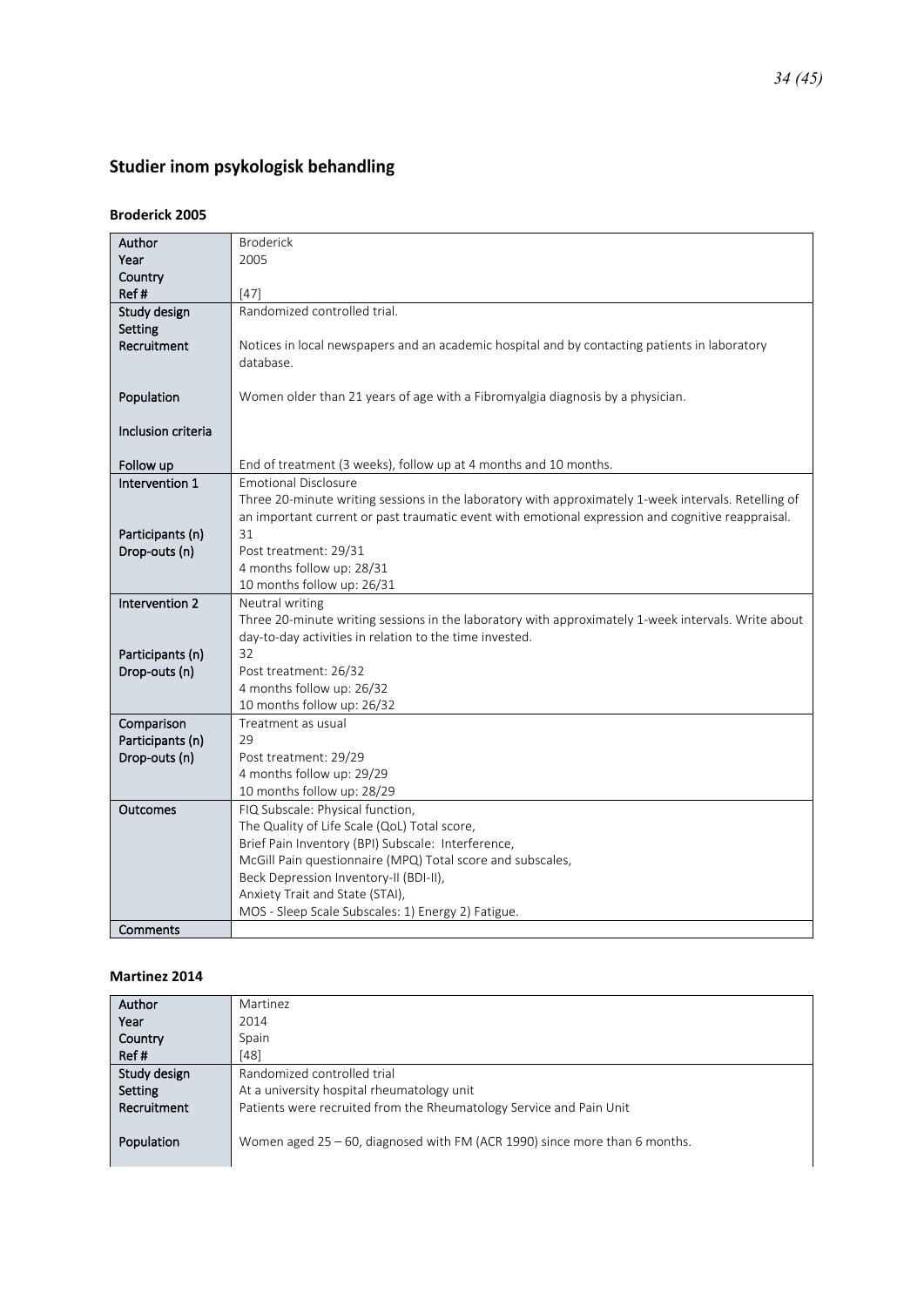| Inclusion criteria | Being stable as regards the intake of analgesics, antidepressants or other drugs at least 1 month<br>before ethe study, and meeting the diagnostic criteria for insomnia. |
|--------------------|---------------------------------------------------------------------------------------------------------------------------------------------------------------------------|
|                    |                                                                                                                                                                           |
| Follow up          | Post treatment, at 3 and 6 months after intervention.                                                                                                                     |
| Intervention 1     | CBT - insomnia                                                                                                                                                            |
| Participants (n)   | 32                                                                                                                                                                        |
| Drop-outs (n)      | Completed treatment: 30/32                                                                                                                                                |
|                    | Follow up post treatment: 30/32                                                                                                                                           |
|                    | Follow up at 3 months: 29/32                                                                                                                                              |
|                    | Follow up at 6 months: 27/32                                                                                                                                              |
| Intervention 2     | Sleep hygiene                                                                                                                                                             |
| Participants (n)   | 32                                                                                                                                                                        |
| Drop-outs (n)      | Completed treatment: 29/32                                                                                                                                                |
|                    | Follow up post treatment: 27/32                                                                                                                                           |
|                    | Follow up at 3 months: 22/32                                                                                                                                              |
|                    | Follow up at 6 months: 20/32                                                                                                                                              |
| Comparison         | Not included                                                                                                                                                              |
| Participants (n)   |                                                                                                                                                                           |
| Drop-outs (n)      |                                                                                                                                                                           |
| Outcomes           | FIQ - total score,                                                                                                                                                        |
|                    | SF-36 Mental component summary,                                                                                                                                           |
|                    | McGill Pain questionnaire (MPQ), MPQ-SF (short form),                                                                                                                     |
|                    | The Symptom Checklist-90 (SCL-90) Subscales: 1) Depression 2) Anxiety,                                                                                                    |
|                    | Pittsburgh Sleep Quality Index (PSQI) Total score and subscales,                                                                                                          |
|                    | Multidimensional Pain Inventory (MPI) Subscale: fatigue,                                                                                                                  |
|                    | Pain catastrophizing scale (PCS) Total score,                                                                                                                             |
|                    | Chronic Pain Self-efficacy Scale (CPSS) Total score                                                                                                                       |
| Comments           |                                                                                                                                                                           |

#### **Scheidt 2013**

| Author             | Scheidt                                                                                               |
|--------------------|-------------------------------------------------------------------------------------------------------|
| Year               | 2013                                                                                                  |
| Country            | Germany                                                                                               |
| Ref#               | [49]                                                                                                  |
| Study design       | Randomized controll trial                                                                             |
| Setting            | University medical center.                                                                            |
| Recruitment        | Via patient self-help groups, news media and referrals from the Department of Rheumatology.           |
|                    |                                                                                                       |
| Population         | Women, 18-70 years of age, who currently suffered from fibromyalgia as (ACR).                         |
|                    |                                                                                                       |
| Inclusion criteria | Only participants suffering from current depression or anxiety disorder [International Classification |
|                    | of Diseases, 10th Revision (ICD-10) diagnosis of a major depressive episode, recurrent depression,    |
|                    | dysthymia, depressive adjustment disorder or anxiety disorder] were included.                         |
|                    | Additional inclusion criteria were command of the German language and informed consent                |
|                    |                                                                                                       |
| Follow up          | Post treatment (25 weeks) and 12 months postintervention.                                             |
| Intervention 1     | Adapted form of short-term psychodynamic psychotherapy                                                |
|                    | 25 weekly 1-hour sessions of psychodynamic psychotherapy                                              |
| Participants (n)   | 24                                                                                                    |
| Drop-outs (n)      | Received intervention: 23/24                                                                          |
|                    | Post treatment: 20/24                                                                                 |
|                    | 4 months follow up: 18/24                                                                             |
|                    | Intention to treat: 23                                                                                |
| Comparison         | Treatment as usual                                                                                    |
|                    | Four 10-15-minute contacts during a 6-months period.                                                  |
| Participants (n)   | 23                                                                                                    |
| Drop-outs (n)      | Post treatment: 20/23                                                                                 |
|                    | 4 months follow up: 17/23                                                                             |
|                    | Intention to treat: 23                                                                                |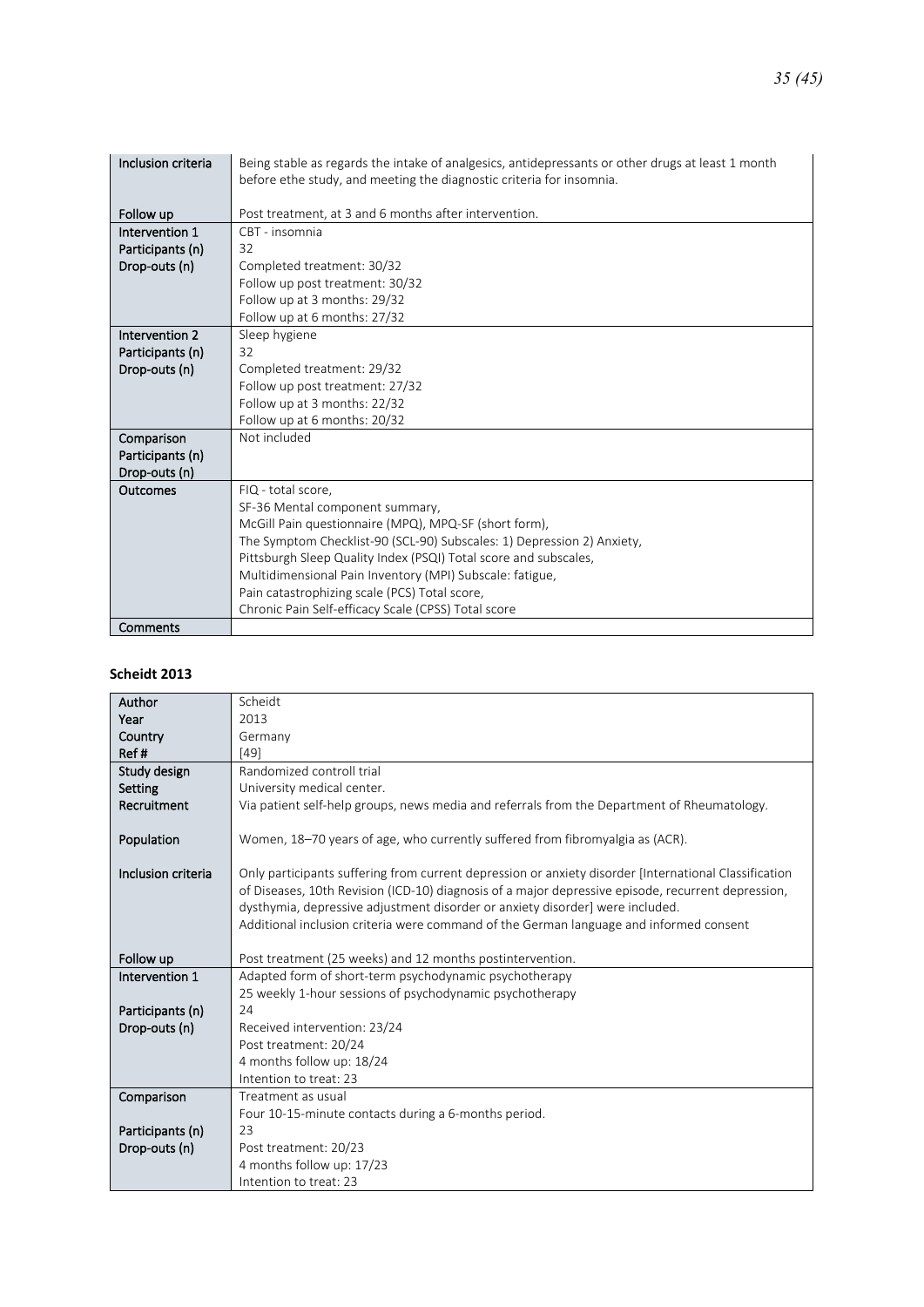| <b>Outcomes</b> | FIQ Total score,                                                                  |
|-----------------|-----------------------------------------------------------------------------------|
|                 | SF-36 Subscales: 1) Physical function 2) Mental health,                           |
|                 | Hospital Anxiety and Depression Score (HADS) Subscales: 1) Depression 2) Anxiety, |
|                 | The Symptom Checklist-90 (SCL-90) SCL-27 (short form),                            |
|                 | Pain Disability Index (PDI) Total score,                                          |
| Comments        |                                                                                   |

### <span id="page-35-0"></span>Studier inom psykoedukativa interventioner

#### **Hammond 2006**

| Author             | Hammond                                                                                     |
|--------------------|---------------------------------------------------------------------------------------------|
| Year               | 2006                                                                                        |
| Country            | United Kingdom                                                                              |
| Ref#               | [50]                                                                                        |
| Study design       | Randomized controlled trial                                                                 |
| Setting            | Community leisure centres.                                                                  |
| Recruitment        | From a rheumatology outpatient department at one district general hospital.                 |
| Population         | Adults (>18 years) with fibromyalgia according to ACR 1990 criteria.                        |
|                    |                                                                                             |
| Inclusion criteria |                                                                                             |
|                    |                                                                                             |
| Follow up          | 4 and 8 months.                                                                             |
| Intervention 1     | Patient Education                                                                           |
|                    | Weekly education classes in groups over 10 weeks. Comprehensive education program based on  |
|                    | social cognitive theory and self-management CBT approach. Education about medical and       |
|                    | psychological aspects of fibromyalgia and physical exercises given in 2-hour sessions.      |
| Participants (n)   | 71                                                                                          |
| Drop-outs (n)      | Received intervention: 71/71                                                                |
|                    | Assessment at 4 months: 53/71                                                               |
|                    | Assessment at 8 months: 52/71                                                               |
| Comparison         | Relaxation                                                                                  |
|                    | Booklet on fibromyalgia and 1 hour classes in relaxation. Classes once a week for 10 weeks. |
| Participants (n)   | 62                                                                                          |
| Drop-outs (n)      | Received intervention: 62/62                                                                |
|                    | Assessment at 4 months: 51/62                                                               |
|                    | Assessment at 8 months: 49/62                                                               |
| Outcomes           | FIQ - total score and FIQ - 8 sub scales,                                                   |
|                    | SF-36,                                                                                      |
|                    | MOS Sleep Scale (SP-12),                                                                    |
|                    | Arthritis Self-Efficacy Scale (ASES)                                                        |
| Comments           |                                                                                             |

#### **Hsu 2010**

| Author             | Hsu                                                                                                |
|--------------------|----------------------------------------------------------------------------------------------------|
| Year               | 2010                                                                                               |
| Country            | <b>USA</b>                                                                                         |
| Ref#               | $[51]$                                                                                             |
| Study design       | Randomized controlled trial                                                                        |
| Setting            |                                                                                                    |
| Recruitment        | Patients recruited through fliers, advertisements and presentations at fibromyalgia support groups |
|                    |                                                                                                    |
| Population         | Adult (18 years or more) women w fibromyalgia (according ACR 1990 criteria)                        |
|                    |                                                                                                    |
| Inclusion criteria |                                                                                                    |
|                    |                                                                                                    |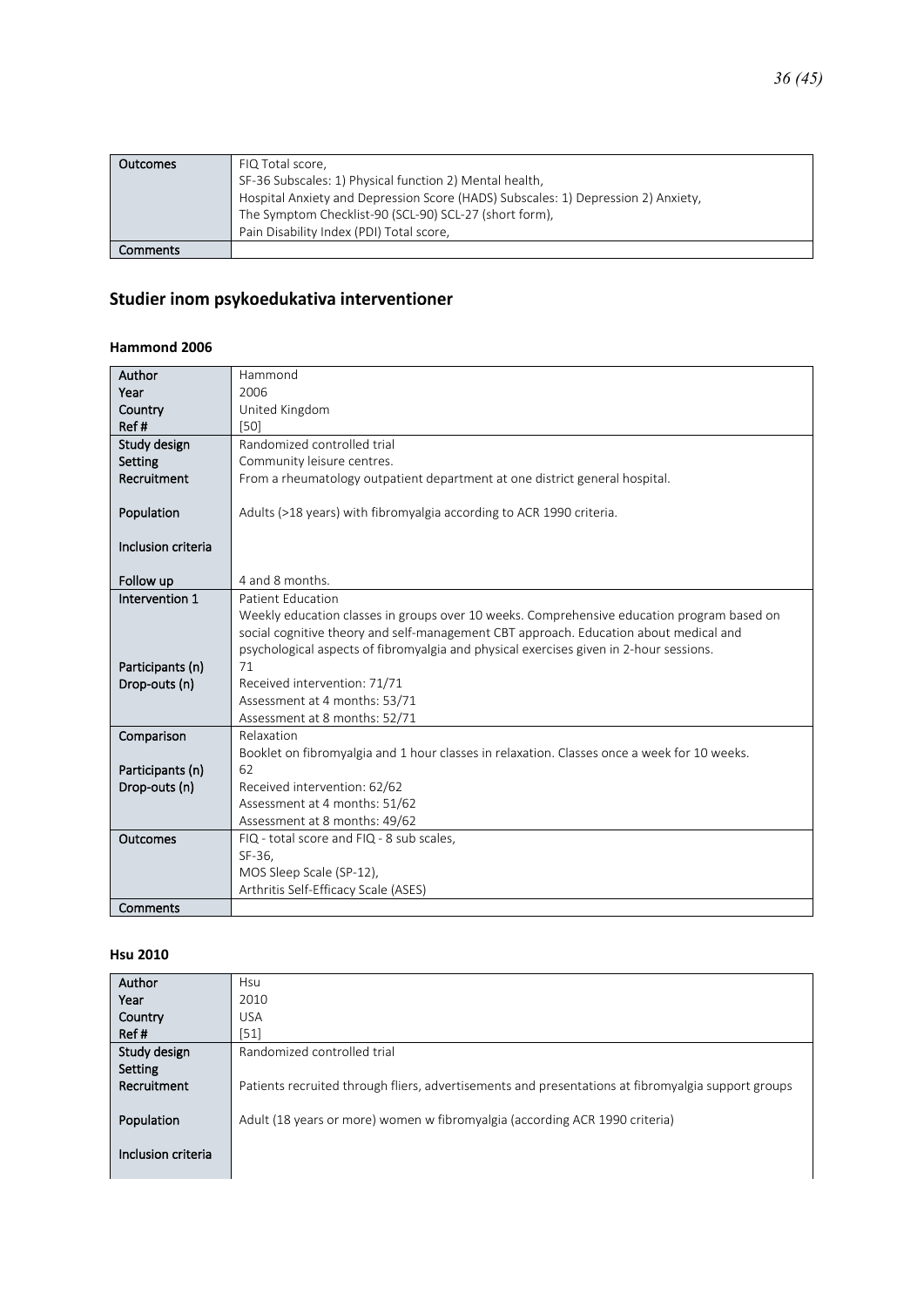| Follow up        | At end of treatment (6 weeks post randomization) and 6 months.                                      |
|------------------|-----------------------------------------------------------------------------------------------------|
| Intervention 1   | Affective self awareness                                                                            |
|                  | Three weekly 2-hour manual-based group sessions conducted by a physician. Four components:          |
|                  | education on a psychophysiological model of pain, written emotional disclosure on stress, affective |
|                  | awareness techniques and re-engagement in in activities.                                            |
| Participants (n) | 24                                                                                                  |
| Drop-outs (n)    | Completed 6 week follow up: 21/24                                                                   |
|                  | Completed 6 month follow up: 21/24                                                                  |
| Comparison       | Wait list                                                                                           |
| Participants (n) | 21                                                                                                  |
| Drop-outs (n)    | Completed 6 week follow up: 21/21                                                                   |
|                  | Completed 6 month follow up: 21/21                                                                  |
| Outcomes         | SF-36.                                                                                              |
|                  | Brief Pain Inventory (BPI),                                                                         |
|                  | MOS Sleep Scale,                                                                                    |
|                  | Multidimensional Fatigue Inventory (MFI),                                                           |
|                  | Beliefs about Pain Control Questionnaire (BPCQ)                                                     |
| Comments         |                                                                                                     |

#### **Stuifberger 2010**

| Author             | Stuifberger                                                                                        |
|--------------------|----------------------------------------------------------------------------------------------------|
| Year               | 2010                                                                                               |
| Country            | <b>United States</b>                                                                               |
| Ref#               | [52]                                                                                               |
| Study design       | Randomized controlled trial                                                                        |
| Setting            | Primary care setting.                                                                              |
| Recruitment        | Notices in local newspapers and websites, fliers in physician offices, community sites and support |
|                    | groups.                                                                                            |
|                    |                                                                                                    |
| Population         | Female 20-75 years of age, having physician-diagnosed fibromyalgia syndrome for at least six       |
|                    | months, and willing to participate.                                                                |
|                    |                                                                                                    |
| Inclusion criteria |                                                                                                    |
|                    |                                                                                                    |
| Follow up          | At 2, 5 and 8 months after baseline.                                                               |
| Intervention 1     | Intervention group                                                                                 |
|                    | Designed to engage women with fibromyalgia syndrome in assessing their present health              |
|                    | behaviours, setting meaningful goals for change and addressing the barriers, resources and skills  |
|                    | necessary to change those behaviours.                                                              |
| Participants (n)   | 123                                                                                                |
| Drop-outs (n)      | Received intervention: 98/123 (Analysed with RM ANOVA)                                             |
|                    | Follow up at 2 months: 88/123                                                                      |
|                    | Follow up at 5 months: 87/123                                                                      |
|                    | Follow up at 8 months: 84/123                                                                      |
| Comparison         | Treatment as usual                                                                                 |
|                    | Participants randomly assigned to the attention-control group received eight classroom sessions on |
|                    | topics related to disease management that were carefully scripted so that content did not          |
|                    | overlap with that presented in the intervention classes.                                           |
| Participants (n)   | 111                                                                                                |
| Drop-outs (n)      | Received intervention: 89/111 (Analysed with RM ANOVA)                                             |
|                    | Follow up at 2 months: 83/111                                                                      |
|                    | Follow up at 5 months: 83/111                                                                      |
|                    | Follow up at 8 months: 81/111                                                                      |
| <b>Outcomes</b>    | FIQ - total score,<br>SF-36:                                                                       |
|                    |                                                                                                    |
|                    | 1) Mental components<br>2) Physical components                                                     |
|                    | The Health Promoting Lifestyle Profile II (HPLP-II) Total score plus 6 subscales.                  |
| Comments           |                                                                                                    |
|                    |                                                                                                    |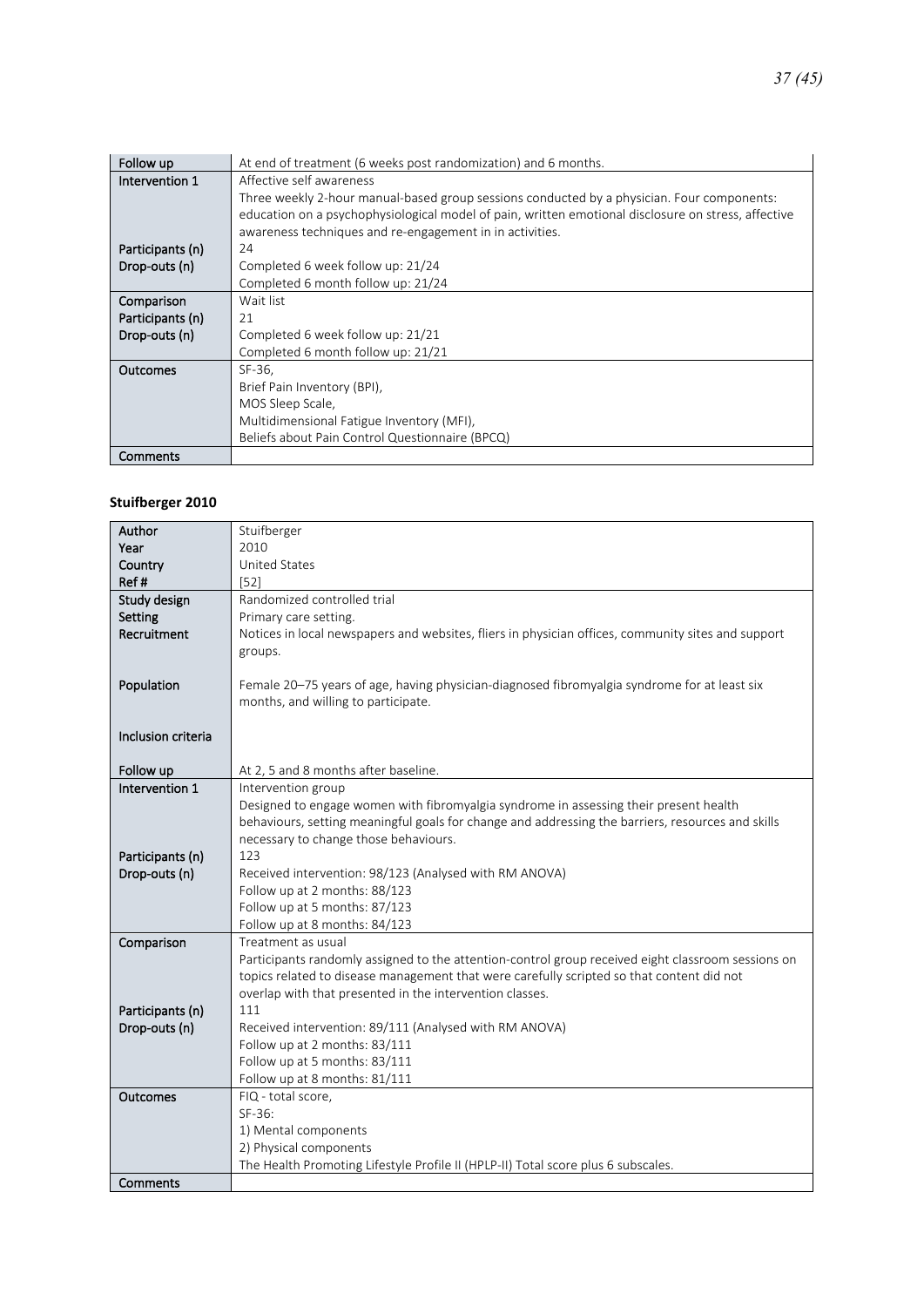### *38 (45)*

## <span id="page-37-0"></span>**Studier inom fysisk aktivitet och manuella behandlingar**

### **Ang 2013**

| Author             | Ang                                                                                                |
|--------------------|----------------------------------------------------------------------------------------------------|
| Year               | 2013                                                                                               |
| Country            | <b>USA</b>                                                                                         |
| Ref#               | [53]                                                                                               |
| Study design       | Randomized controlled trial.                                                                       |
| Setting            | Telephone-delivered intervention                                                                   |
| Recruitment        | Referred from specialty or primary care clinics.                                                   |
|                    |                                                                                                    |
| Population         | Between 18 and 65 years old, American College of Rheumatology classification criteria for FM.      |
|                    |                                                                                                    |
| Inclusion criteria | Average Brief Pain Inventory (BPI) pain severity score Z4; FIQ-PI score Z2; and on stable doses of |
|                    | medications for FM for more than 4 weeks.                                                          |
|                    |                                                                                                    |
| Follow up          | Post Treatment, at 3 and 6 months post treatment.                                                  |
| Intervention 1     | Exercise based motivational interviewing                                                           |
|                    | Participants received 6 telephone calls over a 12-week period                                      |
| Participants (n)   | 107                                                                                                |
| Drop-outs (n)      | Post intervention, week 12: 97/107                                                                 |
|                    | 3 months follow up: 95/107                                                                         |
|                    | 6 months follow up: 97/107                                                                         |
| Comparison         | Edcucation control                                                                                 |
|                    | Participants received 6 telephone calls over a 12-week period                                      |
| Participants (n)   | 109                                                                                                |
| Drop-outs (n)      | Post intervention, week 12: 102/109                                                                |
|                    | 3 months follow up: 98/109                                                                         |
|                    | 6 months follow up: 101/109                                                                        |
| Outcomes           | FIQ Subscale: 1) Physical impairment,                                                              |
|                    | PHQ-8. Depression,                                                                                 |
|                    |                                                                                                    |
| Comments           |                                                                                                    |

#### **Castro-Sánchez 2011a**

| Author             | Castro-Sánchez                                                                                          |
|--------------------|---------------------------------------------------------------------------------------------------------|
| Year               | 2011                                                                                                    |
|                    |                                                                                                         |
| Country            | Spain                                                                                                   |
| Ref#               | [54]                                                                                                    |
| Study design       | Randomized controlled trial                                                                             |
| Setting            |                                                                                                         |
| Recruitment        | Patients diagnosed with FMS (ACR) who belong to a Fibromyalgia Association.                             |
|                    |                                                                                                         |
|                    |                                                                                                         |
| Population         | FMS diagnosis, age from 18 to 65 years (working age range), no regular physical activity, and           |
|                    | agreement to attend evening therapy sessions.                                                           |
|                    |                                                                                                         |
| Inclusion criteria | Agreement to attend evening therapy sessions, limitation of usual activities due to pain on at least 1  |
|                    | day in the previous 30 days, and/or moderate or worse average pain level ( $\leq 4$ on 10-point scale). |
|                    |                                                                                                         |
| Follow up          | End of treatment (20 weeks), 1 months and 6 months.                                                     |
| Intervention 1     | Massage Myofascial release therapy                                                                      |
|                    | Massage-myofascial release therapy during a weekly 90-minute session for 20 weeks. Aimed to             |
|                    | release myofascial restrictions at the sites of the 18 painful points.                                  |
| Participants (n)   | 32                                                                                                      |
|                    |                                                                                                         |
| Drop-outs (n)      | Analyzed: 30/32                                                                                         |
| Comparison         | Sham                                                                                                    |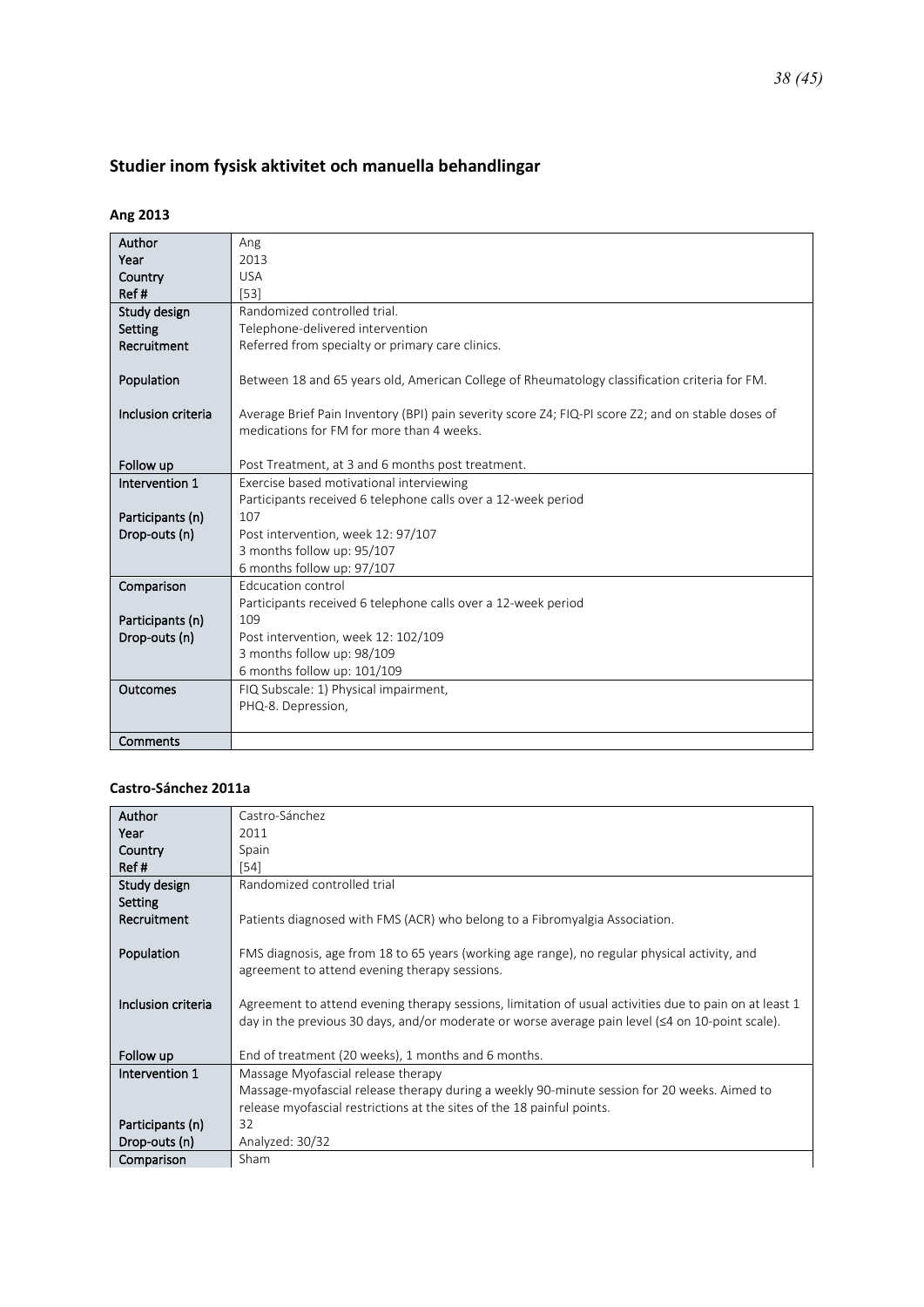|                  | Weekly 30-minute session of disconnected magnetotherapy for 20 weeks. With the patient in prone<br>position, magnotherapy was applied on the cervical area (15 min) and lumbar area (15 min). |
|------------------|-----------------------------------------------------------------------------------------------------------------------------------------------------------------------------------------------|
| Participants (n) | 32                                                                                                                                                                                            |
| Drop-outs (n)    | Analyzed: 29/32                                                                                                                                                                               |
| <b>Outcomes</b>  | SF-36 Subscales: 8 subscales,                                                                                                                                                                 |
|                  | Pittsburgh Sleep Quality Index (PSQI) Subscales: 1) Sleep quality, 2) Sleep latency, 3) Sleep duration,                                                                                       |
|                  | 4) Sleep efficiency, 5) Sleep disturbance, 6) Daily dysfunction                                                                                                                               |
| Comments         |                                                                                                                                                                                               |

#### **Castro-Sánchez 2011b**

| Author             | Castro-Sánchez                                                                                           |
|--------------------|----------------------------------------------------------------------------------------------------------|
| Year               | 2011                                                                                                     |
| Country            | Spain                                                                                                    |
| Ref#               | [55]                                                                                                     |
| Study design       | Randomized controlled trial                                                                              |
| Setting            |                                                                                                          |
| Recruitment        |                                                                                                          |
|                    |                                                                                                          |
| Population         | Age 40–65 years, patients diagnosed with fibromyalgia syndrome by physicians.                            |
|                    |                                                                                                          |
| Inclusion criteria | Agreement to attend evening therapy sessions, limitation of usual activities due to pain on at least 1   |
|                    | day in the previous 30 days, and/or moderate or worse average pain level $(\leq 4$ on 10-point scale).   |
|                    |                                                                                                          |
| Follow up          | End of treatment (20 weeks), 6 months and 12 months.                                                     |
| Intervention 1     | Myofascial release therapy                                                                               |
|                    | Twice-weekly for 20 weeks, 1-hour session of 10 myofascial release modalities.                           |
| Participants (n)   | 47                                                                                                       |
| Drop-outs (n)      | Analyzed: 45/47                                                                                          |
| Comparison         | Sham                                                                                                     |
|                    | Short-wave and ultrasound treatment for 30 minutes twice-weekly for 20 weeks.                            |
| Participants (n)   | 47                                                                                                       |
| Drop-outs (n)      | Analyzed: 41/47                                                                                          |
| Outcomes           | FIQ - total score and 5 subscales: 1) N Days feeling good, 2) Pain, 3) Fatigue, 4) Tiredness walking, 5) |
|                    | Stiffness,                                                                                               |
|                    | VAS - intensity,                                                                                         |
|                    | McGill Pain Questionnaire (MPG) Subscales: 1) Sensory, 2) Affective, 3) Sensory and affective            |
|                    | subscales combined,                                                                                      |
|                    | Clinician Global Impression (CGI) 1) Severity, 2) Improvement                                            |
| Comments           |                                                                                                          |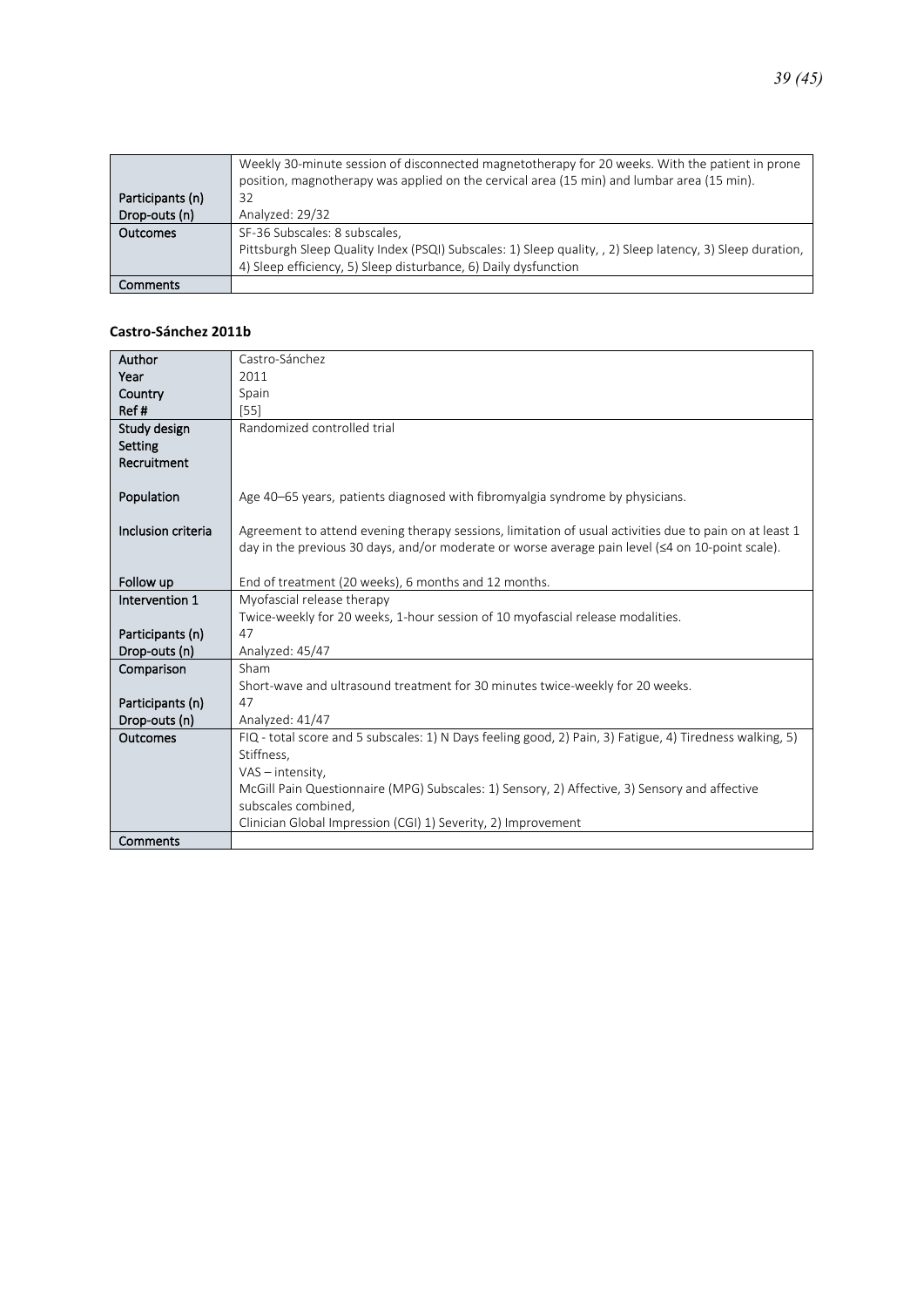### <span id="page-39-0"></span>**Annan behandling**

#### **Mhalla 2011**

| Author             | Mhalla                                                                                                     |
|--------------------|------------------------------------------------------------------------------------------------------------|
| Year               | 2011                                                                                                       |
| Country            | Not stated.                                                                                                |
| Ref#               | [56]                                                                                                       |
| Study design       | Randomized controlled trial                                                                                |
| Setting            | Not stated.                                                                                                |
| Recruitment        | Not stated.                                                                                                |
|                    |                                                                                                            |
| Population         | Female patients of at least 18 years of age, who fulfilled ACR-90 cirteria, pain intensity $\geq 4$ (BPI). |
|                    |                                                                                                            |
| Inclusion criteria | Patients with inflammatory rheumatic disease, autoimmune disease, or painful disorders that might          |
|                    | confound assessment of FM pain or current primary psychiatric condition or substance abuse were            |
|                    | not included. Patients with contraindication for TMS such as seizures, brain trauma, brain surgery         |
|                    | och intracranial hypertension, neurological disorders, pacemaker or other metallic implants were           |
|                    | excluded. Stable medication for pain and sleep disorders for at least one month before enrolment           |
|                    | and throughout the study.                                                                                  |
| Follow up          | Throughout treatment, at end of treatment and 4 weeks after end of treatment.                              |
| Intervention 1     | Repetitive transcranial magnetic stimulation (rTMS). A total of 14 sessions over 21 weeks, consisting      |
|                    | of an "induction phase" with one session per day for 5 days was followed by a "maintenance phase"          |
|                    | consisting of one weekly session for 3 weeks, and 3 monthly sessions thereafter.                           |
| Participants (n)   | 20                                                                                                         |
| Drop-outs (n)      | 3/20                                                                                                       |
| Comparison         | Sham                                                                                                       |
| Participants (n)   | 20                                                                                                         |
| Drop-outs (n)      | 5/20                                                                                                       |
| <b>Outcomes</b>    | Pain intensity                                                                                             |
|                    | SF-McGill questionnaire (sensory and affective dimensions of pain)                                         |
|                    | Brief Pain Inventory (BPI) - interference                                                                  |
|                    | Fibromyalgia Impact Questionnaire (FIQ) total score                                                        |
|                    | Hospital Anxiety and Depression Scale (HAD), anxienty and depression                                       |
|                    | Beck Depression Inventory (BDI)                                                                            |
|                    | Pain Catastrophizing Scale (PCS)                                                                           |
|                    | Negative effects                                                                                           |
| Comments           |                                                                                                            |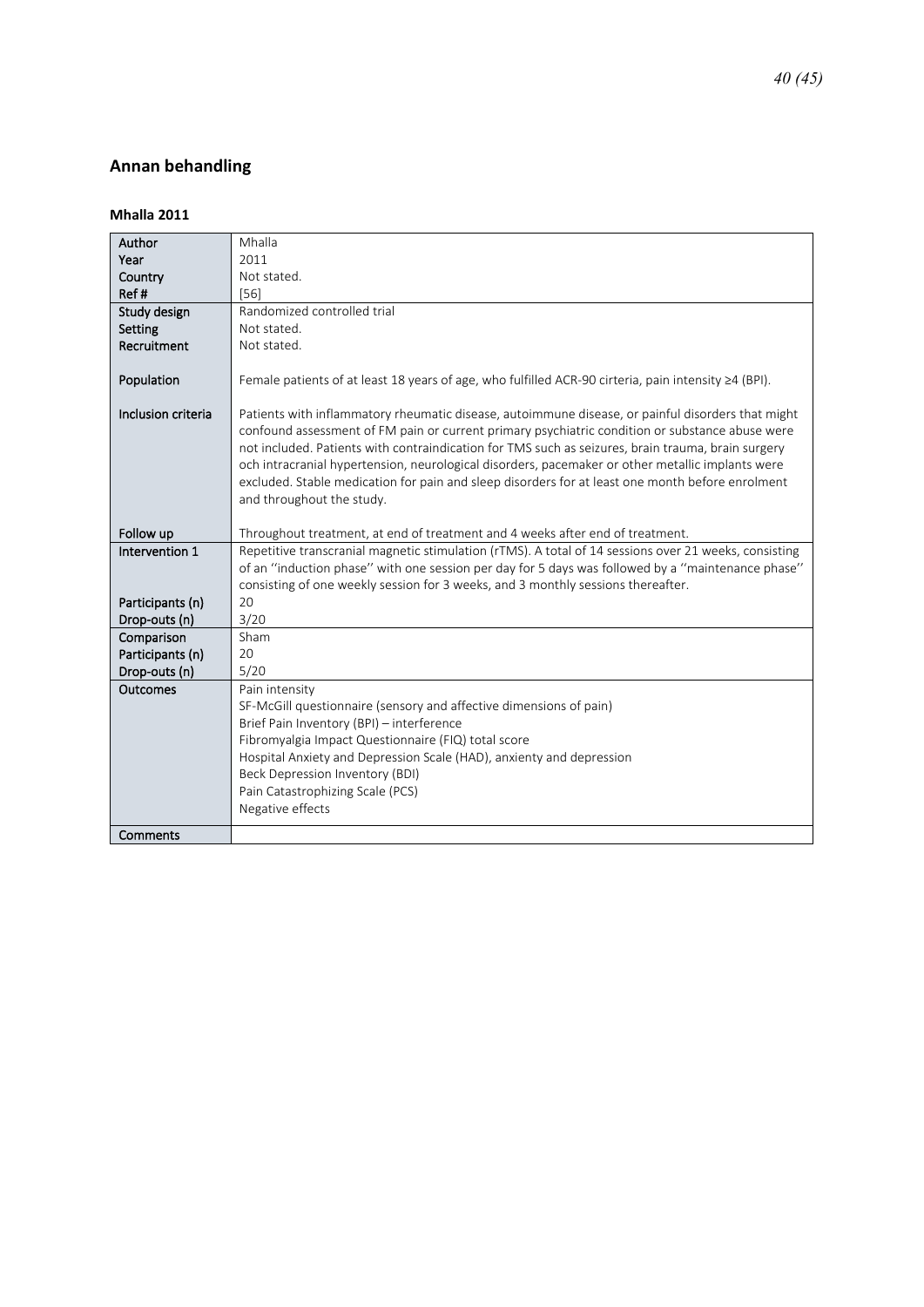### <span id="page-40-0"></span>**Referenser**

- 1. Arnold LM, Clauw D, Wang F, Ahl J, Gaynor PJ, Wohlreich MM. Flexible dosed duloxetine in the treatment of fibromyalgia: a randomized, double-blind, placebo-controlled trial. J Rheumatol. 2010;37(12):2578-86. Available from: [https://doi.org/10.3899/jrheum.100365.](https://doi.org/10.3899/jrheum.100365)
- 2. Arnold LM, Zhang S, Pangallo BA. Efficacy and safety of duloxetine 30 mg/d in patients with fibromyalgia: a randomized, double-blind, placebo-controlled study. Clin J Pain. 2012;28(9):775- 81. Available from[: https://doi.org/10.1097/AJP.0b013e3182510295.](https://doi.org/10.1097/AJP.0b013e3182510295)
- 3. Murakami M, Osada K, Mizuno H, Ochiai T, Alev L, Nishioka K. A randomized, double-blind, placebo-controlled phase III trial of duloxetine in Japanese fibromyalgia patients. Arthritis Res Ther. 2015;17(1):224. Available from: [https://doi.org/10.1186/s13075-015-0718-y.](https://doi.org/10.1186/s13075-015-0718-y)
- 4. Arnold LM, Russell IJ, Diri EW, Duan WR, Young JP, Jr., Sharma U, et al. A 14-week, randomized, double-blinded, placebo-controlled monotherapy trial of pregabalin in patients with fibromyalgia. J Pain. 2008;9(9):792-805. Available from: [https://doi.org/10.1016/j.jpain.2008.03.013.](https://doi.org/10.1016/j.jpain.2008.03.013)
- 5. Ohta H, Oka H, Usui C, Ohkura M, Suzuki M, Nishioka K. A randomized, double-blind, multicenter, placebo-controlled phase III trial to evaluate the efficacy and safety of pregabalin in Japanese patients with fibromyalgia. Arthritis Res Ther. 2012;14(5):R217. Available from: [https://doi.org/10.1186/ar4056.](https://doi.org/10.1186/ar4056)
- 6. Pauer L, Winkelmann A, Arsenault P, Jespersen A, Whelan L, Atkinson G, et al. An international, randomized, double-blind, placebo-controlled, phase III trial of pregabalin monotherapy in treatment of patients with fibromyalgia. J Rheumatol. 2011;38(12):2643-52. Available from: [https://doi.org/10.3899/jrheum.110569.](https://doi.org/10.3899/jrheum.110569)
- 7. Alda M, Luciano JV, Andrés E, Serrano-Blanco A, Rodero B, del Hoyo YL, et al. Effectiveness of cognitive behaviour therapy for the treatment of catastrophisation in patients with fibromyalgia: a randomised controlled trial. Arthritis Res Ther. 2011;13(5):R173. Available from: [https://doi.org/10.1186/ar3496.](https://doi.org/10.1186/ar3496)
- 8. Castel A, Cascón R, Padrol A, Sala J, Rull M. Multicomponent cognitive-behavioral group therapy with hypnosis for the treatment of fibromyalgia: long-term outcome. J Pain. 2012;13(3):255-65. Available from: [https://doi.org/10.1016/j.jpain.2011.11.005.](https://doi.org/10.1016/j.jpain.2011.11.005)
- 9. Falcao D, Sales L, Leite J, Feldman D, Valim V, Natour J. Cognitive behavioral therapy for the treatment of fibromyalgia syndrome: a randomized controlled trial. Journal of Musculoskeletal Pain. 2008;16(3):133-40.
- 10. Karlsson B, Burell G, Anderberg UM, Svärdsudd K. Cognitive behaviour therapy in women with fibromyalgia: A randomized clinical trial. Scand J Pain. 2015;9(1):11-21. Available from: [https://doi.org/10.1016/j.sjpain.2015.04.027.](https://doi.org/10.1016/j.sjpain.2015.04.027)
- 11. McCrae CS, Williams J, Roditi D, Anderson R, Mundt JM, Miller MB, et al. Cognitive behavioral treatments for insomnia and pain in adults with comorbid chronic insomnia and fibromyalgia: clinical outcomes from the SPIN randomized controlled trial. Sleep. 2019;42(3). Available from: [https://doi.org/10.1093/sleep/zsy234.](https://doi.org/10.1093/sleep/zsy234)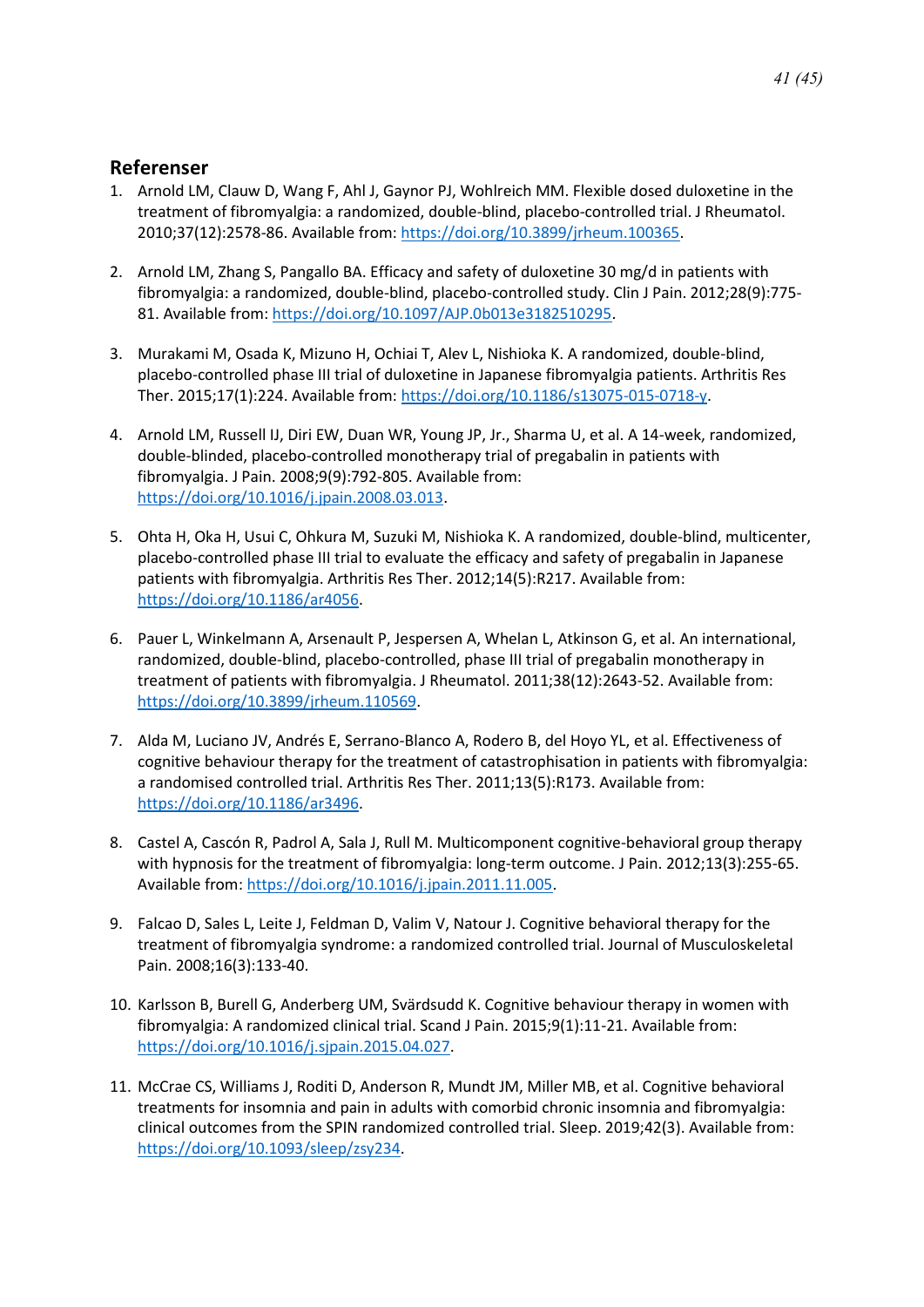- 12. Vallejo MA, Ortega J, Rivera J, Comeche MI, Vallejo-Slocker L. Internet versus face-to-face group cognitive-behavioral therapy for fibromyalgia: A randomized control trial. J Psychiatr Res. 2015;68:106-13. Available from: [https://doi.org/10.1016/j.jpsychires.2015.06.006.](https://doi.org/10.1016/j.jpsychires.2015.06.006)
- 13. Woolfolk RL, Allen LA, Apter JT. Affective-cognitive behavioral therapy for fibromyalgia: a randomized controlled trial. Pain Res Treat. 2012;2012:937873. Available from: [https://doi.org/10.1155/2012/937873.](https://doi.org/10.1155/2012/937873)
- 14. Lumley MA, Schubiner H, Lockhart NA, Kidwell KM, Harte SE, Clauw DJ, et al. Emotional awareness and expression therapy, cognitive behavioral therapy, and education for fibromyalgia: a cluster-randomized controlled trial. Pain. 2017;158(12):2354-63. Available from: [https://doi.org/10.1097/j.pain.0000000000001036.](https://doi.org/10.1097/j.pain.0000000000001036)
- 15. Luciano JV, Guallar JA, Aguado J, López-Del-Hoyo Y, Olivan B, Magallón R, et al. Effectiveness of group acceptance and commitment therapy for fibromyalgia: a 6-month randomized controlled trial (EFFIGACT study). Pain. 2014;155(4):693-702. Available from: [https://doi.org/10.1016/j.pain.2013.12.029.](https://doi.org/10.1016/j.pain.2013.12.029)
- 16. Simister HD, Tkachuk GA, Shay BL, Vincent N, Pear JJ, Skrabek RQ. Randomized Controlled Trial of Online Acceptance and Commitment Therapy for Fibromyalgia. J Pain. 2018;19(7):741-53. Available from: [https://doi.org/10.1016/j.jpain.2018.02.004.](https://doi.org/10.1016/j.jpain.2018.02.004)
- 17. Cejudo J, García-Castillo FJ, Luna P, Rodrigo-Ruiz D, Feltrero R, Moreno-Gómez A. Using a Mindfulness-Based Intervention to Promote Subjective Well-Being, Trait Emotional Intelligence, Mental Health, and Resilience in Women With Fibromyalgia. Front Psychol. 2019;10:2541. Available from: [https://doi.org/10.3389/fpsyg.2019.02541.](https://doi.org/10.3389/fpsyg.2019.02541)
- 18. Schmidt S, Grossman P, Schwarzer B, Jena S, Naumann J, Walach H. Treating fibromyalgia with mindfulness-based stress reduction: results from a 3-armed randomized controlled trial. Pain. 2011;152(2):361-9. Available from: [https://doi.org/10.1016/j.pain.2010.10.043.](https://doi.org/10.1016/j.pain.2010.10.043)
- 19. Sephton SE, Salmon P, Weissbecker I, Ulmer C, Floyd A, Hoover K, et al. Mindfulness meditation alleviates depressive symptoms in women with fibromyalgia: results of a randomized clinical trial. Arthritis and rheumatism. 2007;57(1):77-85. Available from: [https://doi.org/10.1002/art.22478.](https://doi.org/10.1002/art.22478)
- 20. Pérez-Aranda A, Feliu-Soler A, Montero-Marín J, García-Campayo J, Andrés-Rodríguez L, Borràs X, et al. A randomized controlled efficacy trial of mindfulness-based stress reduction compared with an active control group and usual care for fibromyalgia: the EUDAIMON study. Pain. 2019;160(11):2508-23. Available from: [https://doi.org/10.1097/j.pain.0000000000001655.](https://doi.org/10.1097/j.pain.0000000000001655)
- 21. Van Gordon W, Shonin E, Dunn TJ, Garcia-Campayo J, Griffiths MD. Meditation awareness training for the treatment of fibromyalgia syndrome: A randomized controlled trial. Br J Health Psychol. 2017;22(1):186-206. Available from[: https://doi.org/10.1111/bjhp.12224.](https://doi.org/10.1111/bjhp.12224)
- 22. Barrenengoa-Cuadra MJ, Muñoa-Capron-Manieux M, Fernández-Luco M, Angón-Puras L, Romón-Gómez AJ, Azkuenaga M, et al. Effectiveness of a structured group intervention based on pain neuroscience education for patients with fibromyalgia in primary care: A multicentre randomized open-label controlled trial. Eur J Pain. 2021;25(5):1137-49. Available from: [https://doi.org/10.1002/ejp.1738.](https://doi.org/10.1002/ejp.1738)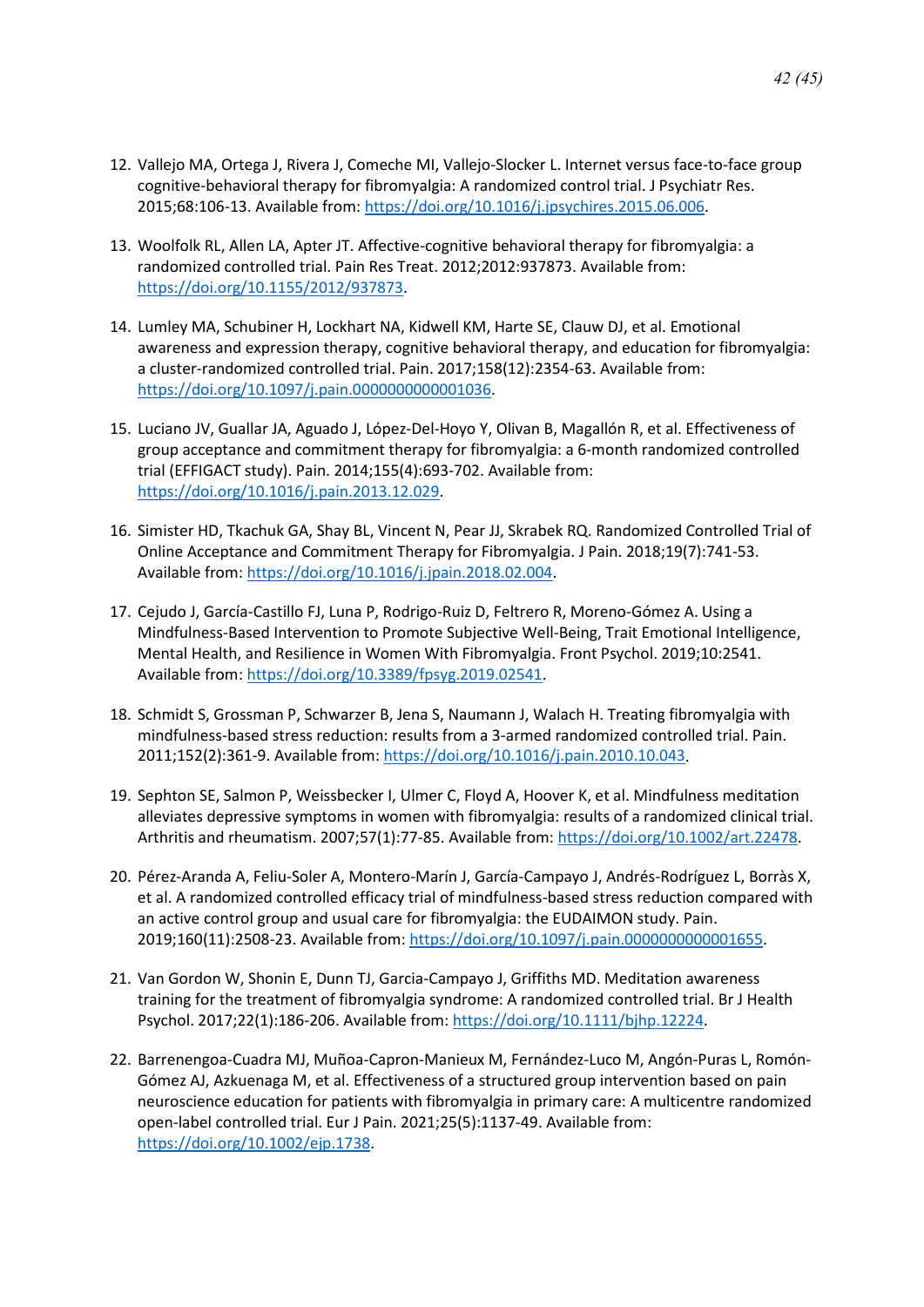- 23. Luciano JV, Martínez N, Peñarrubia-María MT, Fernández-Vergel R, García-Campayo J, Verduras C, et al. Effectiveness of a psychoeducational treatment program implemented in general practice for fibromyalgia patients: a randomized controlled trial. Clin J Pain. 2011;27(5):383-91. Available from: [https://doi.org/10.1097/AJP.0b013e31820b131c.](https://doi.org/10.1097/AJP.0b013e31820b131c)
- 24. Luciano JV, Sabes-Figuera R, Cardeñosa E, M TP-M, Fernández-Vergel R, García-Campayo J, et al. Cost-utility of a psychoeducational intervention in fibromyalgia patients compared with usual care: an economic evaluation alongside a 12-month randomized controlled trial. Clin J Pain. 2013;29(8):702-11. Available from: [https://doi.org/10.1097/AJP.0b013e318270f99a.](https://doi.org/10.1097/AJP.0b013e318270f99a)
- 25. Musekamp G, Gerlich C, Ehlebracht-Kï Nig I, Dorn M, A HF, Tomiak C, et al. Evaluation of a selfmanagement patient education programme for fibromyalgia-results of a cluster-RCT in inpatient rehabilitation. Health Educ Res. 2019;34(2):209-22. Available from: [https://doi.org/10.1093/her/cyy055.](https://doi.org/10.1093/her/cyy055)
- 26. Baptista AS, Villela AL, Jones A, Natour J. Effectiveness of dance in patients with fibromyalgia: a randomized, single-blind, controlled study. Clin Exp Rheumatol. 2012;30(6 Suppl 74):18-23.
- 27. Carson JW, Carson KM, Jones KD, Bennett RM, Wright CL, Mist SD. A pilot randomized controlled trial of the Yoga of Awareness program in the management of fibromyalgia. Pain. 2010;151(2):530-9. Available from: [https://doi.org/10.1016/j.pain.2010.08.020.](https://doi.org/10.1016/j.pain.2010.08.020)
- 28. Carson JW, Carson KM, Jones KD, Mist SD, Bennett RM. Follow-up of yoga of awareness for fibromyalgia: results at 3 months and replication in the wait-list group. Clin J Pain. 2012;28(9):804-13. Available from: [https://doi.org/10.1097/AJP.0b013e31824549b5.](https://doi.org/10.1097/AJP.0b013e31824549b5)
- 29. Da Costa D, Abrahamowicz M, Lowensteyn I, Bernatsky S, Dritsa M, Fitzcharles MA, et al. A randomized clinical trial of an individualized home-based exercise programme for women with fibromyalgia. Rheumatology (Oxford). 2005;44(11):1422-7. Available from: [https://doi.org/10.1093/rheumatology/kei032.](https://doi.org/10.1093/rheumatology/kei032)
- 30. Fontaine KR, Conn L, Clauw DJ. Effects of lifestyle physical activity on perceived symptoms and physical function in adults with fibromyalgia: results of a randomized trial. Arthritis Res Ther. 2010;12(2):R55. Available from: [https://doi.org/10.1186/ar2967.](https://doi.org/10.1186/ar2967)
- 31. Fontaine KR, Conn L, Clauw DJ. Effects of lifestyle physical activity in adults with fibromyalgia: results at follow-up. J Clin Rheumatol. 2011;17(2):64-8. Available from: [https://doi.org/10.1097/RHU.0b013e31820e7ea7.](https://doi.org/10.1097/RHU.0b013e31820e7ea7)
- 32. Haak T, Scott B. The effect of Qigong on fibromyalgia (FMS): a controlled randomized study. Disabil Rehabil. 2008;30(8):625-33. Available from: [https://doi.org/10.1080/09638280701400540.](https://doi.org/10.1080/09638280701400540)
- 33. Mannerkorpi K, Nordeman L, Cider A, Jonsson G. Does moderate-to-high intensity Nordic walking improve functional capacity and pain in fibromyalgia? A prospective randomized controlled trial. Arthritis Res Ther. 2010;12(5):R189. Available from[: https://doi.org/10.1186/ar3159.](https://doi.org/10.1186/ar3159)
- 34. Paolucci T, Baldari C, Di Franco M, Didona D, Reis V, Vetrano M, et al. A New Rehabilitation Tool in Fibromyalgia: The Effects of Perceptive Rehabilitation on Pain and Function in a Clinical Randomized Controlled Trial. Evid Based Complement Alternat Med. 2016;2016:7574589. Available from: [https://doi.org/10.1155/2016/7574589.](https://doi.org/10.1155/2016/7574589)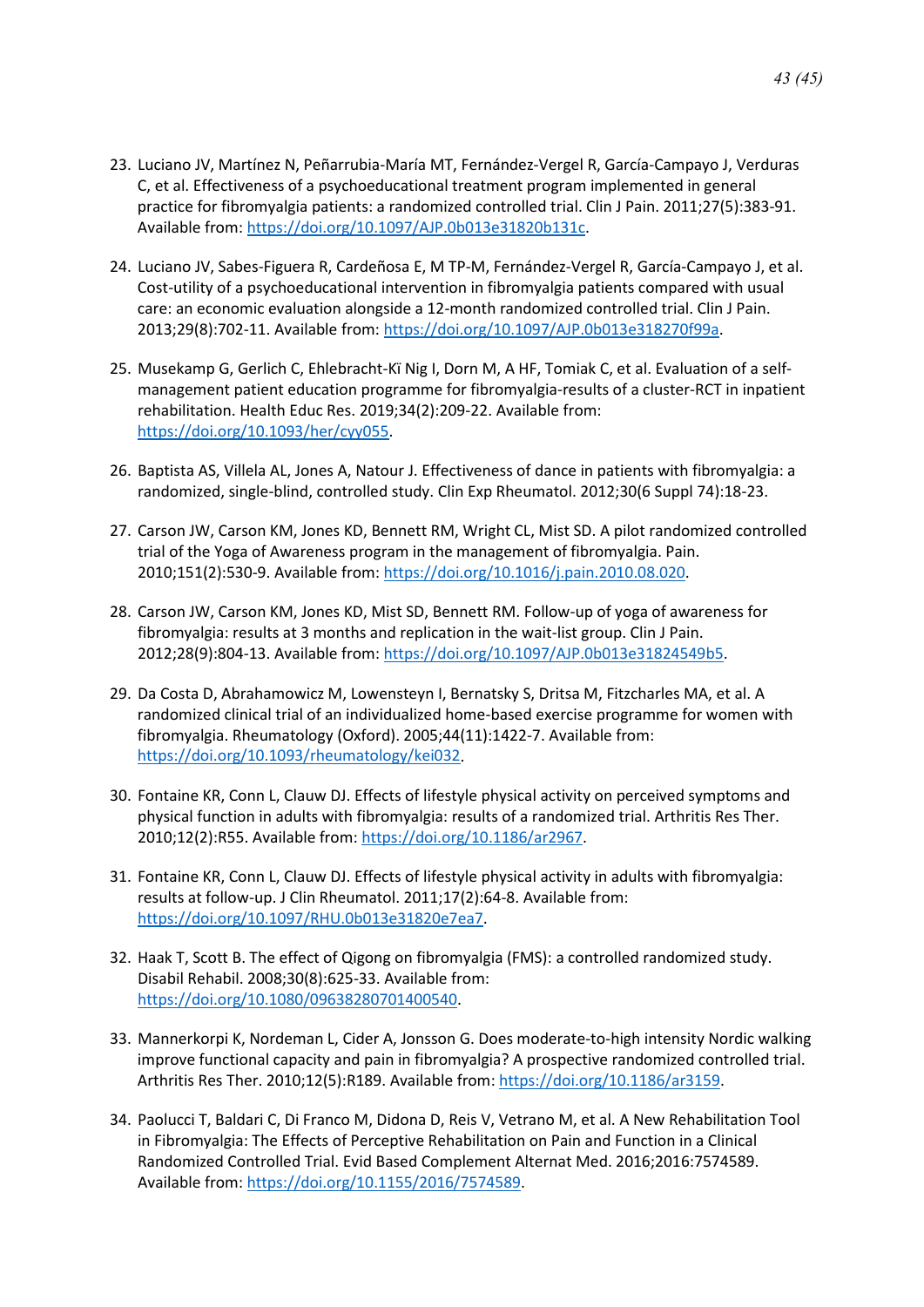- 35. Altan L, Korkmaz N, Bingol U, Gunay B. Effect of pilates training on people with fibromyalgia syndrome: a pilot study. Arch Phys Med Rehabil. 2009;90(12):1983-8. Available from: [https://doi.org/10.1016/j.apmr.2009.06.021.](https://doi.org/10.1016/j.apmr.2009.06.021)
- 36. Calandre EP, Rodriguez-Claro ML, Rico-Villademoros F, Vilchez JS, Hidalgo J, Delgado-Rodriguez A. Effects of pool-based exercise in fibromyalgia symptomatology and sleep quality: a prospective randomised comparison between stretching and Ai Chi. Clin Exp Rheumatol. 2009;27(5 Suppl 56):S21-8.
- 37. Kayo AH, Peccin MS, Sanches CM, Trevisani VF. Effectiveness of physical activity in reducing pain in patients with fibromyalgia: a blinded randomized clinical trial. Rheumatol Int. 2012;32(8):2285- 92. Available from[: https://doi.org/10.1007/s00296-011-1958-z.](https://doi.org/10.1007/s00296-011-1958-z)
- 38. Richards SC, Scott DL. Prescribed exercise in people with fibromyalgia: parallel group randomised controlled trial. Bmj. 2002;325(7357):185. Available from: [https://doi.org/10.1136/bmj.325.7357.185.](https://doi.org/10.1136/bmj.325.7357.185)
- 39. Wang C, Schmid CH, Rones R, Kalish R, Yinh J, Goldenberg DL, et al. A randomized trial of tai chi for fibromyalgia. N Engl J Med. 2010;363(8):743-54. Available from: [https://doi.org/10.1056/NEJMoa0912611.](https://doi.org/10.1056/NEJMoa0912611)
- 40. Wang C, Schmid CH, Fielding RA, Harvey WF, Reid KF, Price LL, et al. Effect of tai chi versus aerobic exercise for fibromyalgia: comparative effectiveness randomized controlled trial. Bmj. 2018;360:k851. Available from: [https://doi.org/10.1136/bmj.k851.](https://doi.org/10.1136/bmj.k851)
- 41. Assefi NP, Sherman KJ, Jacobsen C, Goldberg J, Smith WR, Buchwald D. A randomized clinical trial of acupuncture compared with sham acupuncture in fibromyalgia. Ann Intern Med. 2005;143(1):10-9. Available from[: https://doi.org/10.7326/0003-4819-143-1-200507050-00005.](https://doi.org/10.7326/0003-4819-143-1-200507050-00005)
- 42. Targino RA, Imamura M, Kaziyama HH, Souza LP, Hsing WT, Furlan AD, et al. A randomized controlled trial of acupuncture added to usual treatment for fibromyalgia. J Rehabil Med. 2008;40(7):582-8. Available from[: https://doi.org/10.2340/16501977-0216.](https://doi.org/10.2340/16501977-0216)
- 43. Vas J, Santos-Rey K, Navarro-Pablo R, Modesto M, Aguilar I, Campos M, et al. Acupuncture for fibromyalgia in primary care: a randomised controlled trial. Acupunct Med. 2016;34(4):257-66. Available from: [https://doi.org/10.1136/acupmed-2015-010950.](https://doi.org/10.1136/acupmed-2015-010950)
- 44. Arnold LM, Goldenberg DL, Stanford SB, Lalonde JK, Sandhu HS, Keck PE, Jr., et al. Gabapentin in the treatment of fibromyalgia: a randomized, double-blind, placebo-controlled, multicenter trial. Arthritis and rheumatism. 2007;56(4):1336-44. Available from: [https://doi.org/10.1002/art.22457.](https://doi.org/10.1002/art.22457)
- 45. Miki K, Murakami M, Oka H, Onozawa K, Yoshida S, Osada K. Efficacy of mirtazapine for the treatment of fibromyalgia without concomitant depression: a randomized, double-blind, placebo-controlled phase IIa study in Japan. Pain. 2016;157(9):2089-96. Available from: [https://doi.org/10.1097/j.pain.0000000000000622.](https://doi.org/10.1097/j.pain.0000000000000622)
- 46. Ramzy EA. Comparative Efficacy of Newer Antidepressants in Combination with Pregabalin for Fibromyalgia Syndrome: A Controlled, Randomized Study. Pain Pract. 2017;17(1):32-40. Available from: [https://doi.org/10.1111/papr.12409.](https://doi.org/10.1111/papr.12409)